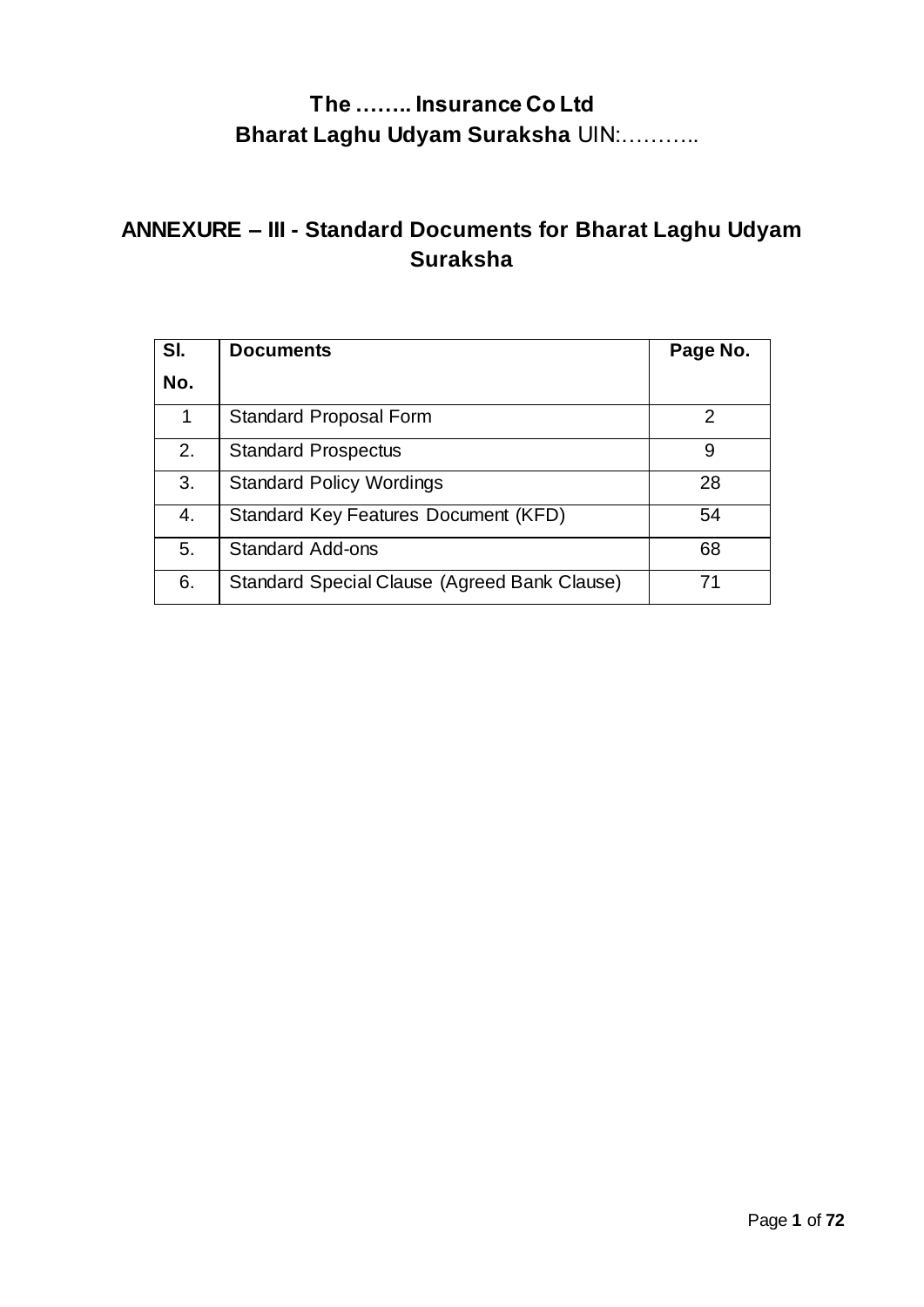**Standard Proposal Form**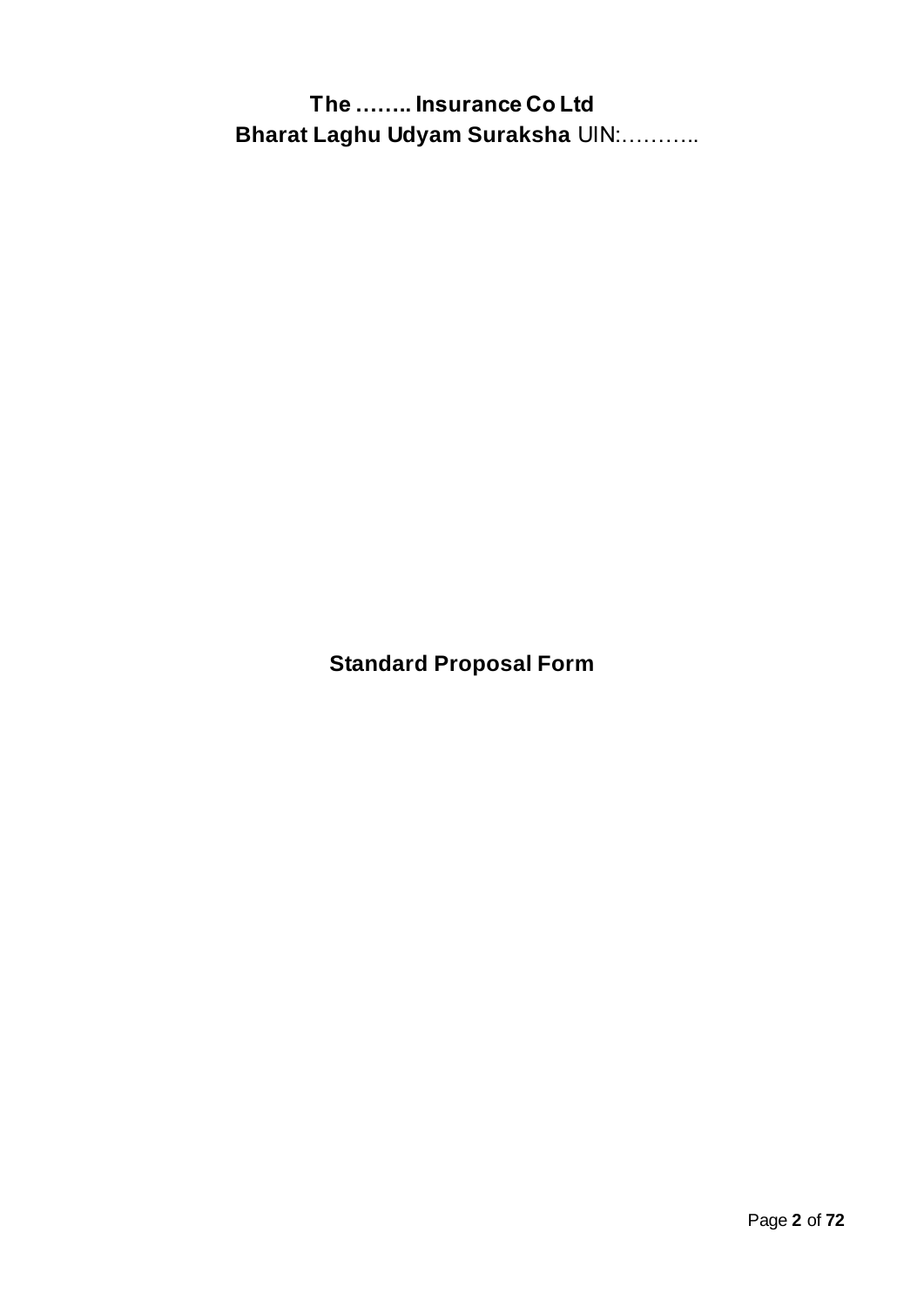#### **PROPOSAL FORM**

#### **Important:**

- **1. This proposal is for covering an enterprise whose total value of insurable assets at a location exceeds ₹ 5 Crore but does not exceed ₹ 50 Crore, against Fire and Allied Perils.**
- **2. Read the Prospectus/Key Features Document/Policy Wordings before filling up this proposal form to understand the meaning of the terms used herein better.**
- **3. The property proposed for insurance is not covered until the proposal is accepted and premium is paid.**

| Policy Issuing Office Address & Code    |  |
|-----------------------------------------|--|
| Intermediary/Agent Name & Code (if any) |  |

#### **A. Details about Proposer and Policy Period:**

| 1. | Name of Proposer                           |           |
|----|--------------------------------------------|-----------|
| 2. | <b>Address of Proposer</b>                 |           |
| 3. | Telephone No (Landline)                    |           |
| 4. | Mobile No                                  |           |
| 5. | Email                                      |           |
| 6. | Contact person details, if not an          |           |
|    | individual                                 |           |
|    | a. Name                                    |           |
|    | b. Designation                             |           |
| 7. | Policy to be Issued in favour of (list out |           |
|    | all the parties who have insurable         |           |
|    | interest) including the<br>financial       |           |
|    | institutions                               |           |
| 8. | Period of Insurance                        | From:     |
|    |                                            |           |
|    |                                            | To<br>- 1 |
|    |                                            |           |
|    |                                            |           |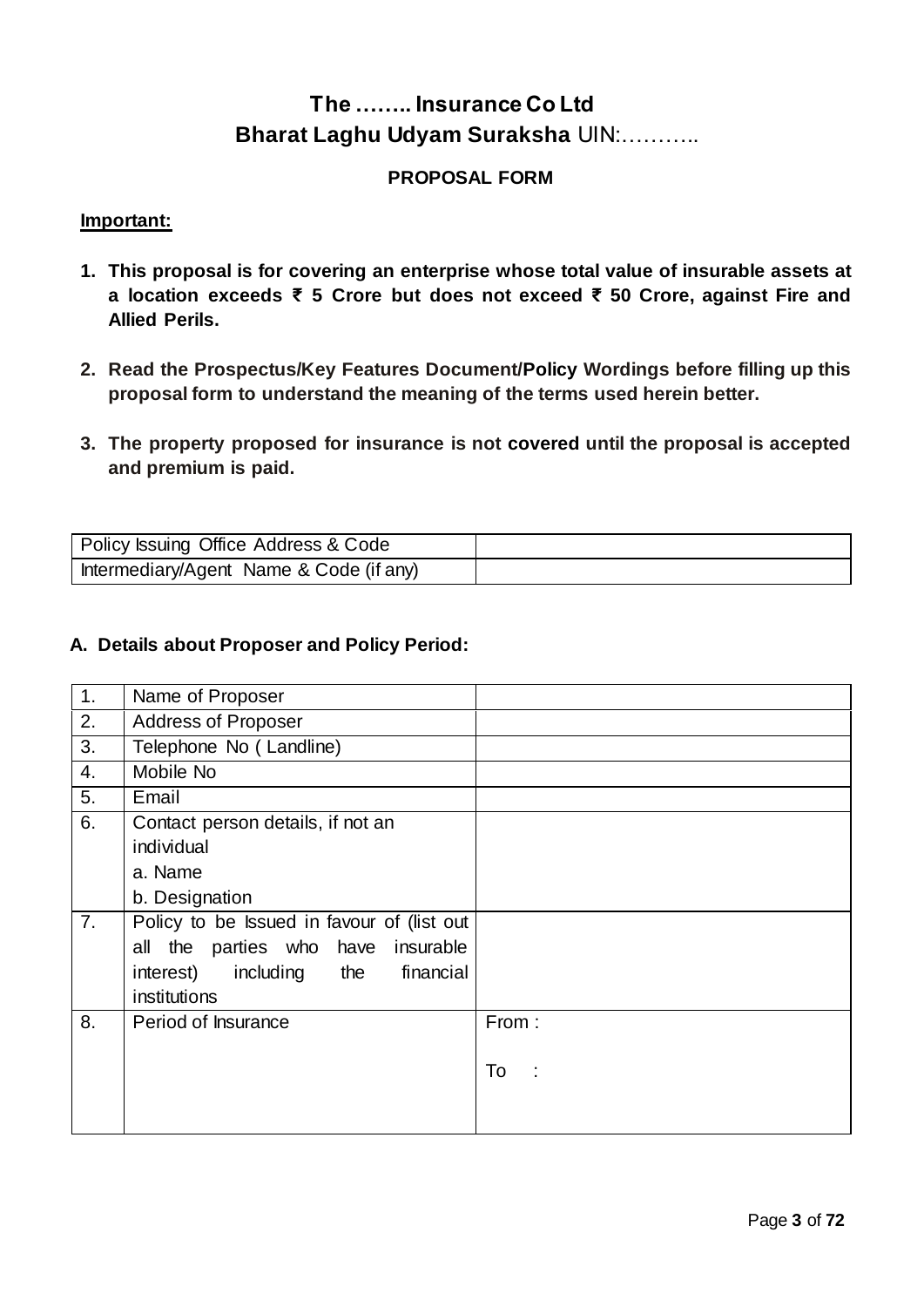### **B. Business and Location of Business:**

| 9.  | <b>Business of Proposer</b>        |           |                |      |                                                  |      |        |
|-----|------------------------------------|-----------|----------------|------|--------------------------------------------------|------|--------|
| 10. | Location of risk/business to be    |           |                |      |                                                  |      |        |
|     | covered - full postal address with | <b>SL</b> | Address        | Pin  | Occupancy                                        | Age  | Floor* |
|     | Pin Code                           | No.       |                | code |                                                  | οf   |        |
|     |                                    |           |                |      |                                                  | unit |        |
|     |                                    | 1.        |                |      |                                                  |      |        |
|     |                                    | 2.        |                |      |                                                  |      |        |
|     |                                    | 3.        |                |      |                                                  |      |        |
|     |                                    | 4.        |                |      |                                                  |      |        |
|     |                                    |           |                |      | *Floor: Ground Floor (GF) / Mezzanine Floor (MF) |      |        |
|     |                                    |           | / Higher Floor |      |                                                  |      |        |

### **C. Details about business covered at the insured location**

| 11.            | The Insured property is                                                                                         | Please tick in the space below:         |
|----------------|-----------------------------------------------------------------------------------------------------------------|-----------------------------------------|
| a.             | Offices, shops, hotels etc.                                                                                     | Yes<br>/ No<br>$\Box$                   |
| b.             | Industrial / manufacturing risks                                                                                | $\Box$<br>Yes<br>/ No<br>$\Box$         |
| C.             | Storage outside Industrial/ manufacturing<br>risks                                                              | Yes<br>/ No<br>$\overline{\phantom{a}}$ |
| d.             | Tanks / gas holders outside industrial/<br>manufacturing risks.                                                 | <b>Yes</b><br>$/$ No<br>$\Box$          |
| e <sub>1</sub> | Utilities located outside<br>Industrial/manufacturing risks.                                                    | / No<br><b>Yes</b><br>□                 |
| f.             | Boundary wall                                                                                                   | $\Box$<br>Yes<br>/ No<br>$\Box$         |
| g.             | <b>Basement storage</b>                                                                                         | Yes<br>/ No<br>$\Box$                   |
|                |                                                                                                                 | If, yes value stored SI: $\bar{\xi}$    |
| h.             | Others (please specify)                                                                                         |                                         |
| 12.            | If used as warehouse / godown (not<br>located in a manufacturing unit) please<br>give the list of goods stored. |                                         |
| 13.            | If used as an Industrial Manufacturing unit                                                                     |                                         |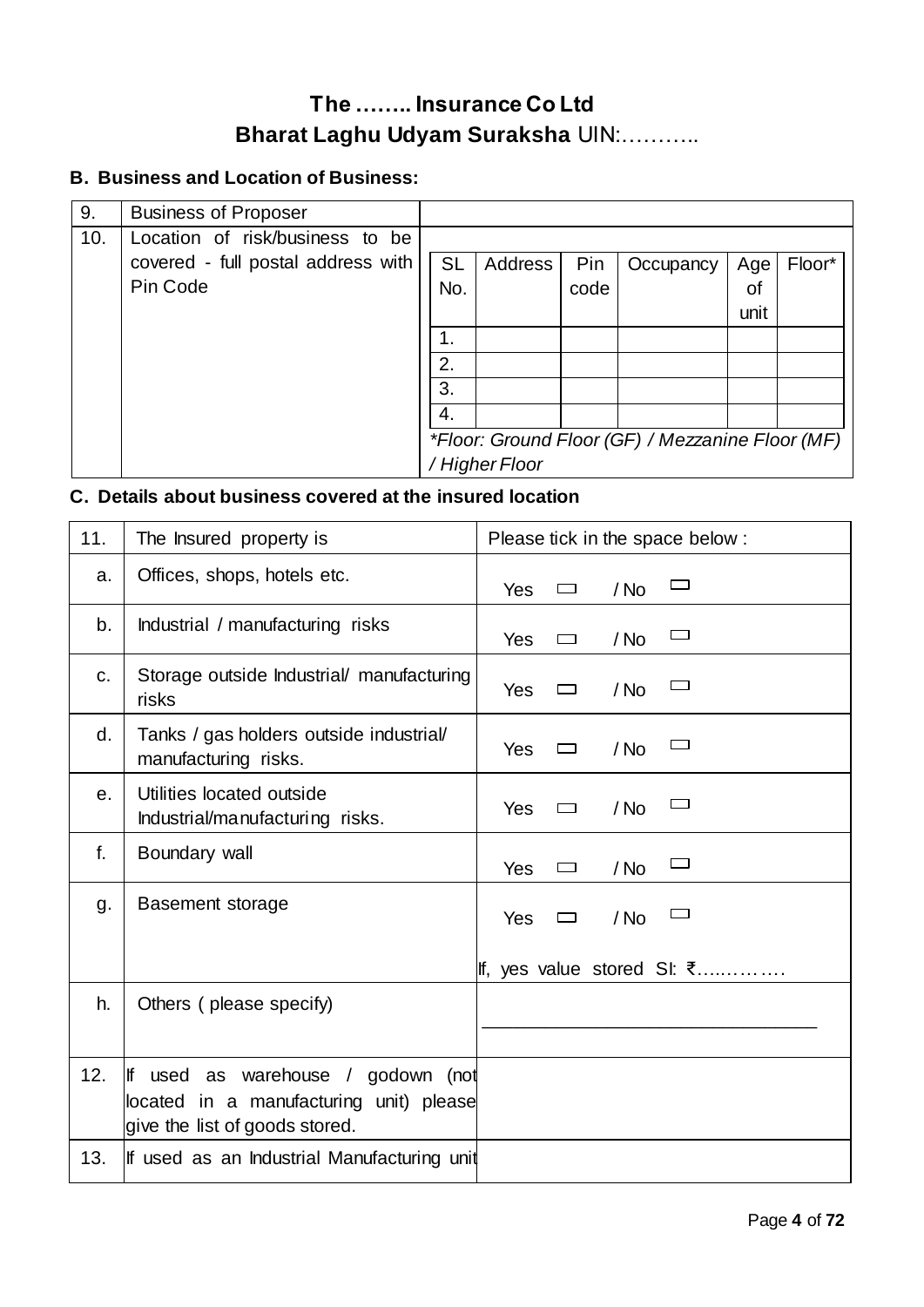|     | give products manufactured at the location<br>proposed(detailed<br>block plan<br>showing<br>various facilities to be enclosed wherever<br>applicable) |                                                                                                                                                                                       |
|-----|-------------------------------------------------------------------------------------------------------------------------------------------------------|---------------------------------------------------------------------------------------------------------------------------------------------------------------------------------------|
| 14. | If used as an Industrial Manufacturing unit,<br>whether<br>the<br>factory<br>please<br>state<br>is<br>working or silent?                              |                                                                                                                                                                                       |
| 15. | <b>Fire Protection devices installed</b>                                                                                                              | Please Tick the correct answer in the box<br>below.                                                                                                                                   |
|     |                                                                                                                                                       | 一<br>Portable Extinguishers                                                                                                                                                           |
|     |                                                                                                                                                       | Small bore hose reels                                                                                                                                                                 |
|     |                                                                                                                                                       | Trailer Pumps/Fire engines                                                                                                                                                            |
|     |                                                                                                                                                       | لـــا<br><b>Hydrant System</b>                                                                                                                                                        |
|     |                                                                                                                                                       | $\overline{\phantom{a}}$<br>Sprinkler System                                                                                                                                          |
|     |                                                                                                                                                       | <b>Fixed Water Spray System</b>                                                                                                                                                       |
|     |                                                                                                                                                       | Foam System                                                                                                                                                                           |
|     |                                                                                                                                                       | Fire Alarm System                                                                                                                                                                     |
|     |                                                                                                                                                       | <b>Gas Flooding System</b>                                                                                                                                                            |
|     |                                                                                                                                                       | Others, please specify below.<br>ட                                                                                                                                                    |
| 16. | Indicate whether AMC (Annual<br>Maintenance contract) for the Fire<br>Protection Appliances is in force :                                             | Yes<br>/ No<br>$\overline{\phantom{a}}$                                                                                                                                               |
| 17. | <b>Construction Details</b>                                                                                                                           |                                                                                                                                                                                       |
|     | a. Please state material used                                                                                                                         | Please tick the correct answer in the box                                                                                                                                             |
|     | i.Walls                                                                                                                                               | Kutcha $\Box$<br>/ Pucca<br>$\overline{\phantom{a}}$                                                                                                                                  |
|     | ii.Floor                                                                                                                                              | Kutcha $\Box$<br>/ Pucca $\Box$                                                                                                                                                       |
|     | iii.Roof                                                                                                                                              | Kutcha $\Box$<br>/ Pucca                                                                                                                                                              |
|     | Note:<br>treated as Kutcha Construction.<br>Pucca: Buildings other than Kutcha are treated as Pucca constructions.                                    | <b>Kutcha:</b> Building(s) having walls and/or roofs of wooden planks/thatched leaves and/or<br>grass/hay of any kind/bamboo/plastic cloth/asphalt/ canvas/tarpaulin and the like are |
|     | b. Number of Floors                                                                                                                                   |                                                                                                                                                                                       |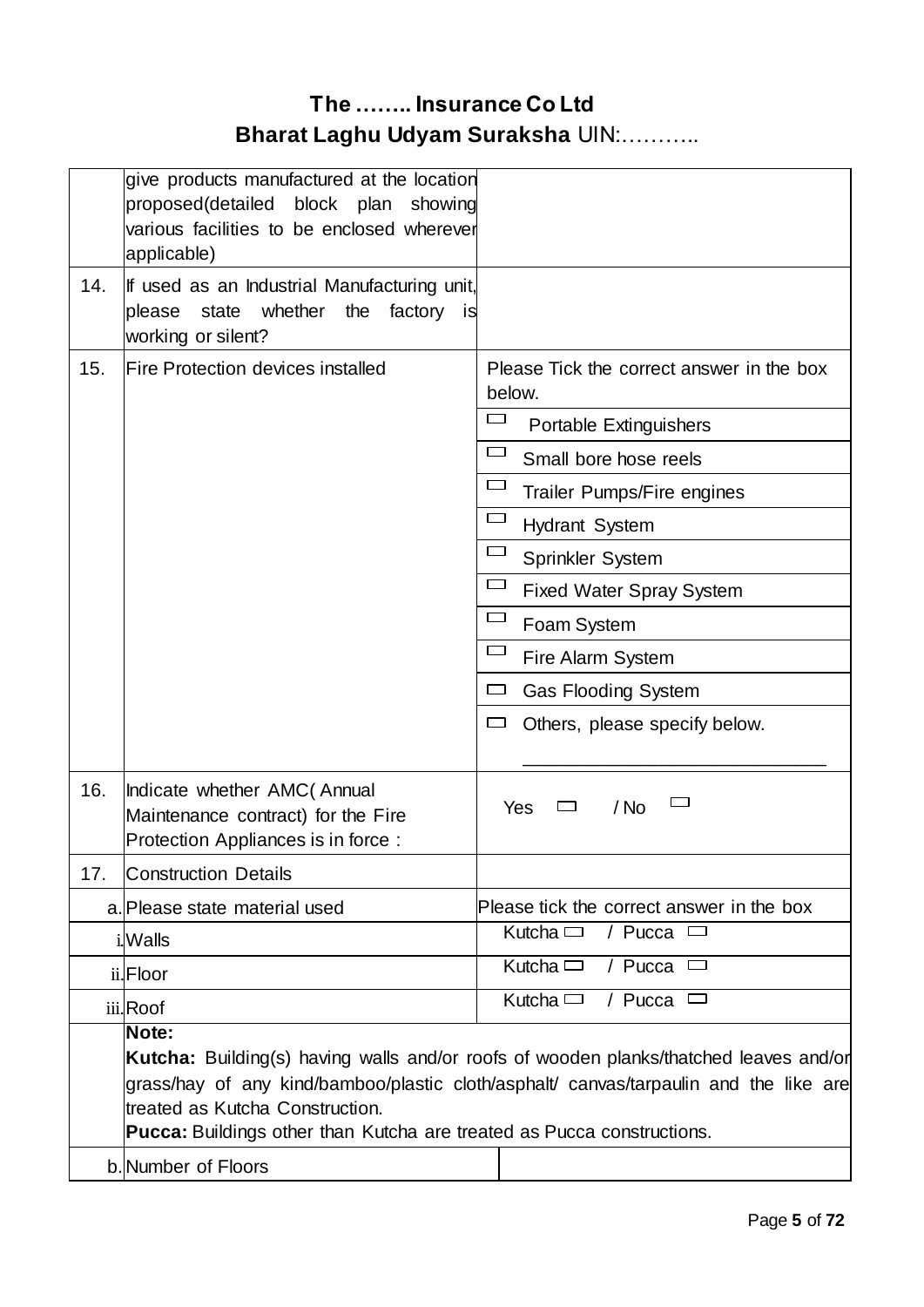| c. Age of the Building                                                                                                                  | Less than 5<br>years<br>5-10 years<br>10-20 years<br>Above 20 years |                                       |                                     |
|-----------------------------------------------------------------------------------------------------------------------------------------|---------------------------------------------------------------------|---------------------------------------|-------------------------------------|
| 18. Distance between the risk to be covered and<br>nearest Fire Brigade                                                                 |                                                                     |                                       |                                     |
| 19. Whether You have insured the same<br>property with any other Insurance Company<br>with the same type of coverage. (Give<br>details) |                                                                     |                                       |                                     |
| 20. Whether Insurance was declined by any<br>other Company (Give details)                                                               |                                                                     |                                       |                                     |
| 21. Premium / Claim details for the past 36<br>months excluding the expiring policy period                                              | Year<br>TOTAL                                                       | Premium<br>₹<br>₹<br>₹<br>₹<br>₹<br>₹ | Claim<br>₹<br>₹<br>₹<br>ख<br>₹<br>₹ |
|                                                                                                                                         |                                                                     |                                       |                                     |

#### **D. Sum Insured and Other details of Insured Property**

 *(Indicate Sum Insured on the following basis:*

- *For Building, Plant and Machinery, Furniture, Fixture and Fittings and other contents: Reinstatement Value;*
- *For raw material: Landed Cost;*
- *For stock in process: Input cost;*
- *For finished stock: Manufacturing cost of the finished stock or the Contract Price\* of goods sold but not delivered, as applicable.*

*\* Contract Price is in respect only of goods sold but not delivered, for which You are responsible and with regard to which under the conditions of the sale, the sale contract is cancelled by reason of any Damage insured under this Policy either wholly or to the extent of the Damage. The Company's liability shall be based on the Contract Price).*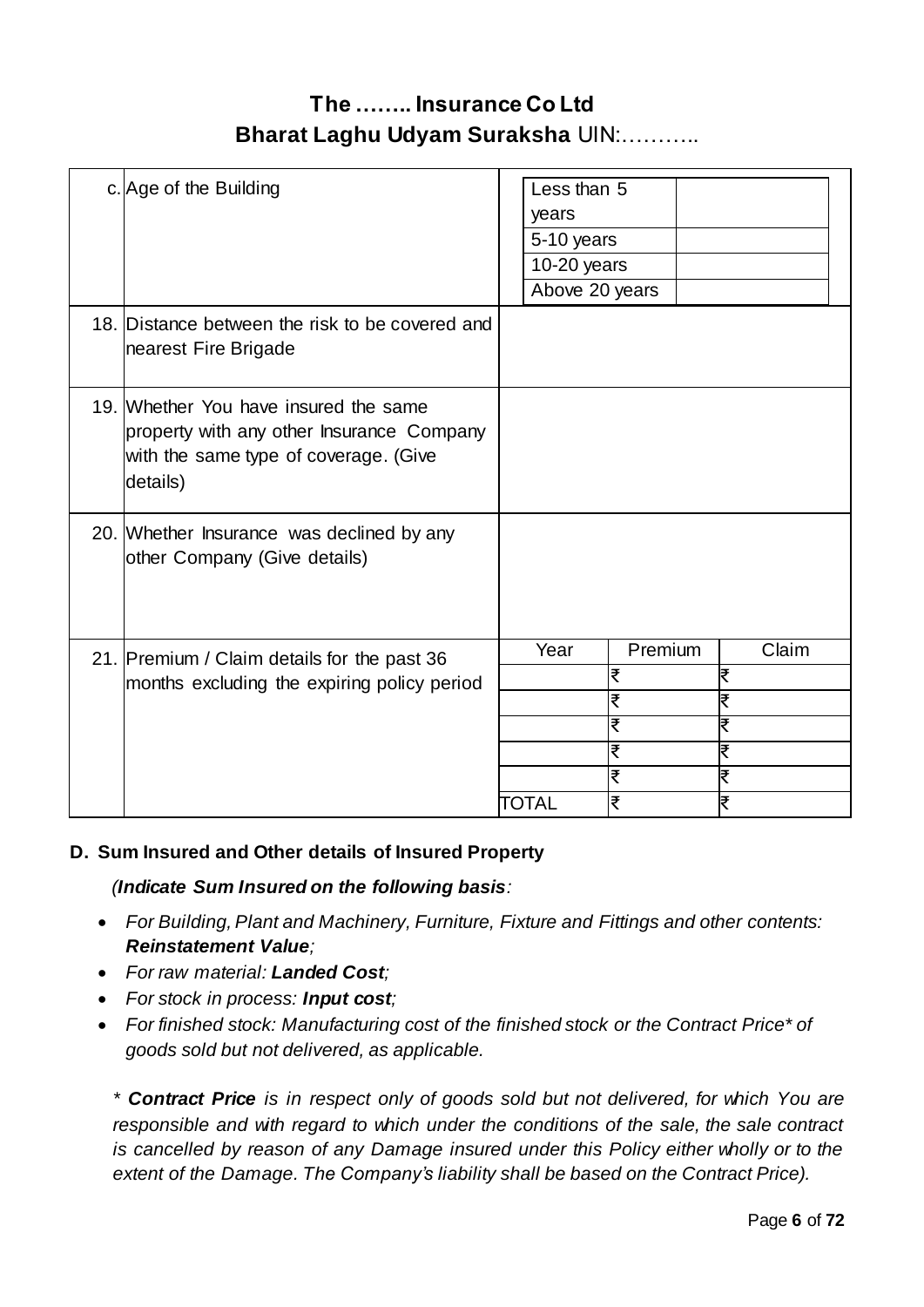| 22. | <b>Description</b><br>of Block | <b>Building</b><br>including Machine<br>plinth,<br><b>Basement</b><br>and<br>additional<br><b>structures</b> | r y | Plant & Furniture<br>&<br>Fixtures,<br><b>Fittings</b><br>and<br>other<br>equipme<br>nt | Raw | Stock in<br>Material Process | <b>Finished</b><br><b>Stock</b> | Other<br><b>Contents</b><br>(Please<br>specify) | <b>Total</b> |
|-----|--------------------------------|--------------------------------------------------------------------------------------------------------------|-----|-----------------------------------------------------------------------------------------|-----|------------------------------|---------------------------------|-------------------------------------------------|--------------|
|     |                                |                                                                                                              |     |                                                                                         |     |                              |                                 |                                                 | ₹            |
|     |                                |                                                                                                              |     |                                                                                         |     |                              |                                 |                                                 | ₹            |
|     |                                |                                                                                                              |     |                                                                                         |     |                              |                                 |                                                 | ₹            |

#### **E. Standard add-ons**

I. Do You want to opt for Floater Cover?: Yes/No (strike off what is not applicable). If yes, give details below:

| 23. | Floater Cover (for stocks at |                                                                                                                |                                            |                    |
|-----|------------------------------|----------------------------------------------------------------------------------------------------------------|--------------------------------------------|--------------------|
|     | various locations)           |                                                                                                                | Location (Postal<br>Address with Pin Code) | Sum Insured (in ₹) |
|     |                              | i) Maximum value at any one location: $\bar{\xi}$<br>ii) Whether stocks stored in open: Yes $\Box$ / No $\Box$ |                                            |                    |

II. Do You want to opt for Declaration Policy?: Yes/No (strike off what is not applicable). If yes, give details below :

| 24. | Stocks which fluctuate in value to be covered on (monthly) declaration basis: |
|-----|-------------------------------------------------------------------------------|
|     | Amount (₹):                                                                   |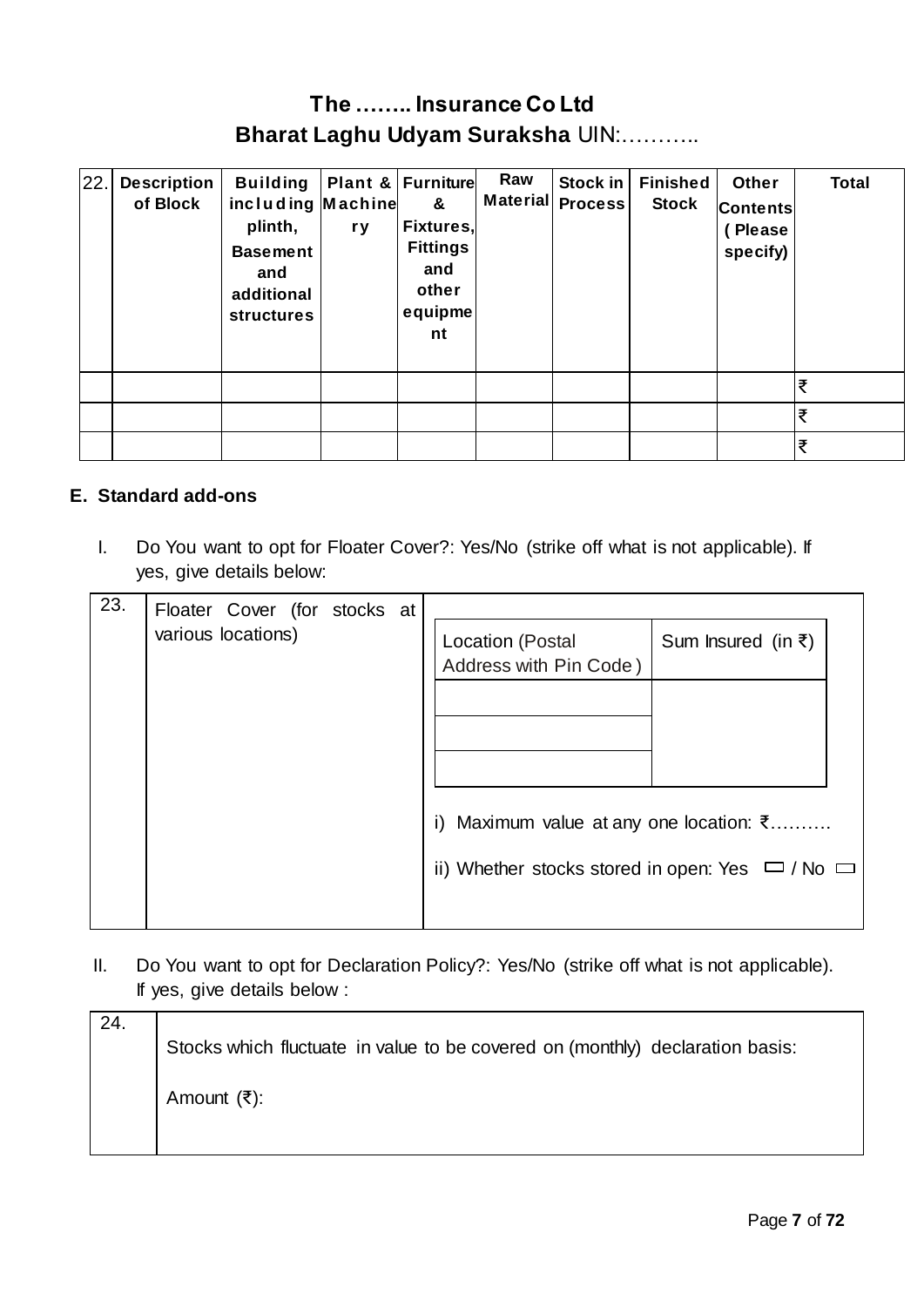#### **F. Premium Details**

|     | Mode of Payment        |  |
|-----|------------------------|--|
| 25. | <b>Payment Details</b> |  |
|     | Amount                 |  |

#### **G. Declaration by Insured**

I/ We hereby declare that the value insurable assets is more than ₹ 5 Crore but less than ₹ 50 Crore and the statements made by me / Us in this Proposal Form are true to the best of my / our knowledge and belief and I / We hereby agree that this declaration shall form the basis of the contract between me/Us and the

If any additions or alterations are carried out in the risk proposed after the submission of this proposal form then the same should be conveyed to the insurers immediately.

Date:

Place: Signature of the Proposer

#### **INSURANCE ACT 1938 SECTION 41- Prohibition of Rebates**

No person shall allow or offer to allow either directly or indirectly, as an inducement to any person to take out or renew or continue an insurance in respect of any kind of risk relating to lives or property in India, any rebate of the whole or part of the commission payable or any rebate of the premium shown on the policy, nor shall any person taking out or renewing a policy accept any rebate, except such rebate as may be allowed in accordance with the published prospectus or tables of the insurer.

ANY PERSON MAKING DEFAULT IN COMPLYING WITH THE PROVISIONS OF THIS SECTION SHALL BE PUNISHABLE WITH FINE WHICH MAY EXTEND TO TEN LAKHS RUPEES.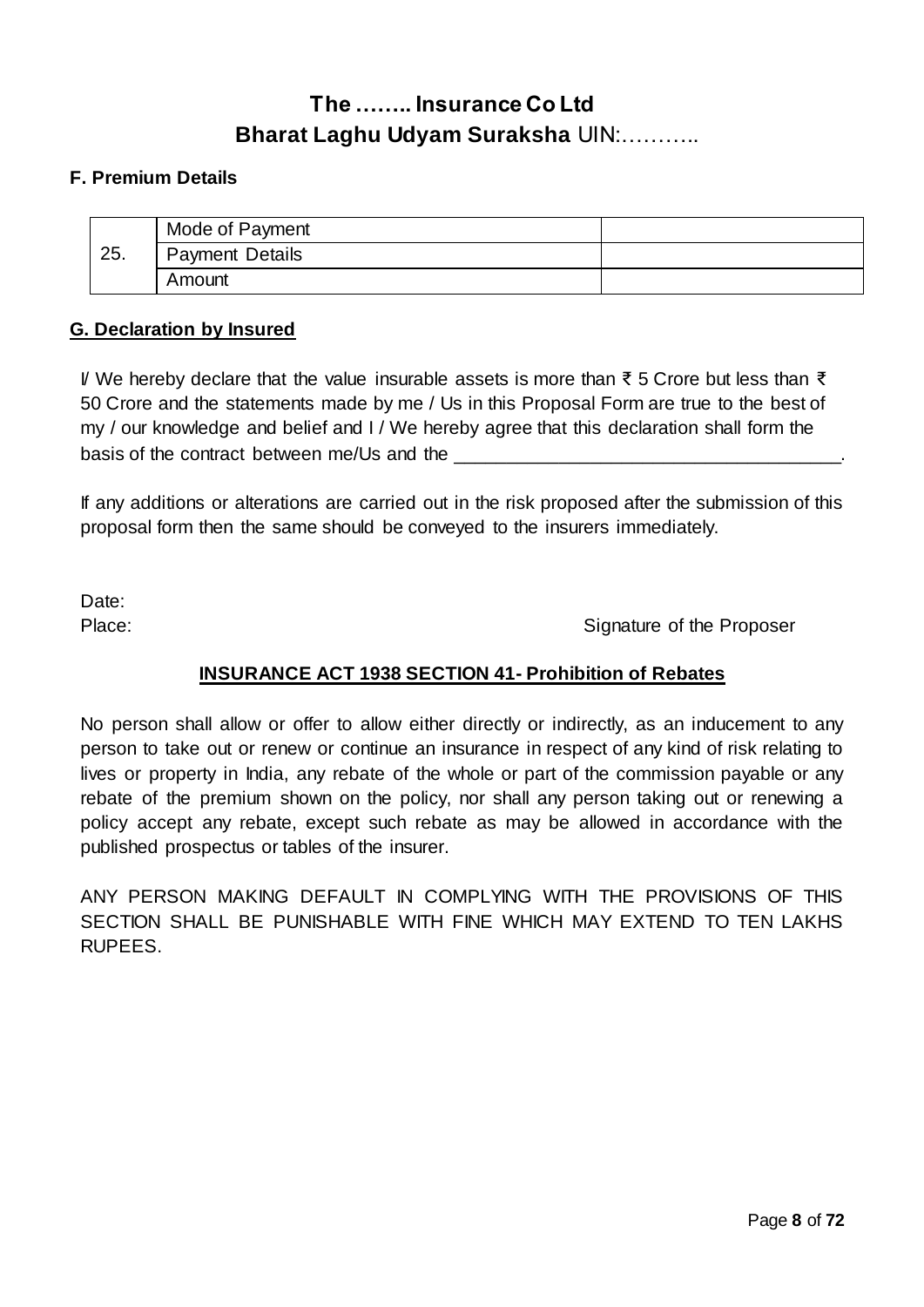**Standard Prospectus**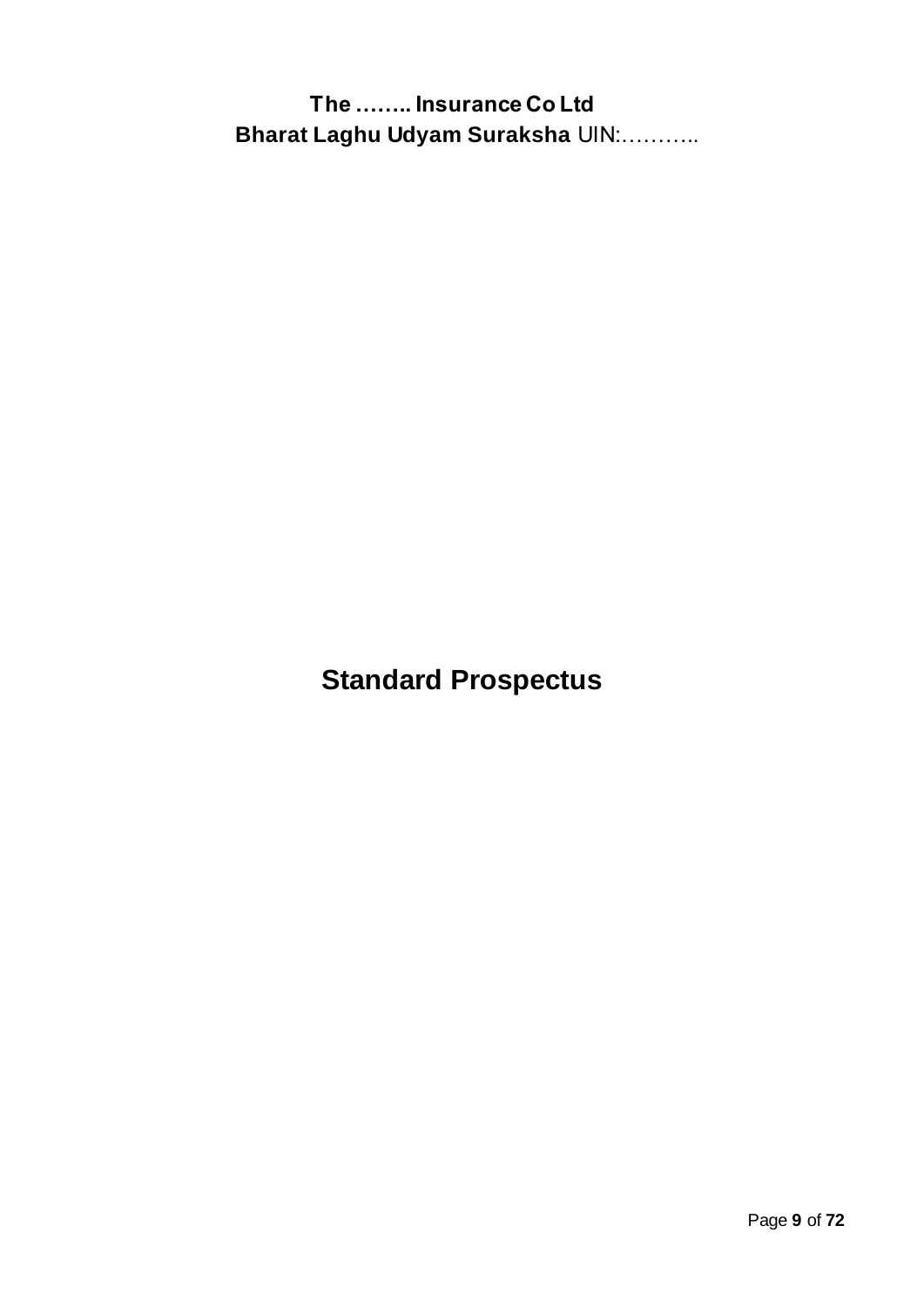# **Prospectus**

### **Contents Page No.**

**Introduction**

#### **Important Dos and Don'ts**

- **The Insurance Cover**
- **Which unexpected events are covered?**
- **Standard Add-on covers**
- **Which property can be covered under this Policy?**
- **Who can purchase this Policy?**
- **Sum Insured**
- **Underinsurance**
- **Exclusions, that is, what We do not pay**
- **Premium**
- **Changes and Cancellation**
- **Details of Additional covers (Add-ons) offered with the policy**
- **Making a claim**
- **This Prospectus**
- **Grievances**
- **About Our Company**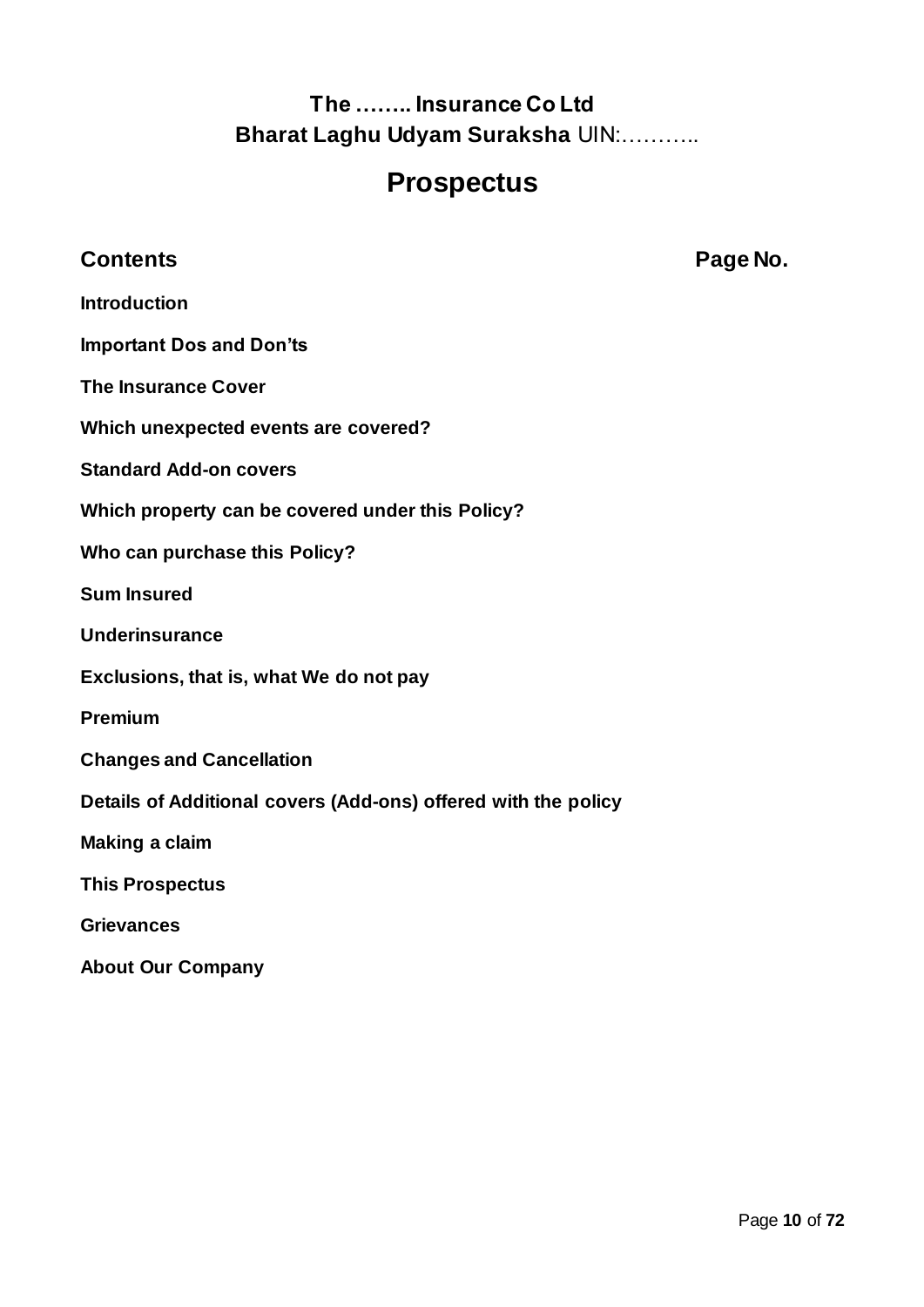### **Prospectus**

#### *Introduction*

This prospectus gives basic information about the **Bharat Laghu Udyam Suraksha** Policy that You can purchase from Us, i.e. the … … .. … … Company. The **Bharat Laghu Udyam Suraksha** Policy provides insurance cover for physical loss or damage to or destruction of Insured Property relating to Your business.

**This policy is for enterprises where the total value at risk across all insurable asset classes at one location exceeds ₹ 5 Crore (Rupees Five Crore) but does not exceed ₹50 Crore ( Rupees Fifty Crore) at the policy commencement date.**

### *Important Dos and Don'ts*

| 1. | When You fill<br>the<br>up<br><b>Proposal Form</b> | Read the instructions in the proposal form carefully<br>before filling up the details.<br>Understand the basis for arriving at the Sum Insured for<br>Building, Plant and Machinery, Furniture, Fixtures, |
|----|----------------------------------------------------|-----------------------------------------------------------------------------------------------------------------------------------------------------------------------------------------------------------|
|    |                                                    | Fittings, Stocks and other Contents before filling up the<br>details. This is given below in this Prospectus under the<br>heading 'Sum Insured'. It is also explained in the Proposal<br>Form.            |
|    |                                                    | Make sure You have opted for the correct policy based on<br>the total Sum Insured.                                                                                                                        |
|    |                                                    | Fill up the proposal form completely and answer all the<br>questions truthfully.                                                                                                                          |
| 2. | During the<br><b>Policy Period</b>                 | disclosure<br><b>Make</b><br>full<br>in the<br>proposal and related<br>documents about Yourself and all the Insurable Assets.                                                                             |
|    |                                                    | Remember, the information You give Us is the basis of<br>$\bullet$<br>Our contract with You.                                                                                                              |
|    |                                                    | • You must inform Us of any changes in the business<br>premises or if it remains unoccupied for more than 30<br>days.                                                                                     |
|    |                                                    | Do not allow unauthorised persons to occupy Your<br>premises.                                                                                                                                             |
|    |                                                    | Ensure that all security procedures are in force.                                                                                                                                                         |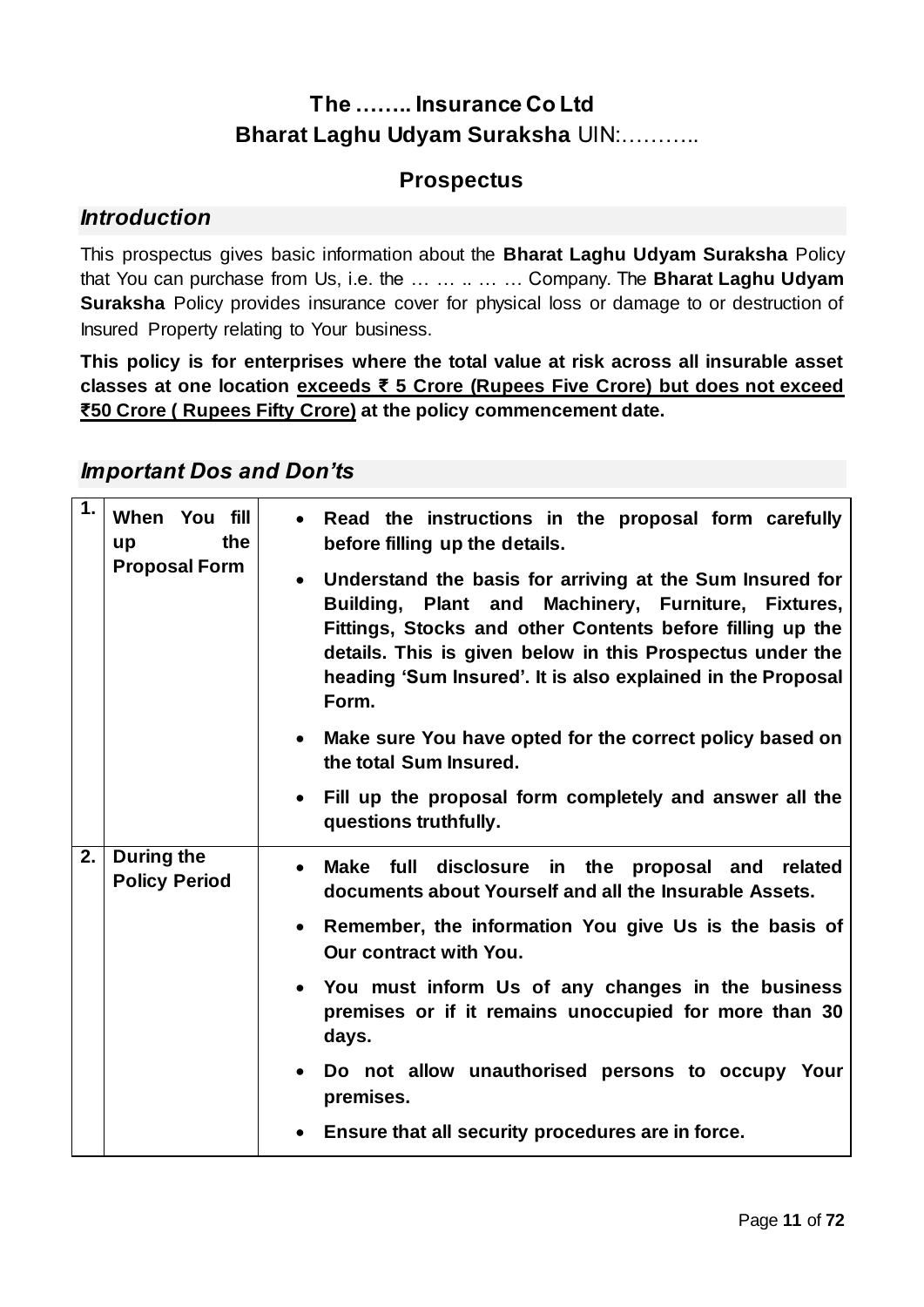| <b>When You</b><br>have a Claim | • Give notice of loss to Us, as required.<br>• Inform the respective authorities, as required.<br>Make true and full disclosures in Your claim form.<br>$\bullet$<br>• Give all documents supporting the claim.<br>Give full cooperation for inspection and investigation of<br>$\bullet$ |
|---------------------------------|-------------------------------------------------------------------------------------------------------------------------------------------------------------------------------------------------------------------------------------------------------------------------------------------|
|                                 | claim.                                                                                                                                                                                                                                                                                    |

### *The Insurance Cover*

In this Prospectus, You will find information about the following insurance covers:

1. **Standard Cover:** We cover physical loss or damage, or destruction caused to the building and structures, plant and machinery, stock and other assets relating to Your business. These are the Insured Properties.

If any Insured Property is lost, damaged or destroyed, We provide cover as follows-

| <b>Your loss</b>                                                                                                            | <b>Condition</b>                                                                    | We pay, but not more than the<br><b>Sum Insured</b>                                                                                                                                                     |
|-----------------------------------------------------------------------------------------------------------------------------|-------------------------------------------------------------------------------------|---------------------------------------------------------------------------------------------------------------------------------------------------------------------------------------------------------|
| Property<br>Any<br><b>Insured</b><br>is.<br>damaged. (Partial Loss)                                                         | You have repaired such<br>property.                                                 | Cost of repairs                                                                                                                                                                                         |
| lf<br>is<br><b>Stock</b><br><b>Insured</b><br>any<br>damaged. (Partial Loss)                                                |                                                                                     | Extent of the loss of such Partial<br>Loss                                                                                                                                                              |
| Building or Plant and<br>Any<br>Furniture,<br>Machinery<br>or<br>Fixture, Fittings is completely<br>destroyed. (Total Loss) | You<br>the<br>have<br>rebuilt<br>building or reinstated<br>/replaced such property. | Reinstatement<br>/Replacement<br>Value (i.e amount at which the<br><b>Insured</b><br>Property can<br>be<br>reinstated or replaced<br>by a<br>without<br>similar<br>property,<br>deducting depreciation) |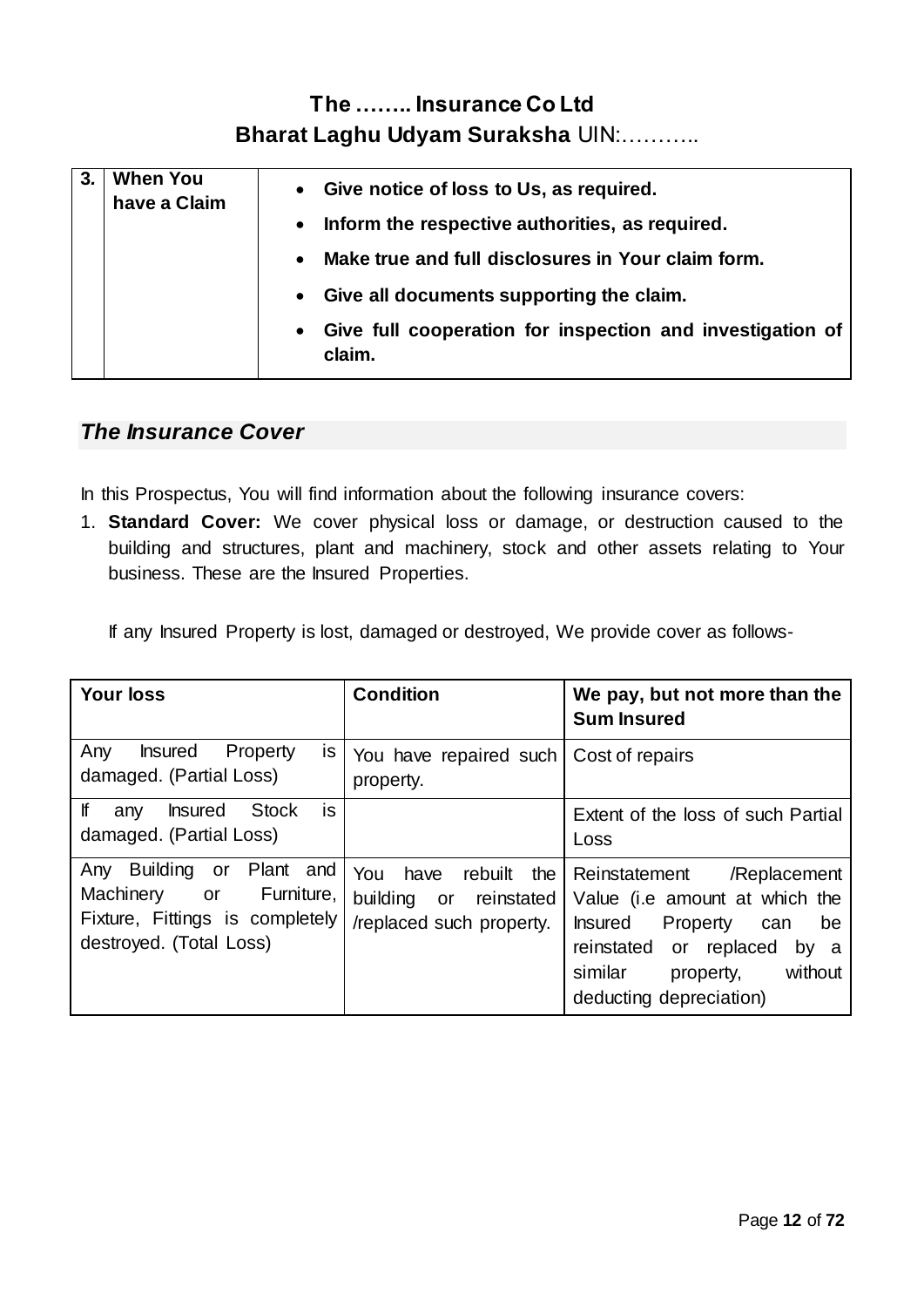| <b>Your loss</b>                                                                                                          | <b>Condition</b>                                                      | We pay, but not more than the<br><b>Sum Insured</b>                                                                                                             |
|---------------------------------------------------------------------------------------------------------------------------|-----------------------------------------------------------------------|-----------------------------------------------------------------------------------------------------------------------------------------------------------------|
| Stock is completely<br>destroyed (Total Loss)                                                                             |                                                                       | a) For raw material: Landed<br>Cost at Your Premises,                                                                                                           |
|                                                                                                                           |                                                                       | b) For stock in process: Input<br>Cost of the stock at the time<br>of damage,                                                                                   |
|                                                                                                                           |                                                                       | For finished stock:<br>the<br>C)<br>Manufacturing Cost of<br>the<br>finished<br>stock<br>the<br>or<br><b>Contract Price of goods</b><br>sold but not delivered. |
| Building, Plant<br>Any<br>and<br>Machinery, Furniture, Fixture<br>Fittings is completely<br>and<br>destroyed (Total Loss) | You have not rebuilt the<br>building or reinstated<br>other property. | Market Value (Reinstatement<br>Value less Depreciation)                                                                                                         |

- i. You must commence the repairs, reinstatement or reconstruction within a reasonable time after the date of damage or destruction. You must complete the repairs or reinstatement within 12 months from the date of damage of destruction or within such time as We may allow.
- ii. In all cases, We will not pay more than the relevant Sum Insured.
- iii. We will pay only to the extent required to bring the Property to a condition substantially the same as, but not superior, better or more extensive than its condition if it were new on the date it is damaged or destroyed.
- iv. You can reconstruct the new building on the same site, or another site. If You reconstruct the new building on another site, We will not pay You more than what We would pay to reconstruct on the same site.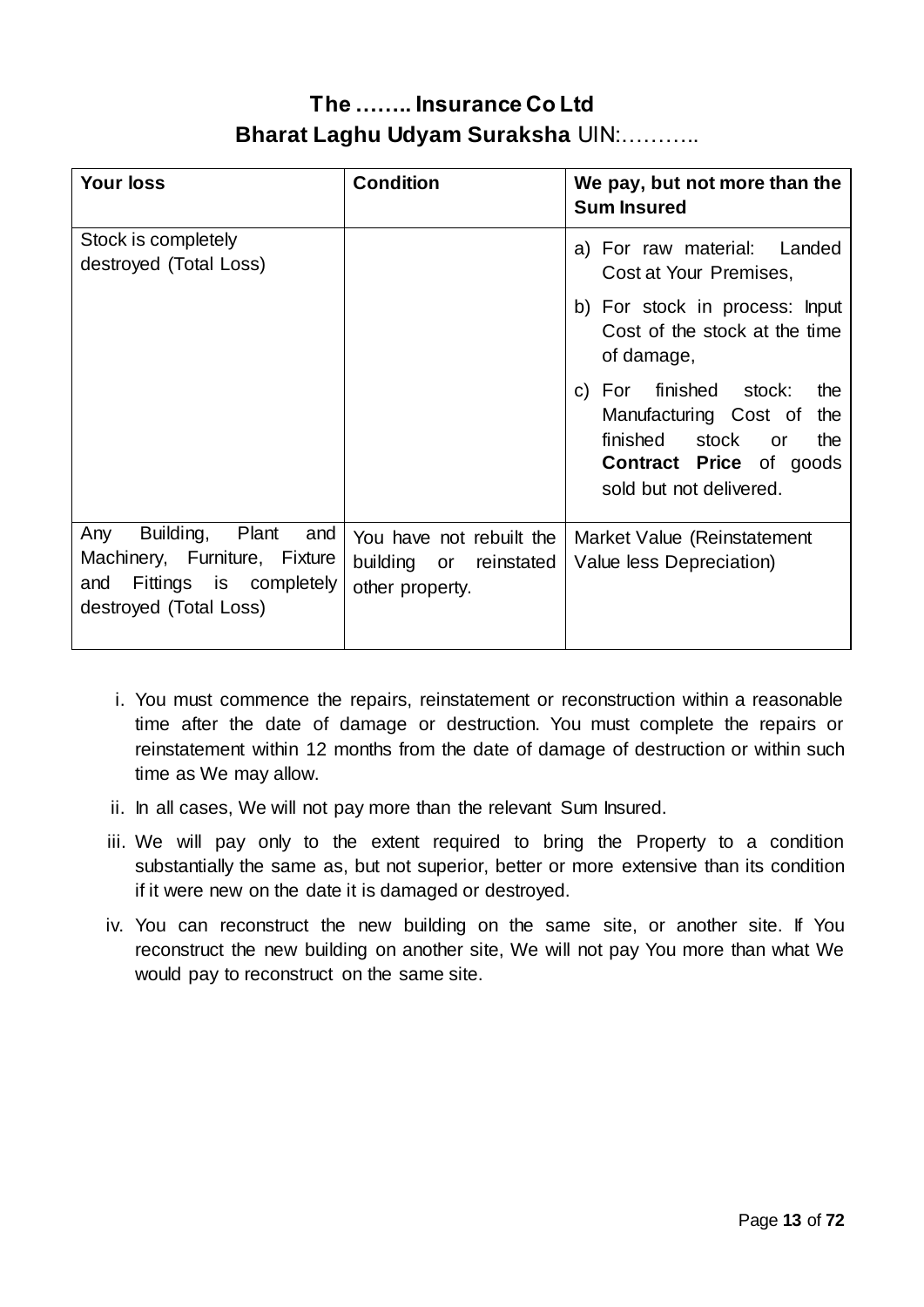2. **In-built Covers:** Under the Standard Cover, We also pay the following:

|                | <b>In-built Cover</b>                                                     | <b>Details</b>                                                                                                                                                                                                                                                                                                                                                                                                                                                                                                                                                                   |
|----------------|---------------------------------------------------------------------------|----------------------------------------------------------------------------------------------------------------------------------------------------------------------------------------------------------------------------------------------------------------------------------------------------------------------------------------------------------------------------------------------------------------------------------------------------------------------------------------------------------------------------------------------------------------------------------|
| 1.             | Additions,<br>alterations<br>or⊹<br>extensions                            | Property that You erect, acquire or add during the Policy Period is<br>covered upto 15% of the Sum Insured for that item (excluding<br>stocks).                                                                                                                                                                                                                                                                                                                                                                                                                                  |
| $\overline{2}$ | <b>Temporary</b><br>removal of stocks                                     | Loss to stocks temporarily removed to other premises for<br>fabrication, processing or finishing upto 10% of value.                                                                                                                                                                                                                                                                                                                                                                                                                                                              |
| 3              | <b>Cover for Specific</b><br><b>Contents</b>                              | Cover for Money upto ₹50,000 (Fifty Thousand Rupees) during the<br>policy period, cover for documents such as deeds, manuscripts,<br>business books, plans, drawings, securities etc. upto ₹50,000<br>(Rupees Fifty Thousand) during the policy period, cover for<br>computer programmes, information and data upto $\overline{\xi}$ 5 Lakh (<br>Rupees Five Lakh) during the policy period and cover for personal<br>effects of employees, Directors and visitors upto ₹15,000 (Rupees<br>Fifteen Thousand) per person for a maximum of 20 persons during<br>the policy period. |
| 4              | <b>Start-Up</b><br><b>Expenses</b>                                        | Start-up cost incurred by You in respect of insured risk consequent<br>upon a loss or damage due to insured events upto ₹ 5 Lakhs (<br>Rupees Five Lakh).                                                                                                                                                                                                                                                                                                                                                                                                                        |
| 5.1            | <b>Professional fees</b>                                                  | Reasonable fees of architects, surveyors and consulting engineers<br>upto 5% of the claim amount.                                                                                                                                                                                                                                                                                                                                                                                                                                                                                |
| 6.             | <b>Costs</b><br>for<br>Removal<br>of:<br>debris                           | Reasonable expenses for removal of debris upto 2 % of the claim<br>amount.                                                                                                                                                                                                                                                                                                                                                                                                                                                                                                       |
| 7.1            | compelled<br><b>Costs</b><br><b>Municipal</b><br>by<br><b>Regulations</b> | Additional cost of reconstruction of property incurred solely for<br>complying with municipal regulations.                                                                                                                                                                                                                                                                                                                                                                                                                                                                       |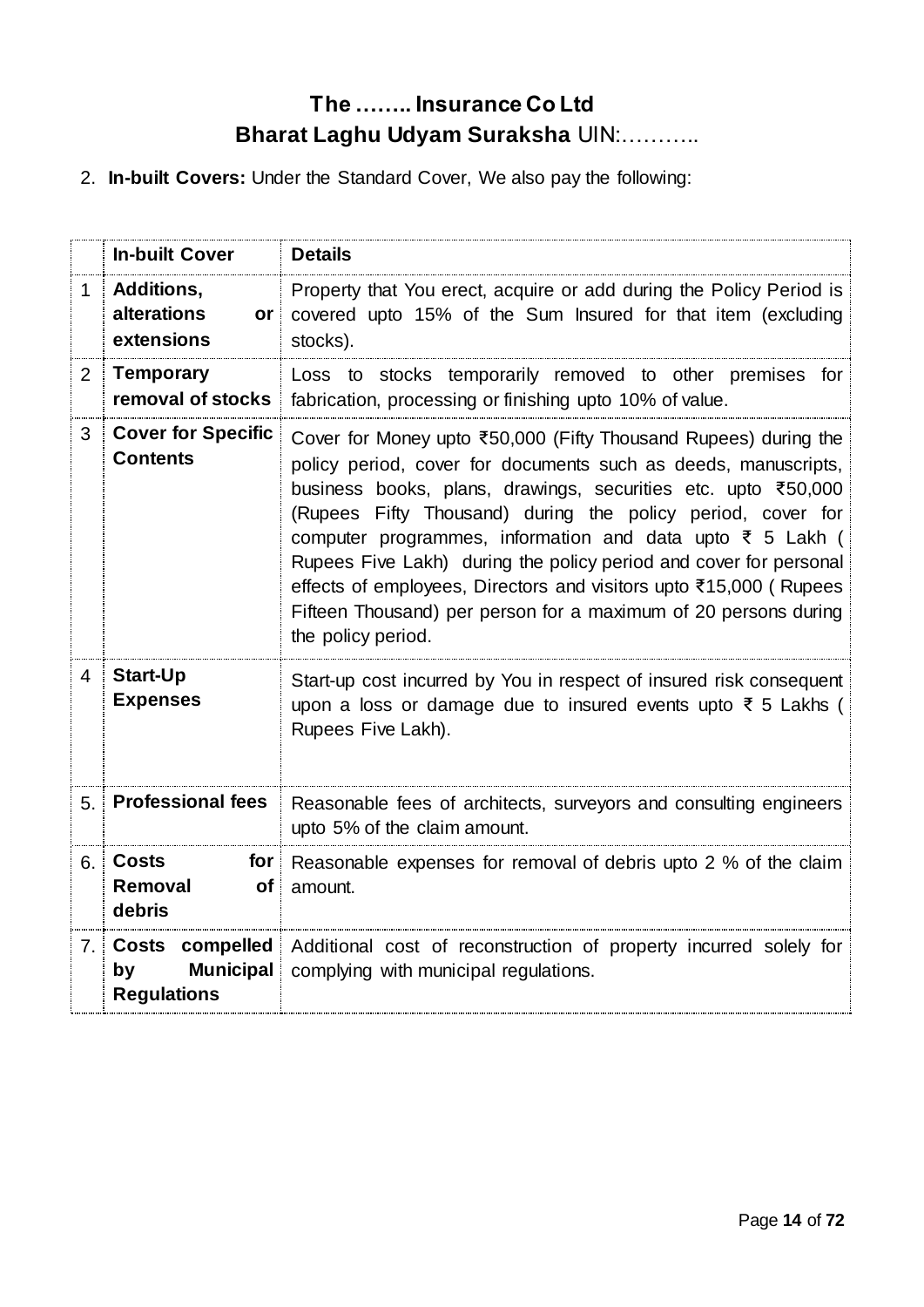### *Which unexpected events are covered?*

We pay for the physical loss, damage or destruction caused to Insured Property by the following unforeseen events occurring during Policy Period.

The events covered are given in the Column A and those not covered in respect of these events are given in Column B.

|    | <b>Column A</b>                                                                                               | <b>Column B</b>                                                                                                                                                                                                                |
|----|---------------------------------------------------------------------------------------------------------------|--------------------------------------------------------------------------------------------------------------------------------------------------------------------------------------------------------------------------------|
|    | We cover physical loss or damage, or<br>destruction caused to the Insured Property<br>by                      | We do not cover for loss or damage, or<br>destruction caused to<br>the<br><b>Insured</b><br>Property by                                                                                                                        |
| 1. | Fire, including due to its own fermentation,<br>natural<br>heating,<br>or<br>spontaneous<br>or<br>combustion. | caused by<br>a. its undergoing any heating or drying<br>process, or<br>b. burning of Insured Property by order<br>of any Public Authority.                                                                                     |
| 2. | Explosion or Implosion                                                                                        | a. caused to boilers, economizers or<br>other vessels, machinery or apparatus<br>in which steam is generated, or their<br>contents, resulting from their own<br>explosion or implosion, or<br>b. caused by centrifugal forces. |
| 3. | Lightning                                                                                                     |                                                                                                                                                                                                                                |
| 4. | Earthquake, volcanic eruption, or<br>other<br>convulsions of nature                                           |                                                                                                                                                                                                                                |
| 5. | Cyclone,<br>Typhoon,<br>Tempest,<br>Storm,<br>Hurricane, Tornado, Tsunami, Flood and<br>Inundation            |                                                                                                                                                                                                                                |
| 6. | Subsidence of the land on which Your<br>Premises stand, Landslide, Rockslide                                  | caused by<br>a. normal<br>cracking,<br>settlement<br>or<br>bedding down of new structures,<br>b. the settlement or movement of made<br>up ground,<br>c. coastal or river erosion,                                              |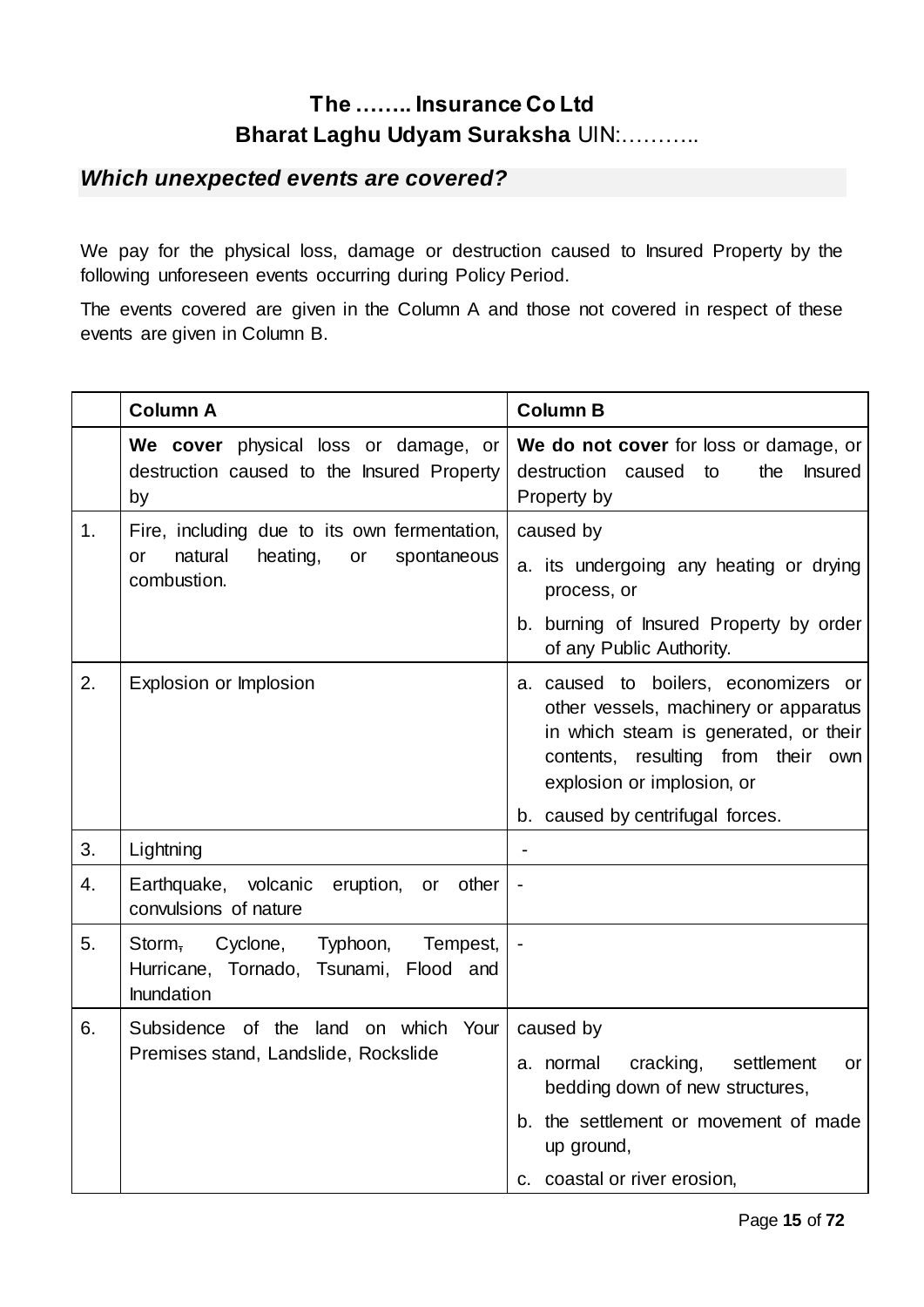|     | <b>Column A</b>                                                                                                                                                                | <b>Column B</b>                                                                                                                                                  |
|-----|--------------------------------------------------------------------------------------------------------------------------------------------------------------------------------|------------------------------------------------------------------------------------------------------------------------------------------------------------------|
|     | We cover physical loss or damage, or<br>destruction caused to the Insured Property<br>by                                                                                       | We do not cover for loss or damage, or<br>destruction caused<br>the<br><b>Insured</b><br>to<br>Property by                                                       |
|     |                                                                                                                                                                                | d. defective design or workmanship or<br>use of defective materials, or                                                                                          |
|     |                                                                                                                                                                                | e. demolition, construction,<br>structural<br>alterations or repair of any property,<br>or ground works or excavations.                                          |
| 7.  | Bush fire, Forest fire, Jungle fire                                                                                                                                            |                                                                                                                                                                  |
| 8.  | Impact damage of any kind, i.e., damage<br>caused by impact of, or collision caused by,<br>any external physical object (e.g. vehicle,<br>falling trees, aircraft, wall etc.), | a. caused by pressure waves caused by<br>aircraft or other aerial<br>or space<br>devices<br>travelling<br>at<br>sonic<br>or<br>supersonic speeds.                |
|     |                                                                                                                                                                                | b. caused by vehicle, animal or aircraft<br>belonging to or owned by Insured or<br>their employee while acting in course<br>of employment                        |
| 9.  | Missile testing operations                                                                                                                                                     |                                                                                                                                                                  |
| 10. | Riot, Strikes, Malicious Damages,                                                                                                                                              | caused by                                                                                                                                                        |
|     |                                                                                                                                                                                | a. total or partial cessation of work or the<br>retardation or interruption or cessation<br>of any process or operations<br>or<br>omissions of any kind,         |
|     |                                                                                                                                                                                | b. temporary or permanent dispossession,<br>confiscation, commandeering, requisition<br>or destruction by order of the government<br>or any lawful authority, or |
|     |                                                                                                                                                                                | c. temporary or permanent dispossession<br>of any Building by unlawful occupation<br>by any person.                                                              |
| 11. | Acts of terrorism                                                                                                                                                              | <b>Exclusions</b><br>per Terrorism<br>Clause<br>as                                                                                                               |
|     | Clause<br>Terrorism<br>(Coverage)<br>as<br>per<br>attached)                                                                                                                    | attached.                                                                                                                                                        |
| 12. | Bursting or overflowing of water tanks,<br>apparatus and pipes,                                                                                                                |                                                                                                                                                                  |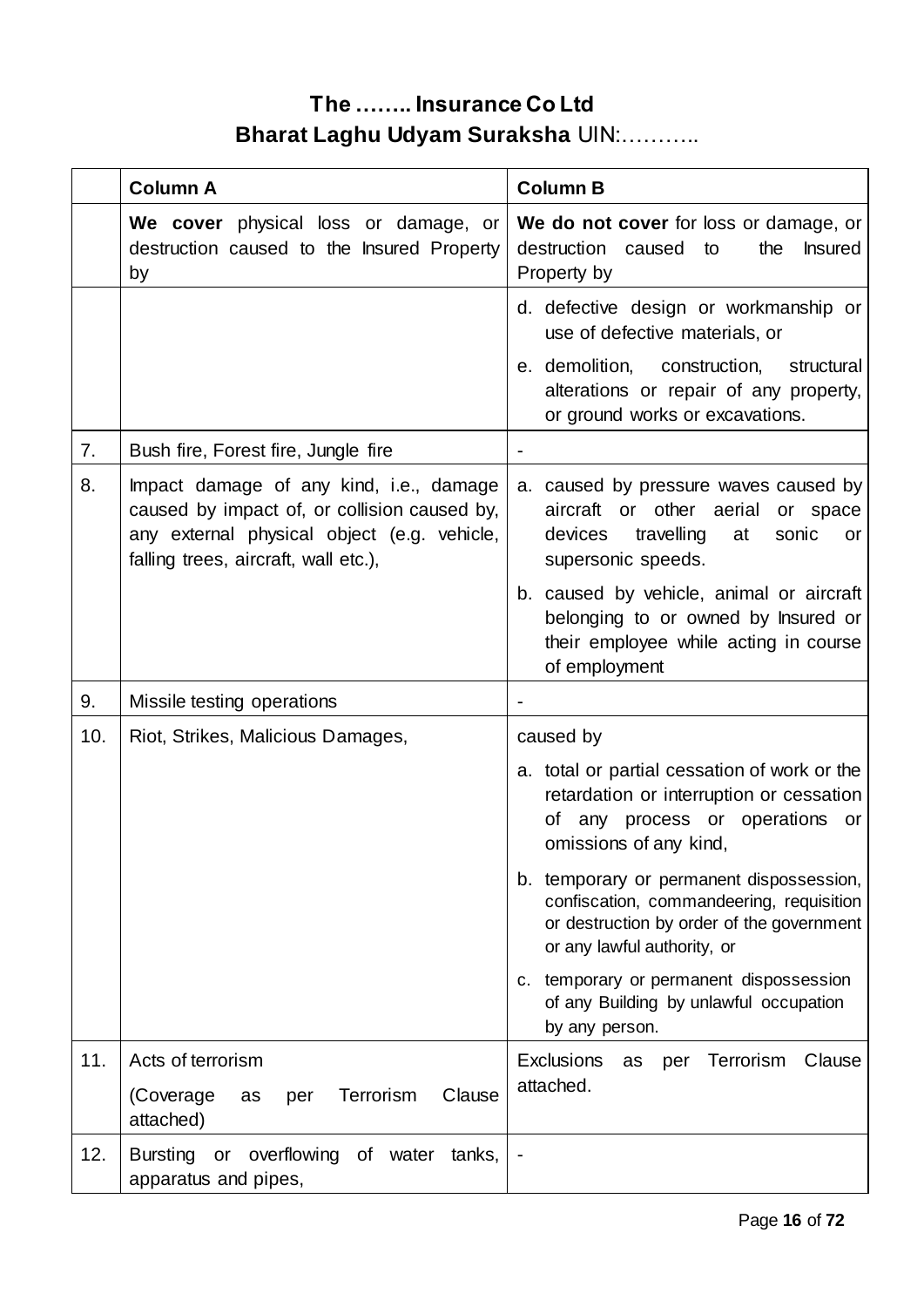|     | <b>Column A</b>                                                                          | <b>Column B</b>                                                                                                                      |
|-----|------------------------------------------------------------------------------------------|--------------------------------------------------------------------------------------------------------------------------------------|
|     | We cover physical loss or damage, or<br>destruction caused to the Insured Property<br>by | We do not cover for loss or damage, or<br>destruction caused to<br><b>Insured</b><br>the<br>Property by                              |
| 13. | Leakage<br>from<br>automatic<br>sprinkler<br>installations.                              | a. repairs or alterations in the Building in<br>which Your Business is located,                                                      |
|     |                                                                                          | b. repairs, removal or extension of any<br>sprinkler installation, or                                                                |
|     |                                                                                          | c. defects in the construction known to<br>You.                                                                                      |
| 14. | Theft within 7 days from the occurrence of,                                              | if it is                                                                                                                             |
|     | and proximately caused by, any of the above<br><b>Insured Events</b>                     | a. of any article or thing outside Your<br>Premises, or                                                                              |
|     |                                                                                          | b. of any article or thing attached from the<br>outside of the outer walls or the roof of<br>Your Premises, unless securely mounted. |

### *Examples*

- *1. Your insured building catches fire. All its doors are opened for fighting the fire. A person takes advantage of the situation and carries away Insured electronic equipment. Since this theft follows a fire within 7 days of the occurrence of the fire, We will pay for Your loss upto the limits of the applicable Sum Insured for that equipment.*
- 2. *During riots, a rioter breaks a window of Your shop and takes away articles of value ₹ 95,000. It costs ₹ 20,000 to repair the window. Here the loss is due to theft which occurred within 7 days of occurrence of the riots, which is an insured event. It arose at a time when You were not in a position to protect Your property. We will pay ₹ 95,000 for the loss of articles, and ₹ 20,000 for repairs of the window, but not more than the Sum Insured.*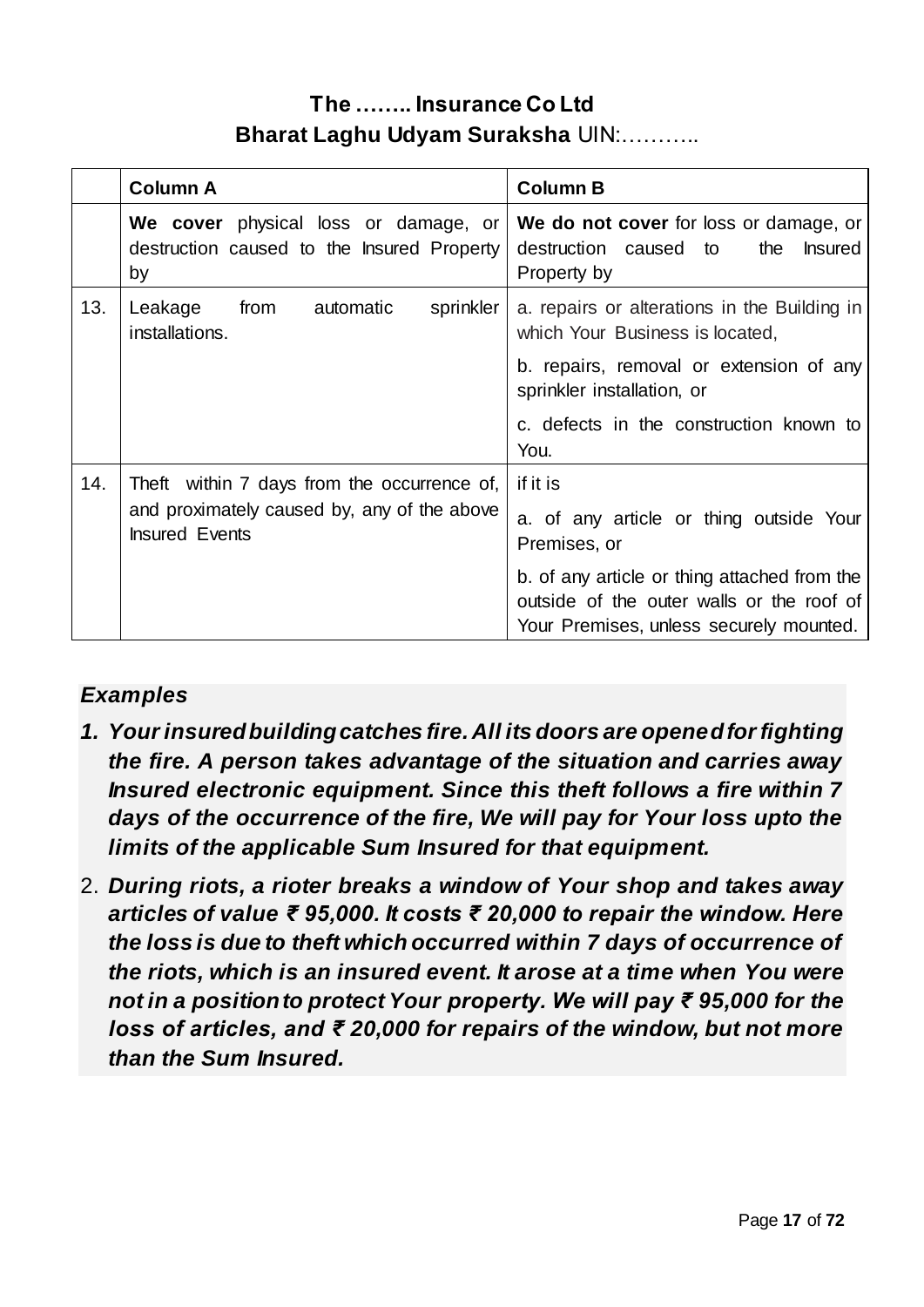### *Standard Add-on covers*

You can purchase standard Add-on covers under **Bharat Laghu Udyam Suraksha** Policy. You must apply for these covers, and pay additional premium.

#### **1. Declaration policy for Stocks**

You can opt for Declaration Policy to take care of frequent fluctuations in stocks/ stocks value subject to certain conditions. Read the Clause and understand these conditions.

#### **2. Floater cover**

You can opt for Floater cover under the Policy for physical loss or damage to Stocks at more than one location subject to certain conditions. Read the Clause and understand the conditions.

#### *Which property can be covered under this policy?*

This policy covers the following properties in Your premises, that is, the place You carry on Your business. The properties must be located in Your premises, except some properties that You declare, and the Policy covers in special situations. The **Bharat Laghu Udyam Suraksha** policy covers the following properties.

- **1. Any building or structure** in Your premises where You carry on Your business. It may be a shed, flat, house, unit of a building. It may be made of any material. It includes:
	- i. Basement (if any), all fixtures and fittings permanently attached to the floor, walls or roof like electrical wiring, antennas etc.
	- ii. The following 'additional structures' located on Your Premises and used for Your Business, that are shown in the Policy Schedule:
		- a. garage, out-houses, security sheds, towers, verandah or porch, tanks, compound walls, retaining walls, fences and gates, internal roads,
		- b. lifts, hoists,
		- c. solar panels, wind turbines and air conditioning systems, central heating systems, security systems and cameras, electrical installations, fire alarm, fire sprinkler systems, power lines, power installations, or
		- d. water, gas and sewage pipeline within the premises
	- iii. any other structure shown in the Policy Schedule.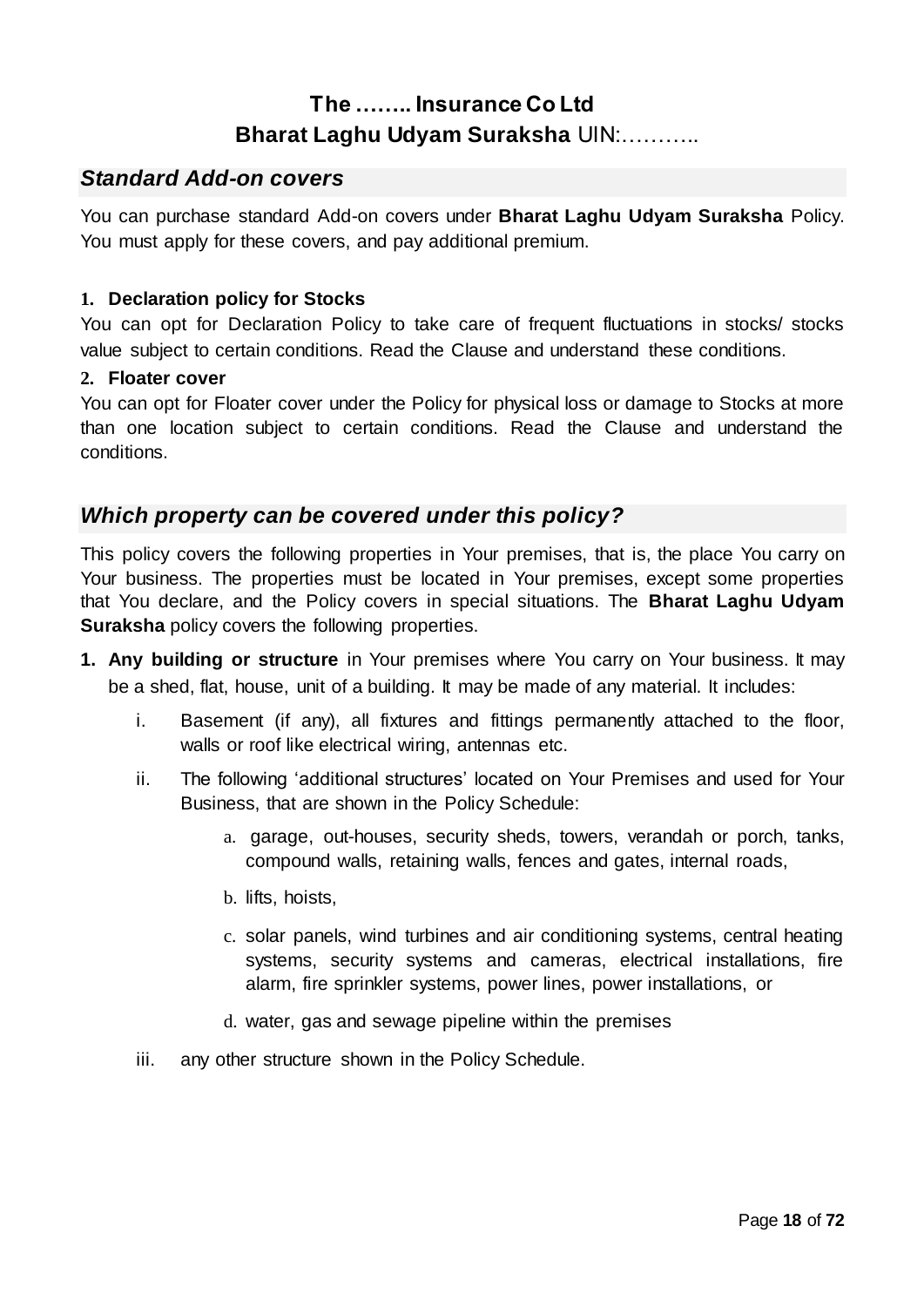- **2. Plant and Machinery**, that is, all equipment, machinery, pipes and cables, spares, computers, servers and preloaded licensed system software, located within any structure or in the open area of Your premises. It includes
	- i. machines under repair,
	- ii. machines taken on hire or lease, or any system of purchase of goods,
	- iii. foundation, bedding or setting of the machines, or
	- iv. accessories of machines.

#### **3. Stock of goods or merchandise**. It may be:

- i. finished goods, semi-finished goods, stock in process, stock invoiced and ready for dispatch,
- ii. raw materials, packing materials,
- iii. stock accepted for job work for which You are responsible,
- iv. stock held in trust for which You are responsible,
- v. stock in Open in the Insured Premises.
- **4. All other assets**, that is, all other tangible property located in Your premises and used for Your business. It includes
	- i. furniture and fixtures, office equipment, telephone equipment, electronic equipment, computers etc,
	- ii. canteen and kitchen equipment, gym and permanent sports equipment etc.

### *Who can purchase this Policy?*

- **1.** You can purchase the **Bharat Laghu Udyam Suraksha** Policy for the **building or structure** if
	- i. You own it, or occupy under a lease,
	- ii. You occupy it as purchaser under an agreement of sale or lease,
	- iii. You are an occupier authorised under any law,
	- iv. Your property is occupied by a tenant, a licensee or Your employee, or
	- v. You are a tenant under an agreement in writing and are liable to repair it.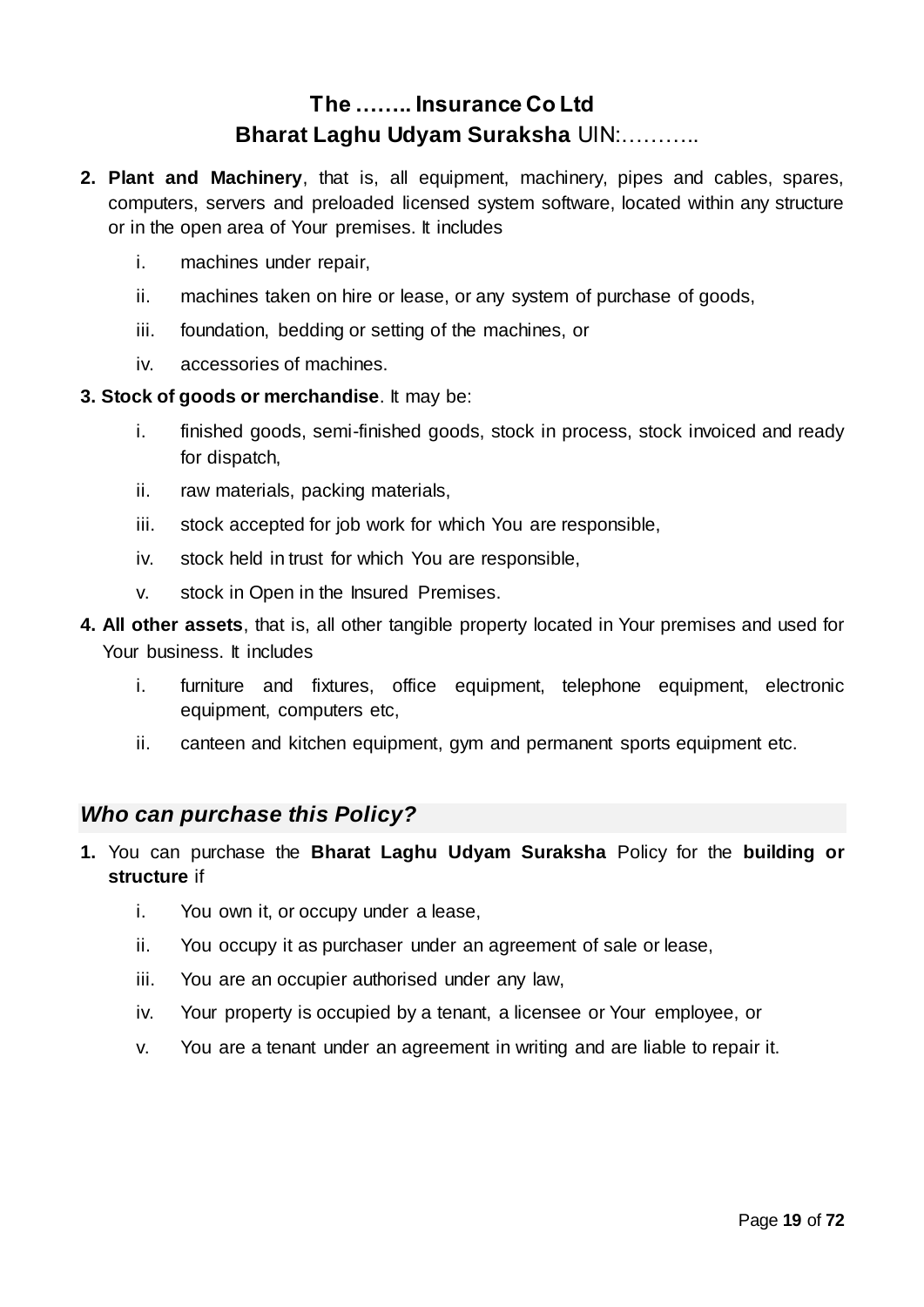#### **2.** You can purchase the **Bharat Laghu Udyam Suraksha** Policy for **plant and machinery, stock or other property** if

- i. You own it, or use it under a lease in writing,
- ii. You hold it in trust or on commission or are responsible for it,
- iii. You have taken plant and machinery or other contents on hire or lease, or any other system of purchase,
- iv. You have accepted stock for job work for which You are responsible.

#### **3.** You **are eligible to** purchase the **Bharat Laghu Udyam Suraksha** Policy

- i. If You carry on any business of manufacturing or production of goods, or of providing or rendering services, and
- ii. if You own or are legally responsible for Your business, and
- iii. if the value of all Your insurable assets at one location is more than ₹ 5 Crore (Rupees Five Crore) but not more than ₹ 50 Crore (Rupees Fifty Crore) at the policy Commencement Date. These include buildings, plant and machinery, stock, and all other assets, even if You have not taken insurance cover for all of them. Insurable Assets include all assets which You own, or hold as tenant or occupant, or hold in trust or on commission, or are legally responsible for.
- **4.** If the value of all Insurable Assets either exceeds ₹ 50 Crore or reduces below ₹ 5 Crore during the policy period, this policy shall, on expiry, be replaced by the applicable policy.

#### *Sum Insured*

**1. The maximum claim amount:** The maximum amount We pay under this Policy is the total Sum Insured. The maximum amount We pay under this Policy for any cover, or any item, or category or group of items, is the Sum Insured for that cover or item, category or group. The Sum Insured for each cover is as per Policy Schedule.

#### **2. Basis of sum insured:**

- i. For Building, Plant and Machinery, Furniture, Fixture and Fittings and any other contents: Reinstatement Value
- ii. For Stocks:
	- a. For raw material: Landed Cost at Your Premises.
	- b. For stock in process: Input Cost of the stock at the time of damage,
	- c. For finished stock: the Manufacturing Cost of the Finished Stock or the **Contract Price** of goods sold but not delivered and more precisely defined below.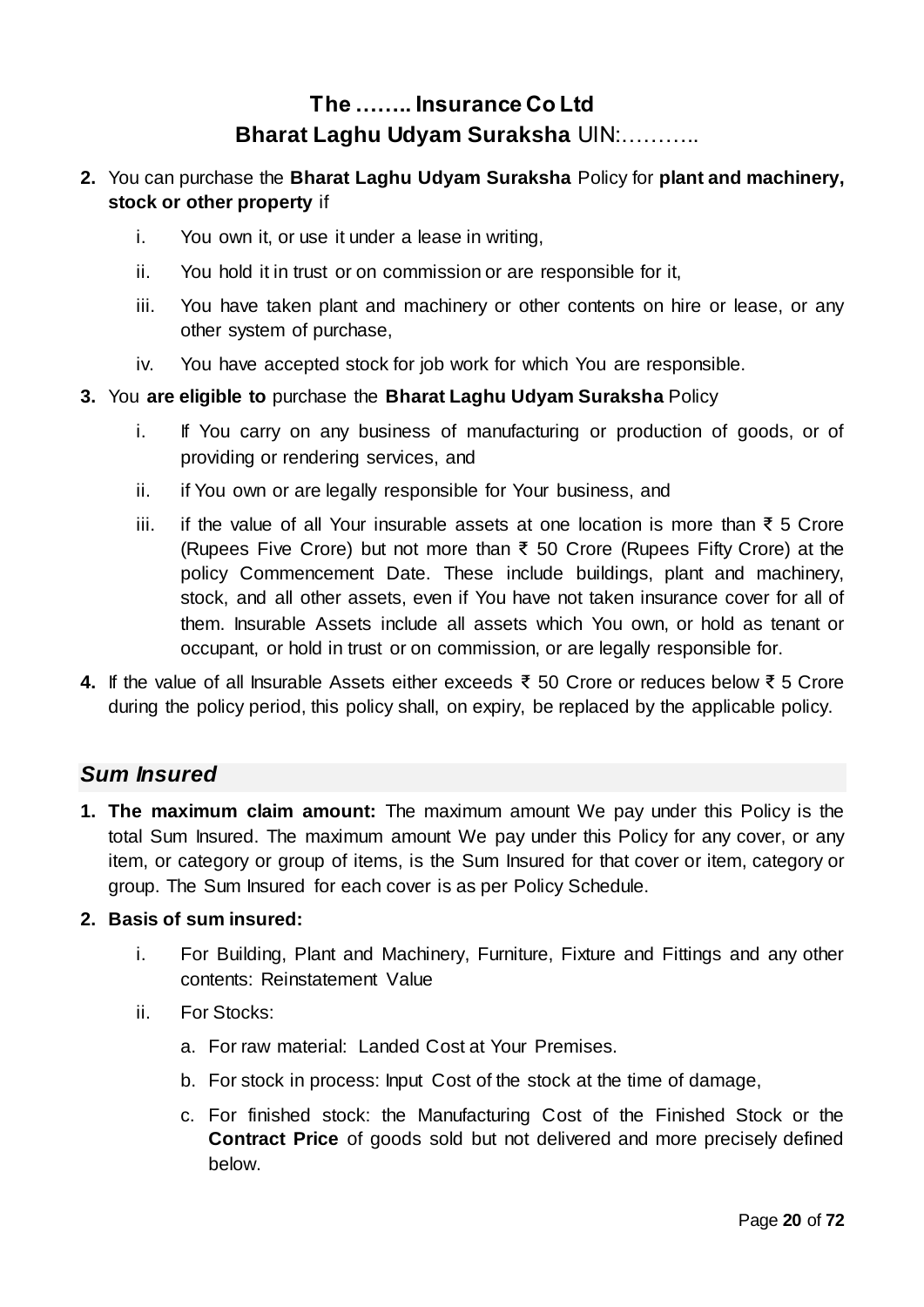- d. **Contract Price** is in respect only of goods sold but not delivered, for which You are responsible and with regard to which under the conditions of the sale, the sale contract is cancelled by reason of any damage insured under this Policy either wholly or to the extent of the damage. The Company's liability shall be based on the Contract Price.
- iii. Bullion or unset precious stones, any curios or works of art or obsolete machinery and the like are to be covered on Agreed Value basis subject to the valuation certificate being submitted and found acceptable by Us.

#### **3. Restoration of Sum Insured:**

If We have paid any loss on Your claim, it reduces the Sum Insured. When We pay You the full Sum Insured for any cover or any item covered, the Policy ends to that extent. If You pay proportionate premium for the unexpired policy period, We will restore the policy to the full original amount of Sum Insured during the Policy Period. This ensures full cover during the period of the policy. However, in case You, immediately on occurrence of loss, exercise Your option not to restore the Sum Insured, the Sum Insured shall stand reduced by the amount of loss.

### *Example*

- *1. If You repair Your air-conditioning tower insured for ₹ 45 lakhs that is damaged in a fire, and We pay Your claim of ₹ 25 lakhs You can pay proportionate premium for ₹ 25 lakhs for unexpired period in order to take benefit of full cover.*
- **2.** *If the tower is destroyed, and We pay Your claim of ₹ 45 lakhs, the new tower that You install will not be covered under this Policy unless the premium is paid to Us for it.*
- *3. If Your building insured for ₹ 20 Crore is severely damaged and We pay You ₹ 20 Crore under the Bharat Laghu Udyam Suraksha Policy for its repair and reinstatement, You will not be covered under this Policy for the new building that You construct, unless the premium is paid to Us for it.*

#### *Underinsurance*

**Underinsurance waiver upto 15%** : This is a special feature of the **Bharat Laghu Udyam Suraksha** policy, where We waive underinsurance up to 15%.

The Sum Insured for each item of Insured Property must be sufficient to pay for Reinstatement/Replacement of that Property on the date of loss. If the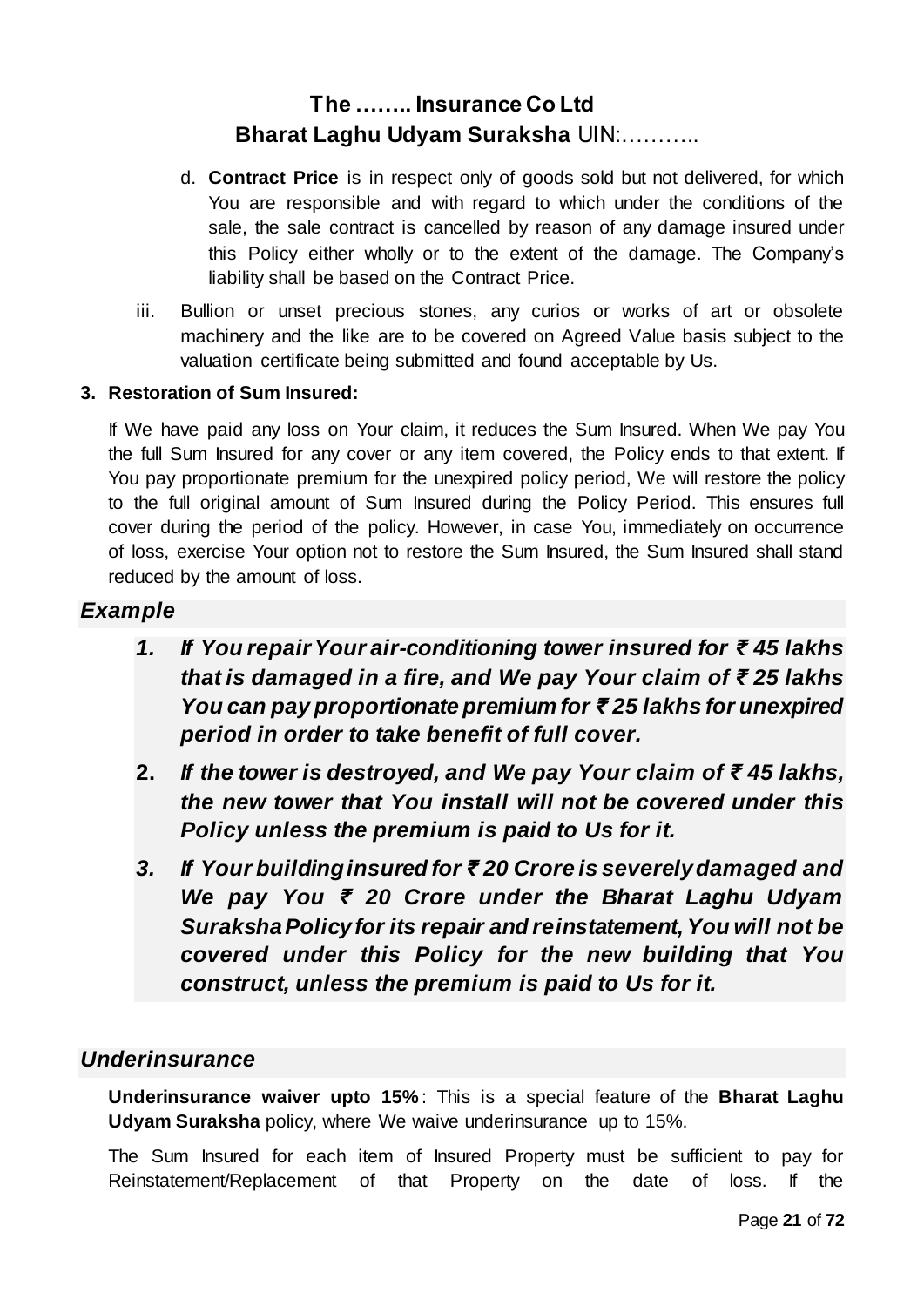Reinstatement/Replacement Value of the Insured Property, in totality, including additions, alterations, erections and new acquisitions, is more than the Sum Insured, except to the extent waived i.e 15%, it amounts to underinsurance and will reduce proportionate to the difference, the amount that We will pay for Your claim. Every item of Insured Property is subject to this condition separately.

If at the time of the damage the Sum Insured applying to the relevant Buildings, Plant and Machinery, Furniture, Fixture, Fittings , Stocks and other Contents is less than 85% of the value of Insurable Assets You will be responsible for the difference and the You will bear a proportionate share of the loss.

*Examples (These examples only demonstrate the effect of underinsurance. Final claim payable may vary due to application of Excess and other policy terms)*

- *1. You have taken insurance for a Sum Insured of ₹ 50 Crore which was the value at risk at the insurance commencement date. The value at risk of insurable items at the time of loss is found as ₹ 57Crore. There is a loss of ₹ 10 Crore. Underinsurance works out to 12.28% . Since it is less that 15%, We will consider the full claim of ₹ 10 Crore for payment.*
- *2. Your factory has stored stock of finished goods. Its manufacturing cost is ₹ 25 Crore. This includes some stock that is older than 6 months. Your Bharat Laghu Udyam Suraksha policy covers stock of finished goods for ₹ 30 Crore. Due to change in raw material price, the manufacturing cost of same amount of stock on the date of loss is ₹ 32.5 Crore. The stock of finished goods with manufacturing cost ₹ 10 Crore is burnt in fire. Since underinsurance works out to less than 15% , We will consider the full claim of ₹ 10 Crore for payment.*
- *3. Your shop has Bharat Laghu Udyam Suraksha Policy. You have insured the structure for ₹ 30 Crore and stock for ₹ 10 Crore. The actual value of structure is ₹ 32 Crore and of stock is ₹ 16 Crore. Stock of ₹ 50 Lakh is burnt in a fire. The total insured property has underinsurance of 16.67% that We cannot waive. We could consider Your claim for payment of ₹ 41.67 Lakh only (83.33% of ₹50 Lakh).*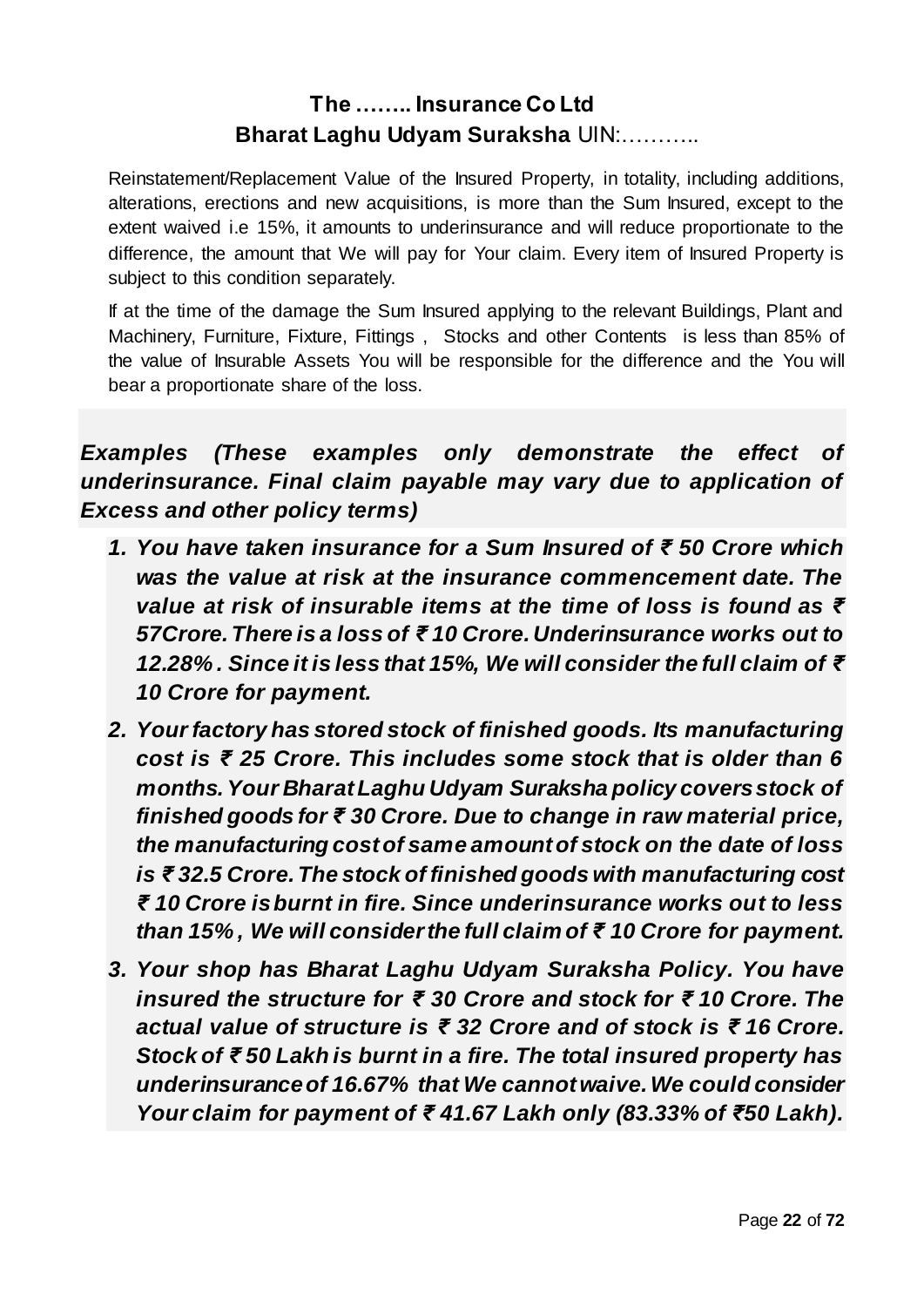### *Exclusions, that is, what We do not pay*

We do not cover losses or expenses, or any loss, damage to, or destruction of the Insured Property, directly or indirectly as a result of or if caused by or arising from events, stated below:

1. i. Excess of 5 % of each claim, subject to a minimum of ₹ 10,000 (Rupees Ten Thousand). This means that We will deduct 5 % of each claim, subject to a minimum of ₹ 10,000 (Rupees Ten Thousand) for each and every loss suffered by You under the terms of this policy.

ii. For terrorism risk the Excess shall be as per the Clause attached with this policy.

- *2.* Your deliberate, wilful or intentional act or omission, or of anyone on Your behalf, or with Your connivance.
- 3. Loss, damage or destruction to any electrical/electronic machine, apparatus, fixture, or fitting by over-running, excessive pressure, short circuiting, arcing, self-heating or leakage of electricity from whatever cause (lightning included). This exclusion applies only to the particular machine so lost, damaged or destroyed. However, any ensuing loss or damage to other insured property due to operation of an insured peril is covered.
- 4. Loss, destruction or damage to the stocks in cold storage premises caused by change of temperature.
- 5. Loss, or damage by spoilage resulting from the retardation or interruption or cessation of any process or operation caused by operation of any of the Insured Event.
- 6. Your Premises or any Insured Building remaining continuously unoccupied for a period of more than 30 days unless You have obtained prior written approval from Us and and such approval is recorded as an endorsement on the Policy.
- 7. War, invasion, act of foreign enemy hostilities or war-like operations (whether war is declared or not), civil war, mutiny, civil commotion amounting to a popular rising, military rising, rebellion, revolution, insurrection or military or usurped power.
- 8. Ionising radiation or contamination by radioactivity from any nuclear fuel or from any nuclear waste from combustion of nuclear fuel, or the radioactive, toxic, explosive or other hazardous properties of any explosive nuclear assembly or nuclear component that is part of it.
- 9. Pollution or contamination, unless
	- i. the pollution or contamination itself has resulted from an Insured Event, in which case only physical damage to the Insured Property is covered, or
	- ii. an Insured Event itself results from pollution or contamination.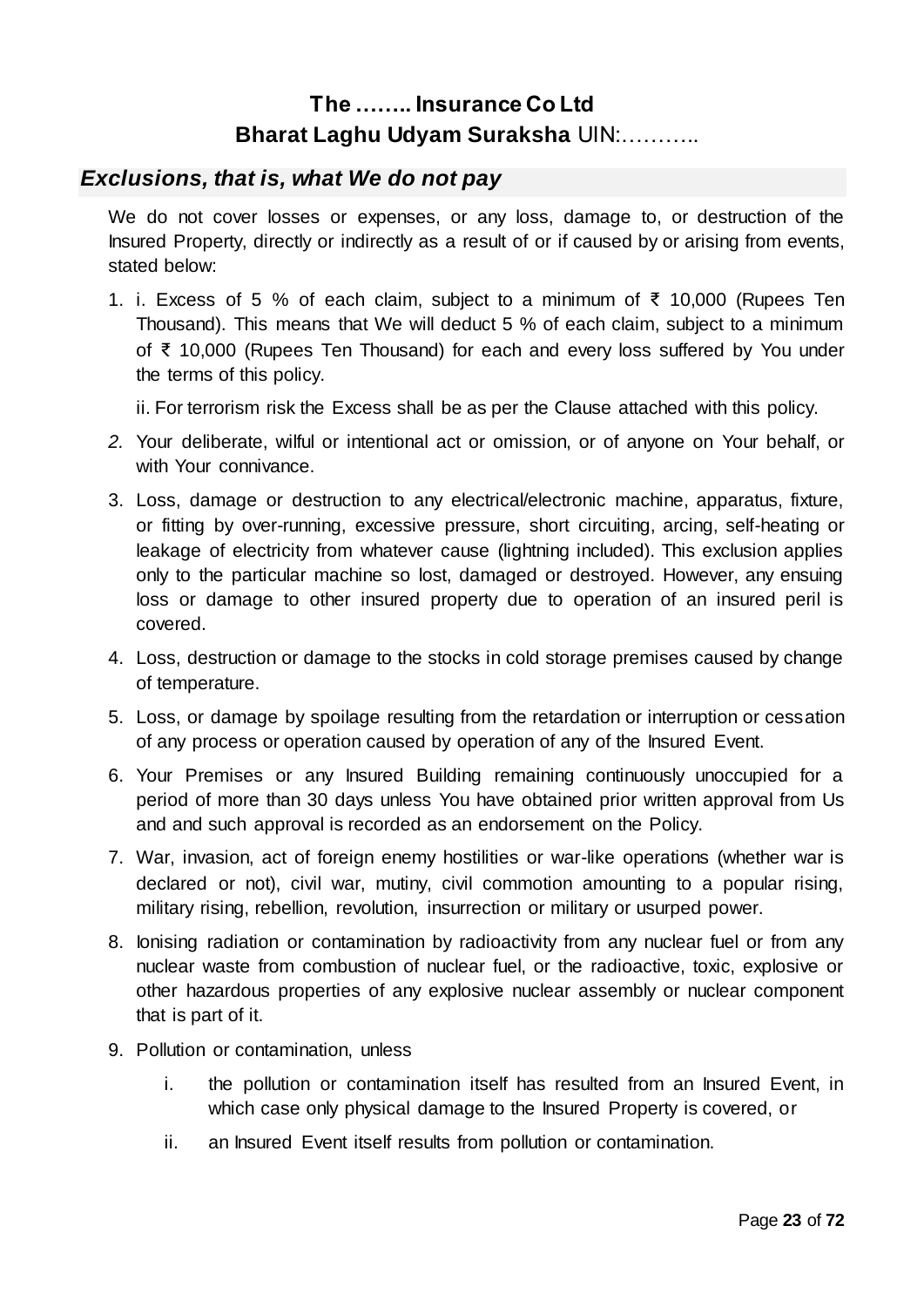- 10.Loss, destruction or damage to bullion or unset precious stones, any curios or works of art unless such amount is declared separately and recorded in the Policy Schedule.
- 11.Loss of any Insured Property which is missing or has been mislaid, or its disappearance cannot be linked to any single identifiable Insured Event.
- 12.Loss or damage to any Insured Property removed from Your Premises to any other place, except
	- i. Machinery and equipment temporarily removed for repairs, cleaning, renovation or other similar purposes for a period not exceeding 60 days,
	- ii. Stock covered under in-built Cover 'Temporary removal of stocks'.
- 13.Any reduction in market value of any Insured Property after its repair or reinstatement.
- 14.Loss or damage to any Insured Property or any claim which is covered by a marine policy in force at the time of loss or damage, except in excess of the limits of that policy.
- 15.Any consequential or indirect loss or damage of any description, i.e. losses or extra costs (financial or non-financial) that follow or are a consequence of an Insured Event, like, loss by delay, loss of income or wages or earnings, or of market, or of time, medical expenses, or any costs not covered by this Policy.
- 16.Costs, fees or expenses for preparing any claim.

#### *Premium*

The premium is the amount You pay Us for this insurance. The Policy Schedule shows the amount of premium for the Policy Period and all other taxes and levies. Your policy will commence on payment of premium in full.

**Note: Insurer to mention how the premium would be calculated.**

### *Changes and Cancellation*

#### **1. Changes during Policy Period.**

You can choose to make changes to the covers of this Policy, for example, take additional cover, or increase or **reduce** any Sum Insured. You must make a proposal or request for any change. It will be effective only after We have accepted Your proposal, and You have paid the additional premium where applicable.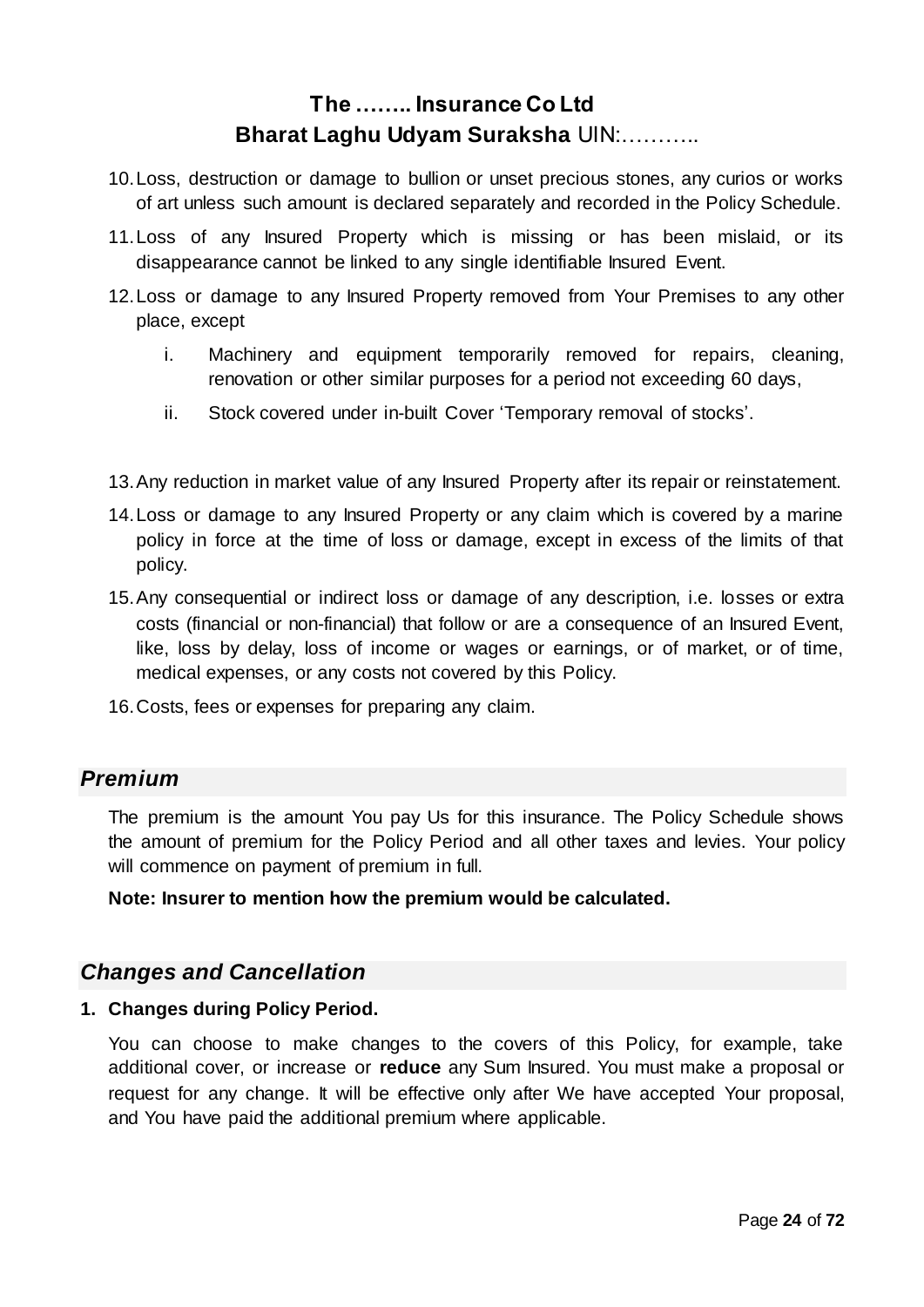#### **2. You can cancel the Policy.**

**Cancellation at any time:** You can cancel the policy at any time during the policy period by giving notice to Us in writing. If You cancel the Policy, We will refund premium as follows

| Time for which Policy in force Refund of premium |  |
|--------------------------------------------------|--|
|                                                  |  |
|                                                  |  |
|                                                  |  |

#### **Note: Insurers to mention the details.**

#### **3. We can cancel the policy.**

We will not cancel the Policy during the policy period except on the grounds of misrepresentation, non-disclosure of material facts, fraud or non-co-operation of the insured.

#### **4. Policy ends automatically:**

- i. If insured property is lost, destroyed or stolen, or its cost of repair is more than the Sum Insured, and We have paid You the entire Sum Insured for that property and You have decided not to restore the Sum Insured.
- ii. Change of ownership of insured property

....................................................................................................

iii. Sale of Insured Property

### **Details of additional covers (add-ons) offered with the policy**

**Note: Insurer to mention details, as applicable.**

### *Making a claim*

- 1. If You suffer a loss **because** of an Insured Event, You must make a claim for Your financial loss at Your cost.
- 2. When You suffer loss or damage to any Insured Property, You must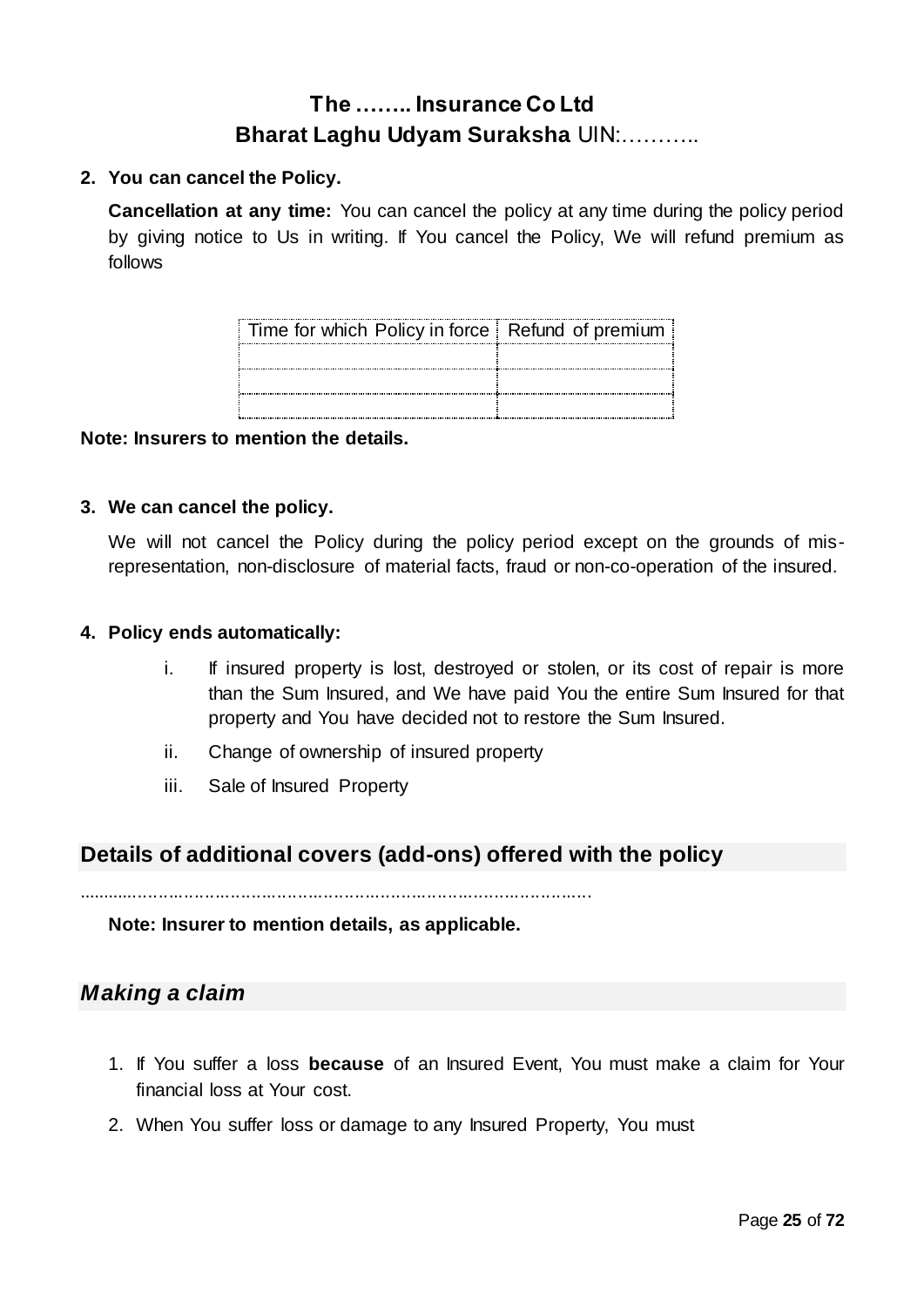- i. give notice to Us immediately along with details of the event and Your loss,
- ii. report to police, fire authorities or other appropriate legal Authorities or as guided by Us,
- iii. take all reasonable steps to prevent further damage to Insured Property,
- iv. You must not sell, give away or dispose of any damaged items of any property,
- v. You must not carry out repairs unless such repairs are urgent and You cannot contact Us,
- vi. preserve and collect evidence, take and preserve photographs,
- vii. assist Us and Our representatives in collecting evidence and details about Your loss, give Us all information, books of accounts, and other documents,
- viii. submit claim form at the earliest opportunity but within 30 days from date You first notice the loss or damage,
- ix. prove that the Insured Event has happened, and the extent of Your loss.

#### *This Prospectus*

This prospectus gives information only. This is not an insurance contract. Each insurance cover is subject to terms and conditions, which You can read in the **Bharat Laghu Udyam Suraksha** Policy document. You must read the policy document to know the insurance cover fully. You can get a copy of the **Bharat Laghu Udyam Suraksha** Policy from Our branch or from Our website \_\_\_\_. For legal interpretation, the policy document will hold.

#### **Note: Insurer to mention details of website.**

#### *Grievances*

If You have any grievance about any matter relating to the policy, or Our decision on any matter, or Our decision about Your claim, You can pursue Your grievance with

- 1. Our Grievance Redressal Officer,
- 2. The Consumer Affairs Department of Insurance Regulatory and Development Authority of India (IRDAI) – You can lodge Your grievance in the Integrated Grievance Management System (IGMS).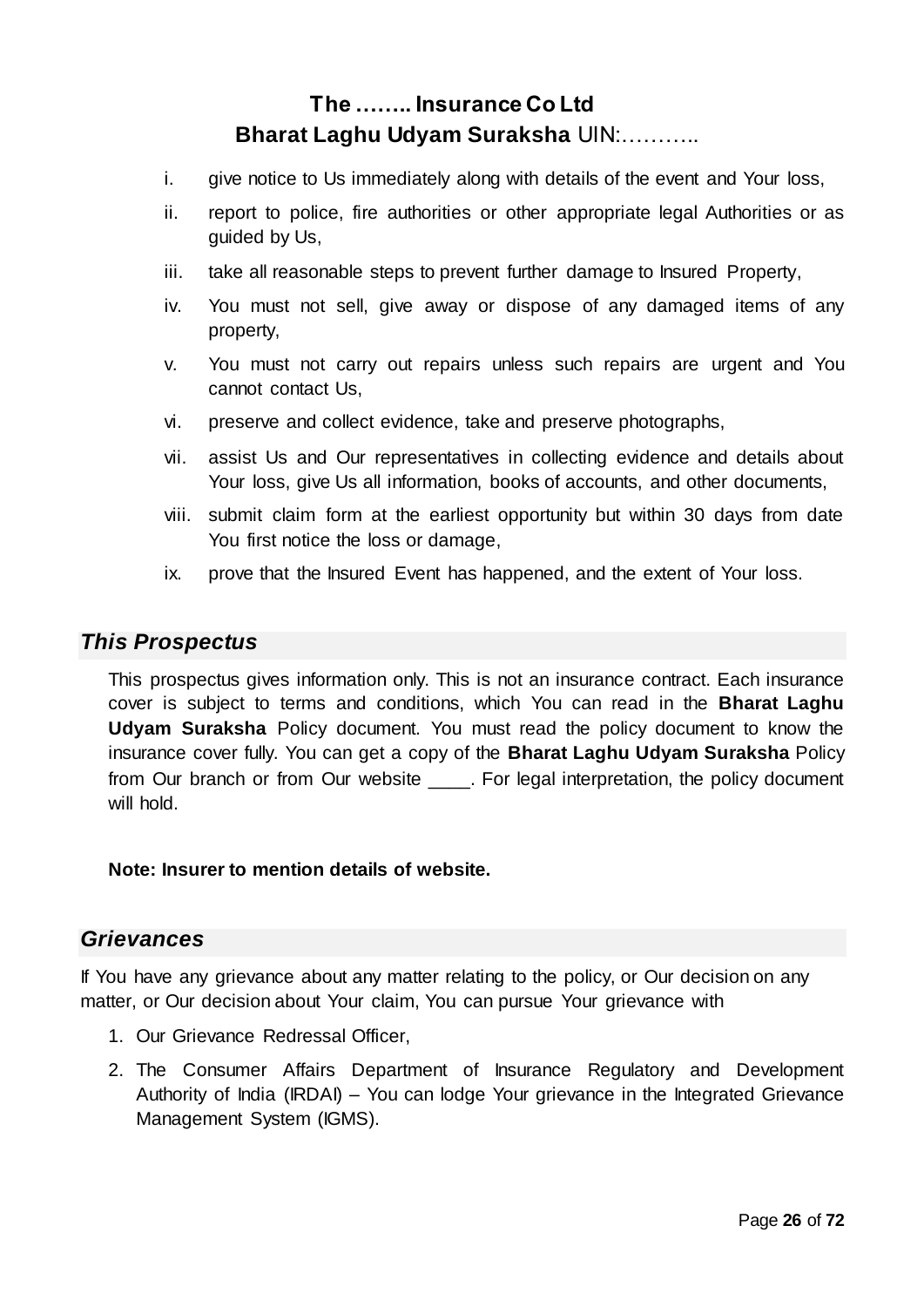- 3. The Insurance Ombudsman, depending on the nature of grievance and the financial implications, if any.
- 4. The Consumer Protection Forum or the Court.

### *About Our Company*

……

#### **Note: Insurer to give details**

#### **INSURANCE ACT 1938 SECTION 41- Prohibition of Rebates**

No person shall allow or offer to allow either directly or indirectly, as an inducement to any person to take out or renew or continue an insurance in respect of any kind of risk relating to lives or property in India, any rebate of the whole or part of the commission payable or any rebate of the premium shown on the policy, nor shall any person taking out or renewing a policy accept any rebate, except such rebate as may be allowed in accordance with the published prospectus or tables of the insurer.

ANY PERSON MAKING DEFAULT IN COMPLYING WITH THE PROVISIONS OF THIS SECTION SHALL BE PUNISHABLE WITH FINE WHICH MAY EXTEND TO TEN LAKHS RUPEES.

**Disclaimer: In the event of any question relating to interpretation of the insurance coverage, the policy document will prevail.**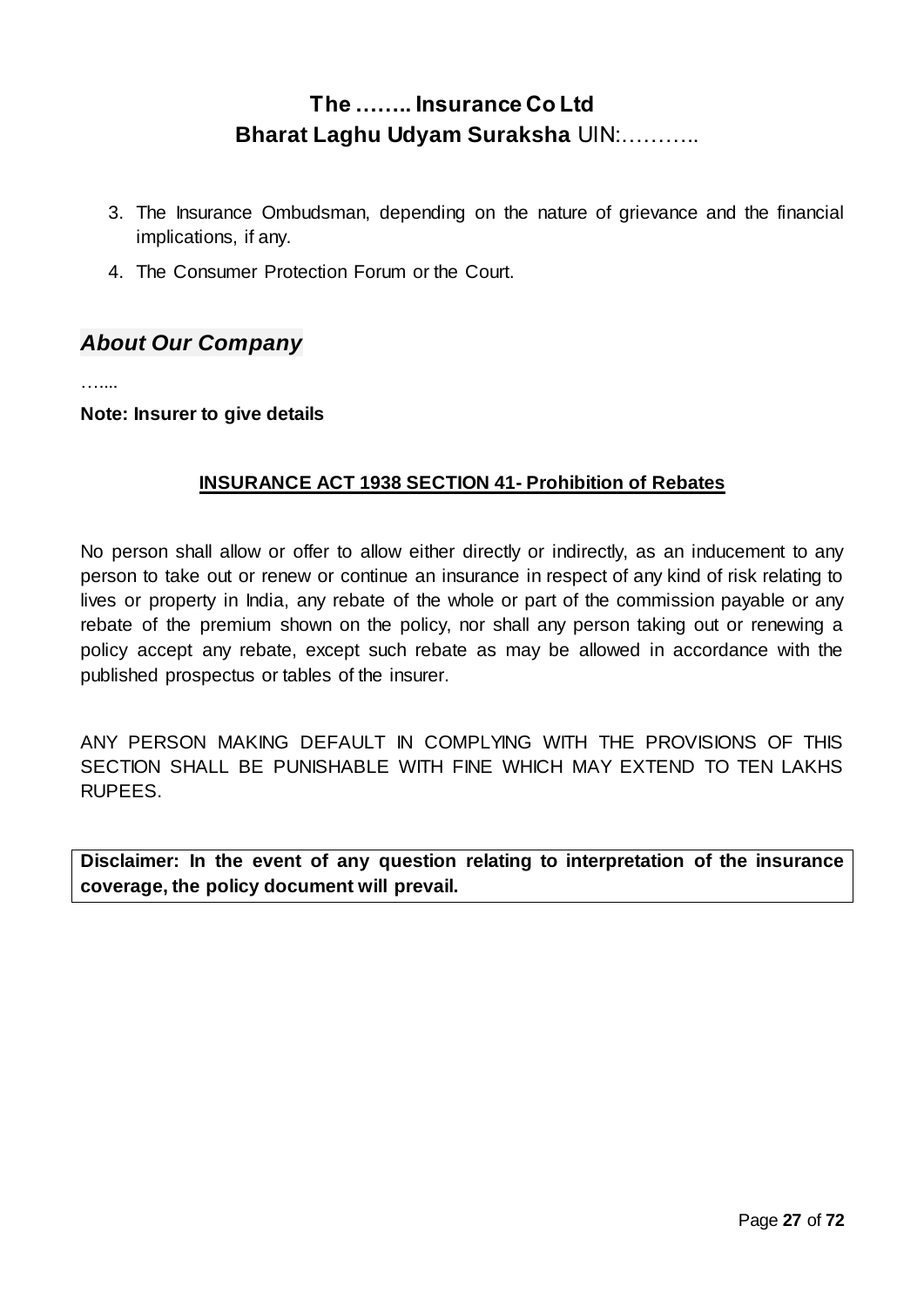**Standard Policy Wordings**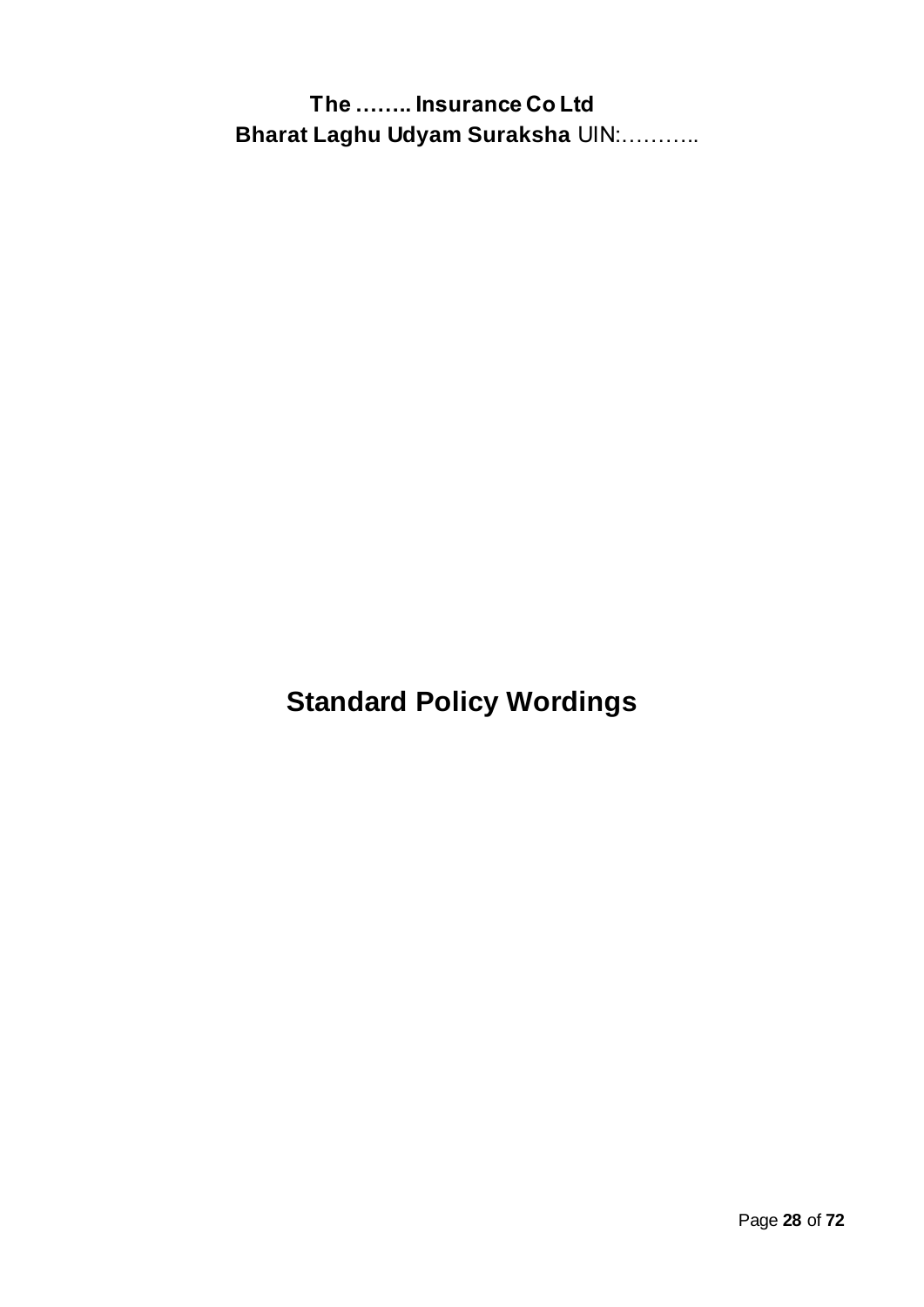# **Standard Policy Wordings**

#### **Contents Page No.**

- Clause A. This Policy and the Insurance Contract
- Clause B. Insured Events
- Clause C. The Standard Cover
- Clause D. Exclusions, that is, what We do not cover
- Clause E. What We Pay
- Clause F. Underinsurance
- Clause G. Conditions
- Clause H. Changes to covers

#### Clause I. Other details

- Clause J. Grievances
- Clause K. Information about Us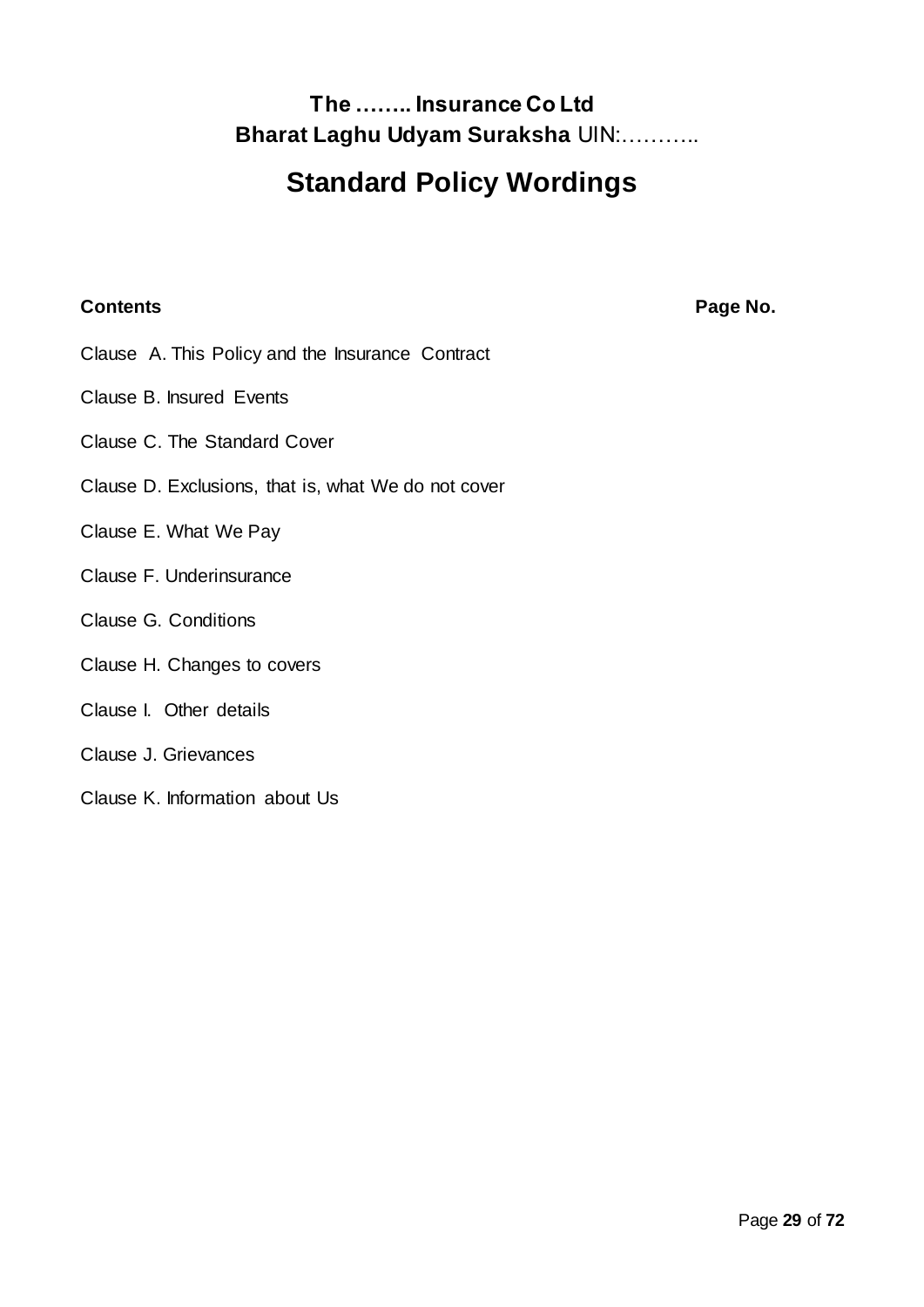You chose this **Bharat Laghu Udyam Suraksha** Policy and applied to Us for insurance covers of Your choice. You paid Us the premium and gave Us information about Yourself, Your Business and Your Property. Based on Your confirmation that this information is true and correct, and in return of accepting the Premium You have paid Us, We promise to provide You insurance as stated in this Policy Document and the Policy Schedule attached to it.

#### **Clause A. This Policy and the Insurance Contract**

- **1. Your Policy:** This **Bharat Laghu Udyam Suraksha** Policy is a contract between You and Us as stated in the following:
	- i. This Policy document;
	- ii. The Policy Schedule attached to this Policy document;
	- iii. Any Endorsement attached to and forming part of this Policy document;
	- iv. Any Add-on to this Policy that You may have purchased from Us;
	- v. The proposals and all declarations made by You or on Your behalf;

#### **2. To whom this Policy is issued and what it covers**

i. This Policy is issued to You and covers Your Insured Property relating to Your Business as mentioned in the Policy Schedule where the total value at risk across all Insurable Asset classes at one location is exceeding ₹ 5 Crore (Rupees Five Crore) but not exceeding ₹ 50 Crore (Rupees Fifty Crore) at the policy Commencement Date

Provided, if the value at risk for all Insurable Assets either exceeds ₹ 50 Crore or reduces below ₹ 5 Crore during the Policy Period, this policy shall, on expiry, be replaced by the applicable policy.

- ii. If more than one person is insured under this policy, each of You is a joint policyholder. Any notice or letter We give to any of You will be considered as given to all of You. Any request, statement, representation, claim or action of any one of You will bind all of You as if made by all of You.
- iii. If You have mortgaged, pledged or hypothecated any Insured Property with a Bank, the Policy Schedule will show an 'Agreed Bank Clause' and the name of such Bank. The terms and conditions of this arrangement will be added to this Policy as an additional Clause.
- **3. The Policy Schedule:** The Policy **Schedule** is an important document about Your insurance cover. It shows:
	- i. Your personal details,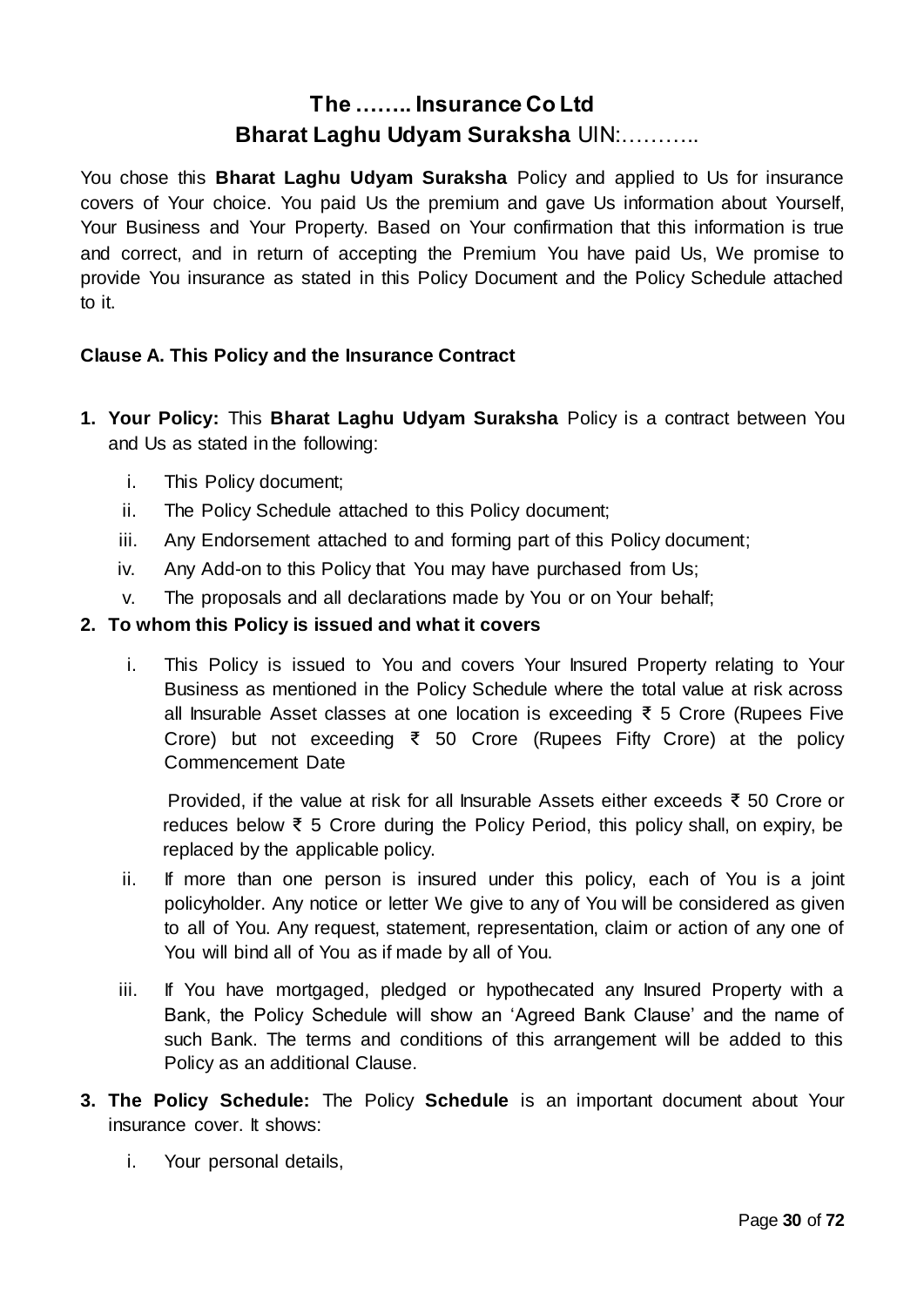- ii. the Policy Period,
- iii. the description of Your Insured Property,
- iv. the total Sum Insured, the Sum Insured for each cover, or for each block, set or category of Insured Property, and its limits and sub-limits for each and every location,
- v. the insurance covers You have purchased,
- vi. the Premium You have paid for these insurance covers,
- vii. Add-on covers opted by You,
- viii. other important and relevant aspects and information.
- **4. Special Meanings of certain words:** Words stated in the table below have a special meaning throughout this Policy, the Policy Schedule and Endorsements. These words with special meaning are stated in the Policy with the first letter in capitals.

| Word/s              | <b>Specific meaning</b>                                                                                                                              |  |
|---------------------|------------------------------------------------------------------------------------------------------------------------------------------------------|--|
| <b>Agreed Value</b> | An amount agreed between You and Us at the policy<br>Commencement Date for items, the value of which cannot be<br>ascertained.                       |  |
| <b>Bank</b>         | A bank or any financial institution                                                                                                                  |  |
| <b>Building</b>     | Any building or structure in Your Premises where You carry<br>on Your Business.                                                                      |  |
|                     | It includes:                                                                                                                                         |  |
|                     | a. Basement (if any), all fixtures and fittings permanently<br>attached to the floor, walls or roof like electrical wiring,<br>antennas etc.         |  |
|                     | b. The following 'additional structures' located on Your<br>Premises and used for Your Business, that are shown in<br>the Policy Schedule:           |  |
|                     | i.<br>garage, out-houses, security sheds, towers, verandah<br>or porch, tanks, compound walls, retaining walls,<br>fences, gates and internal roads, |  |
|                     | ii.<br>lifts, hoists,                                                                                                                                |  |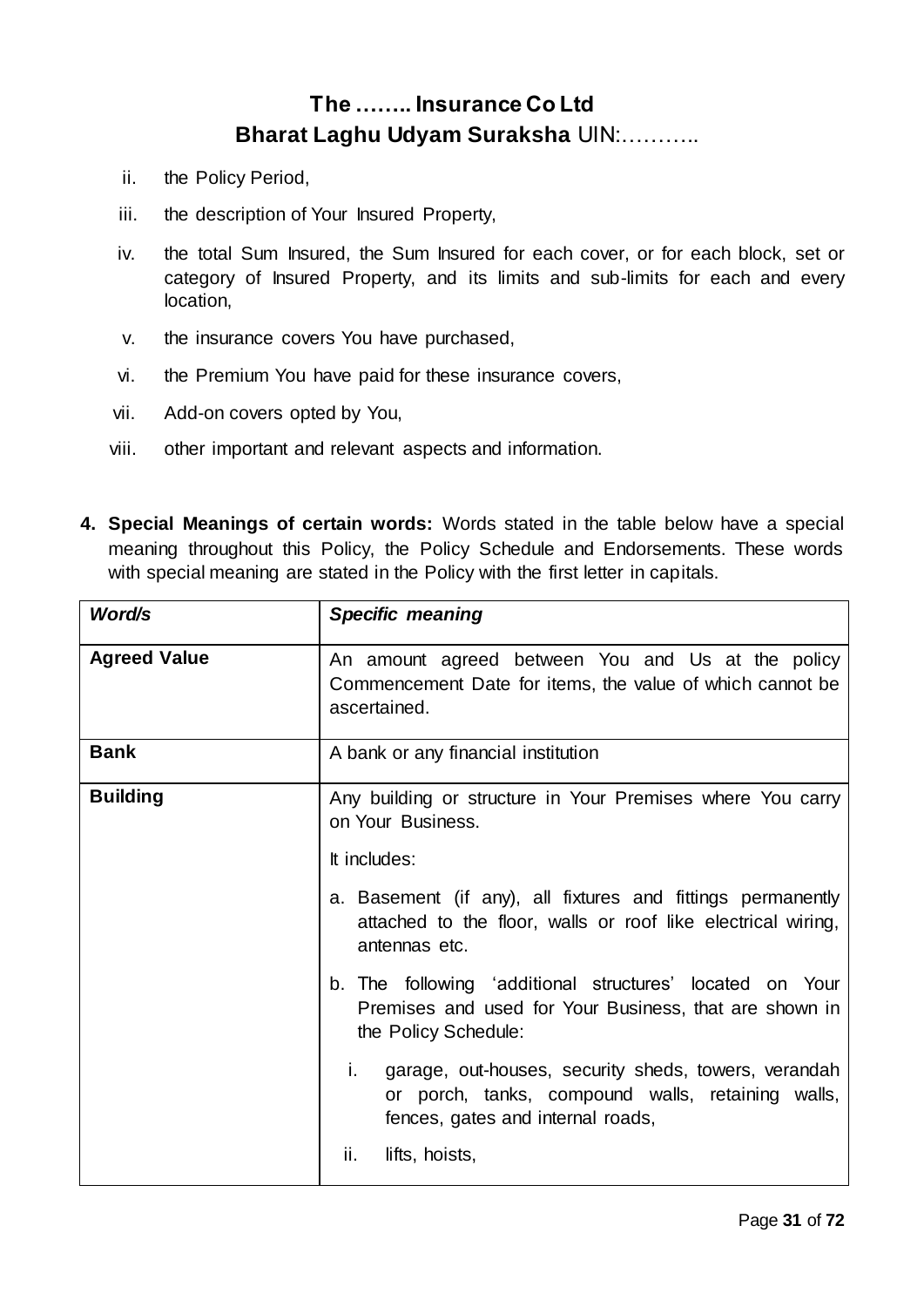|                            | iii.<br>solar panels, wind turbines and air conditioning<br>systems, central heating systems, security systems<br>and cameras, electrical installations, fire alarm, fire<br>sprinkler systems, power lines, power installations,<br>water, gas and sewage pipeline within Your premises<br>iv.                                                                             |  |
|----------------------------|-----------------------------------------------------------------------------------------------------------------------------------------------------------------------------------------------------------------------------------------------------------------------------------------------------------------------------------------------------------------------------|--|
|                            | or                                                                                                                                                                                                                                                                                                                                                                          |  |
|                            | any other structure shown in the Policy Schedule.<br>V.                                                                                                                                                                                                                                                                                                                     |  |
| <b>Business</b>            | Your commercial enterprise, trade or profession as shown in<br>the Policy Schedule.                                                                                                                                                                                                                                                                                         |  |
| <b>Commencement Date</b>   | It is the date and time from which the Insurance Cover under<br>this Policy begins. It is shown in the Policy Schedule.                                                                                                                                                                                                                                                     |  |
| <b>Contents</b>            | Those articles or things in Your Premises that are not<br>permanently attached or fixed to the structure of Your<br>Premises.                                                                                                                                                                                                                                               |  |
| <b>Endorsement</b>         | A written amendment to the Policy that We make (additions,<br>deletions, modifications, exclusions or conditions of an<br>insurance Policy) which may change the terms or scope of<br>the original policy.                                                                                                                                                                  |  |
| <b>Excess</b>              | It is the amount that You must bear in each and every claim<br>before We become liable to pay.                                                                                                                                                                                                                                                                              |  |
| <b>Insurable Assets</b>    | All Buildings, Plant and Machinery, Furniture, Fixture and<br>Fittings, Stock and all other Contents which, for the purposes<br>of Your Business on any one location, You own, or hold as<br>tenant or occupant, or hold in trust or on commission, or are<br>legally responsible for as part of Your trade, even if You have<br>not taken insurance cover for any of them. |  |
| <b>Insured Property</b>    | The Building, Plant and Machinery, Furniture, Fixture and<br>Fittings, Stocks and any other Contents that are declared and<br>insured by You under this Policy, and are located in Your<br>Premises unless specifically stated in this Policy. The Insured<br>Property is shown in the Policy Schedule.                                                                     |  |
| <b>Kutcha Construction</b> | Building(s)<br>and/or<br>walls<br>roofs<br>0f<br>wooden<br>having<br>planks/thatched leaves and/or grass /hay<br>any kind/<br>of                                                                                                                                                                                                                                            |  |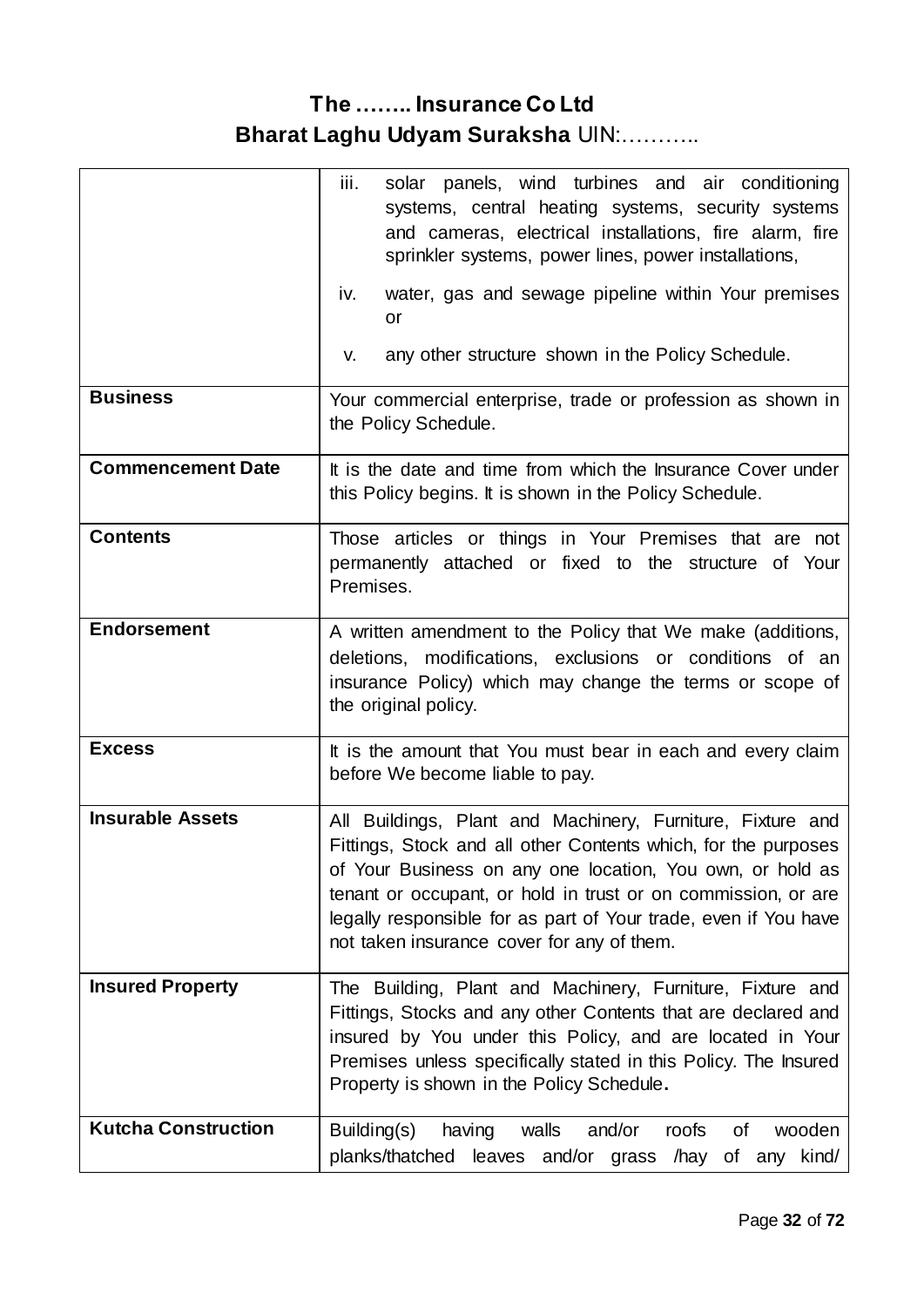|                            | bamboo /plastic cloth/ asphalt/ canvas/ tarpaulin and the like.                                                                                                                                                                                                                                                                                                                                                    |  |
|----------------------------|--------------------------------------------------------------------------------------------------------------------------------------------------------------------------------------------------------------------------------------------------------------------------------------------------------------------------------------------------------------------------------------------------------------------|--|
| <b>Market Value</b>        | Market Value means new Replacement/Reinstatement Value<br>minus depreciation reckoned as on the date of loss.                                                                                                                                                                                                                                                                                                      |  |
| <b>Money</b>               | Cash, bank and currency notes, credit cards, telephone<br>cards, cheques, crossed bankers' drafts, postal orders,<br>luncheon vouchers, current postage stamps, trading stamps,<br>National Savings Certificates, Premium Bonds, credit sales<br>vouchers or receipts, unexpired units in franking machines,<br>gift tokens and consumer redemption vouchers belonging to<br>You or for which You are responsible. |  |
| <b>Partial Loss</b>        | Any loss other than Total Loss.                                                                                                                                                                                                                                                                                                                                                                                    |  |
| <b>Plant and Machinery</b> | equipment, machinery, pipes and cables,<br>All<br>spares,<br>computers, servers and preloaded licensed system software<br>located within any structure or in the open area of Your<br>Premises.                                                                                                                                                                                                                    |  |
|                            | It includes                                                                                                                                                                                                                                                                                                                                                                                                        |  |
|                            | machines under repair,<br>i.                                                                                                                                                                                                                                                                                                                                                                                       |  |
|                            | ii.<br>machines taken on hire or lease, or through any<br>system of purchase of goods,                                                                                                                                                                                                                                                                                                                             |  |
|                            | iii.<br>foundation, bedding or setting of the machines, or                                                                                                                                                                                                                                                                                                                                                         |  |
|                            | accessories of machines.<br>iv.                                                                                                                                                                                                                                                                                                                                                                                    |  |
| <b>Policy Period</b>       | Policy period means the period commencing from the<br>effective date and time as shown in the Policy Schedule and<br>terminating at Midnight on the expiry date as shown in the<br>Policy Schedule or on the termination of or the cancellation of<br>insurance as provided for in <b>Clause G (III)</b><br>of this policy,<br>whichever is earlier.                                                               |  |
| <b>Policy Schedule</b>     | The document accompanying and forming part of the Policy<br>that gives Your details and of Your insurance cover, as<br>described in Clause A (3) of this Policy.                                                                                                                                                                                                                                                   |  |
| <b>Premium</b>             | The premium is the amount You pay Us for this insurance.<br>The Policy Schedule shows the amount of premium for the<br>Policy Period and all other taxes and levies.                                                                                                                                                                                                                                               |  |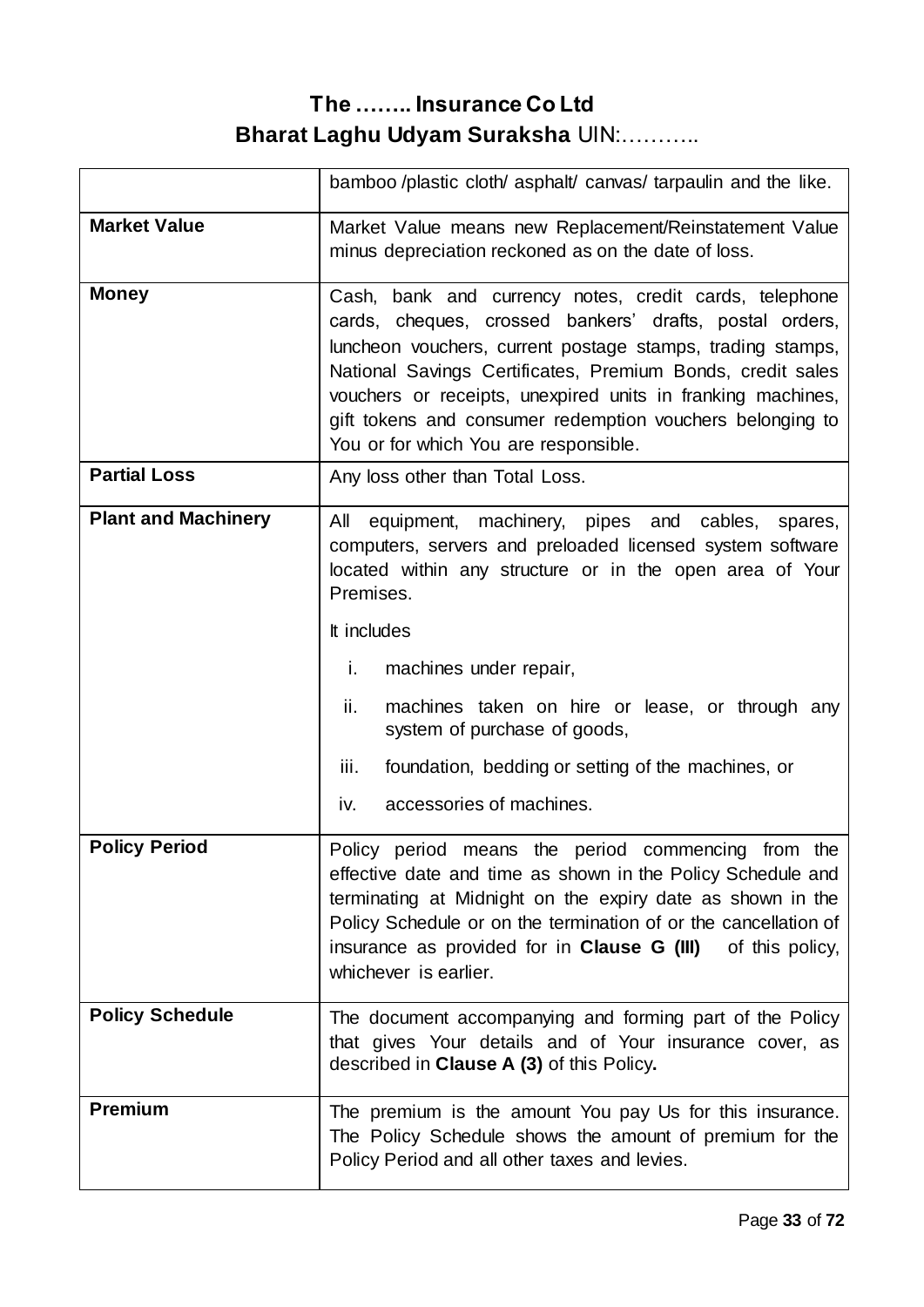| <b>Pucca Construction</b> | Construction other than Kutcha Construction.                                                                                                                                                                                                                                                               |  |
|---------------------------|------------------------------------------------------------------------------------------------------------------------------------------------------------------------------------------------------------------------------------------------------------------------------------------------------------|--|
| Reinstatement/            | Reinstatement/Replacement is defined as:                                                                                                                                                                                                                                                                   |  |
| <b>Replacement</b>        | the reconstruction of buildings or replacement of other<br>i.<br>property lost or destroyed.                                                                                                                                                                                                               |  |
|                           | ii.<br>(b) the repair or partial replacement of property<br>damaged.                                                                                                                                                                                                                                       |  |
|                           | In either case, to a condition substantially the same as but not<br>superior, better or more extensive than its condition if it were<br>new on the date it is damaged or destroyed.                                                                                                                        |  |
| Reinstatement/            | This is the amount at which the Insured Property can be                                                                                                                                                                                                                                                    |  |
| <b>Replacement Value</b>  | reinstated or replaced by a similar property, without deducting<br>depreciation, and to the extent required to bring that Property<br>to a condition substantially the same as, but not superior,<br>better or more extensive than its condition if it were new on<br>the date it is damaged or destroyed. |  |
| <b>Stocks</b>             | Any stock of goods or merchandise.                                                                                                                                                                                                                                                                         |  |
|                           | It may be:                                                                                                                                                                                                                                                                                                 |  |
|                           | i.<br>Finished goods, semi-finished goods, stock in process,<br>stock invoiced and ready for dispatch,                                                                                                                                                                                                     |  |
|                           | ii.<br>Raw materials, packing materials, or                                                                                                                                                                                                                                                                |  |
|                           | iii.<br>Stock held in trust for which You are responsible.                                                                                                                                                                                                                                                 |  |
|                           | Stock in Open in the Insured Premises<br>iv.                                                                                                                                                                                                                                                               |  |
| <b>Sum Insured</b>        | The amount shown as Sum Insured in the Policy Schedule. It<br>represents Our maximum liability for each cover or part of<br>cover and for each loss, as applicable.                                                                                                                                        |  |
| <b>Total Loss</b>         | A situation where the Insured Property or item is completely<br>destroyed, lost, or damaged beyond retrieval or repair, or the                                                                                                                                                                             |  |
|                           | cost of repairing it, is more than the Sum Insured of that item<br>or in total.                                                                                                                                                                                                                            |  |
| We, Us, Our, Insurer      | Company that has<br>The<br><b>Insurance</b><br>provided<br>Insurance Cover under this Policy; of the Company.                                                                                                                                                                                              |  |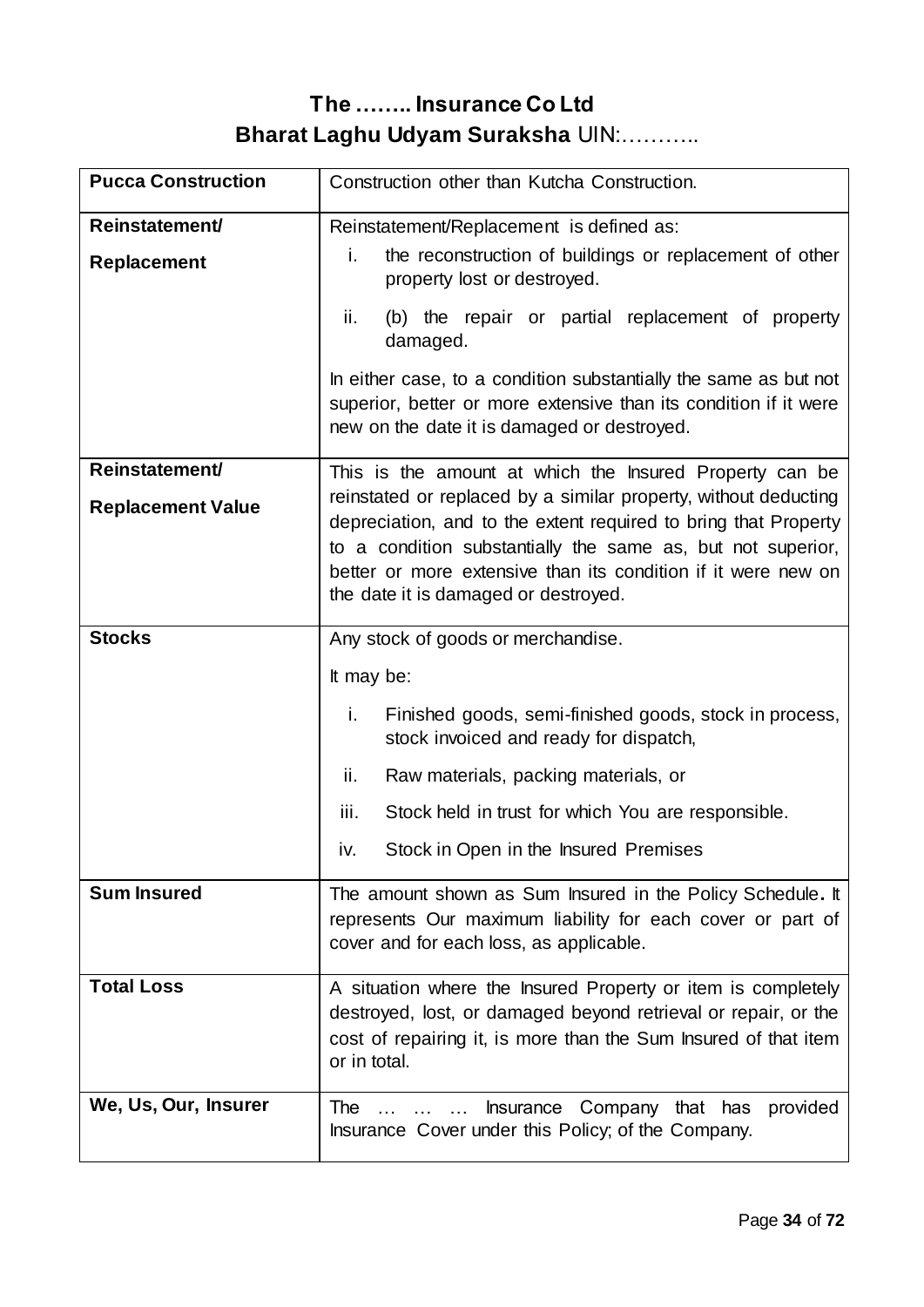| You, Your, Insured   | The Insured Person/s, Company or other entity shown in the<br>Policy Schedule who has/have purchased insurance cover<br>under this Policy; of such Insured Person/s. |
|----------------------|----------------------------------------------------------------------------------------------------------------------------------------------------------------------|
| <b>Your Premises</b> | The premises in which You carry on Business that is<br>occupied by You for the purposes of Business declared to Us<br>and is reflected in the Policy Schedule        |

#### **Clause B. Insured Events**

We give insurance cover for physical loss or damage, or destruction caused to Insured Property by the following unforeseen events occurring during the Policy Period.

The events covered are given in Column A and those not covered in respect of these events are given in Column B.

|    | <b>Column A</b>                             | <b>Column B</b>                                |  |
|----|---------------------------------------------|------------------------------------------------|--|
|    | We cover physical loss or damage, or        | We do not cover for loss or damage, or         |  |
|    | destruction caused to the<br><b>Insured</b> | destruction caused to<br>the<br><b>Insured</b> |  |
|    | Property by                                 | Property by                                    |  |
| 1. | Fire, including<br>due<br>its<br>to<br>own  | caused by                                      |  |
|    | fermentation, or natural heating, or        | a. its undergoing any heating or drying        |  |
|    | spontaneous combustion.                     | process, or                                    |  |
|    |                                             | b. burning of Insured Property by order        |  |
|    |                                             | of any Public Authority.                       |  |
| 2. | Explosion or Implosion                      | a. caused to boilers, economizers or           |  |
|    |                                             | other vessels, machinery or apparatus          |  |
|    |                                             | in which steam is generated, or their          |  |
|    |                                             | contents, resulting from their own             |  |
|    |                                             | explosion or implosion, or                     |  |
|    |                                             | b. caused by centrifugal forces.               |  |
|    |                                             |                                                |  |
| 3. | Lightning                                   |                                                |  |
| 4. | Earthquake, volcanic eruption, or other     |                                                |  |
|    | convulsions of nature                       |                                                |  |
| 5. | Storm, Cyclone, Typhoon, Tempest,           | ÷,                                             |  |
|    | Hurricane, Tornado, Tsunami, Flood          |                                                |  |
|    | and Inundation                              |                                                |  |
|    |                                             |                                                |  |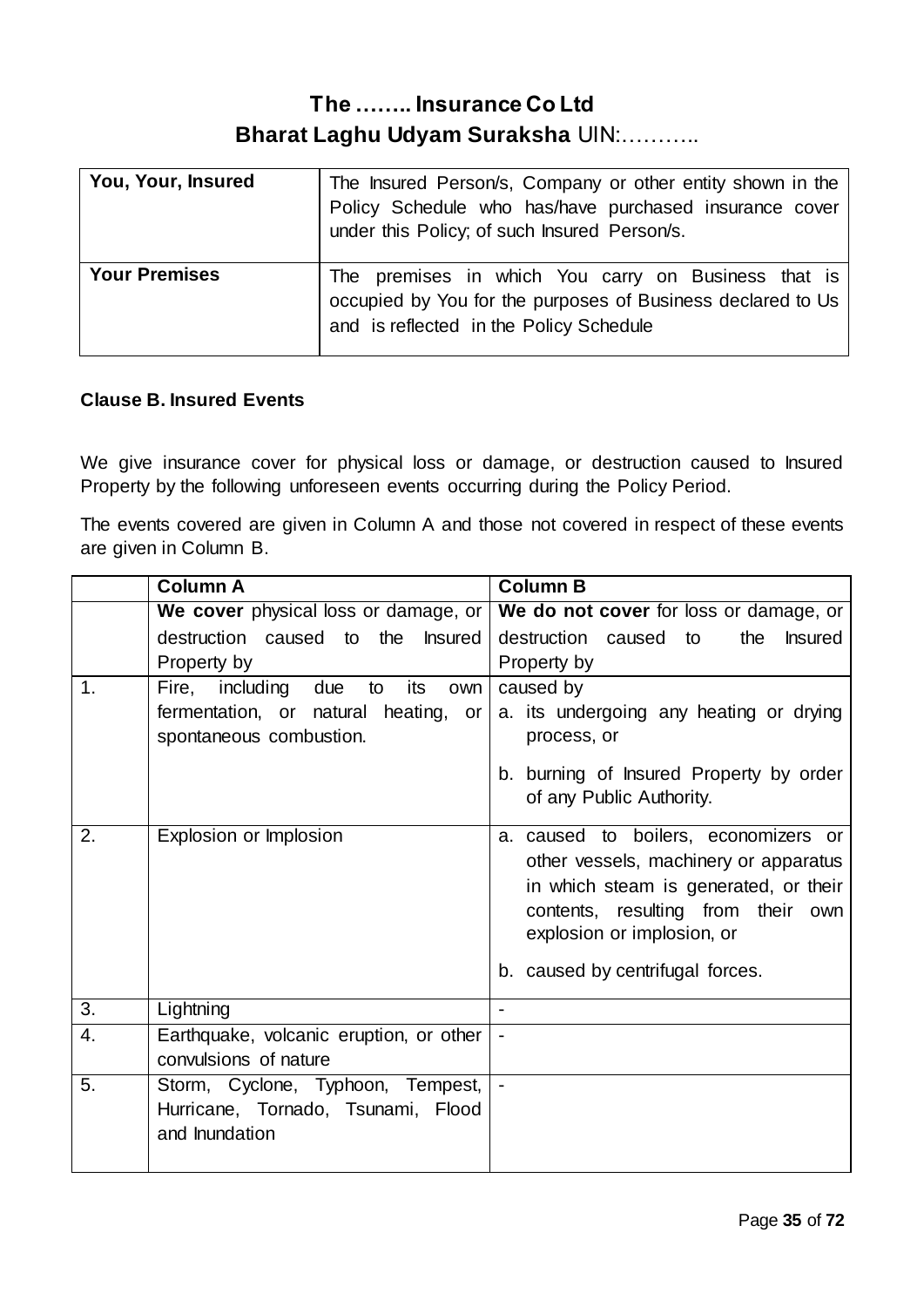| We cover physical loss or damage, or<br>destruction caused to<br>the<br>destruction caused to<br><b>Insured</b><br>Property by<br>Property by<br>Subsidence of the land on which Your<br>6.<br>caused by<br>Premises stand, Landslide, Rockslide<br>a. normal<br>up ground,<br>c. coastal or river erosion, | We do not cover for loss or damage, or<br>the<br><b>Insured</b><br>cracking,<br>settlement<br>or<br>bedding down of new structures,<br>b. the settlement or movement of made<br>d. defective design or workmanship or<br>use of defective materials, or                                                                                                                |
|-------------------------------------------------------------------------------------------------------------------------------------------------------------------------------------------------------------------------------------------------------------------------------------------------------------|------------------------------------------------------------------------------------------------------------------------------------------------------------------------------------------------------------------------------------------------------------------------------------------------------------------------------------------------------------------------|
|                                                                                                                                                                                                                                                                                                             |                                                                                                                                                                                                                                                                                                                                                                        |
|                                                                                                                                                                                                                                                                                                             |                                                                                                                                                                                                                                                                                                                                                                        |
|                                                                                                                                                                                                                                                                                                             |                                                                                                                                                                                                                                                                                                                                                                        |
|                                                                                                                                                                                                                                                                                                             |                                                                                                                                                                                                                                                                                                                                                                        |
|                                                                                                                                                                                                                                                                                                             |                                                                                                                                                                                                                                                                                                                                                                        |
|                                                                                                                                                                                                                                                                                                             |                                                                                                                                                                                                                                                                                                                                                                        |
| e. demolition, construction,                                                                                                                                                                                                                                                                                | structural<br>alterations or repair of any property,<br>or ground works or excavations.                                                                                                                                                                                                                                                                                |
| Bush fire, Forest fire and Jungle fire<br>7.<br>$\overline{\phantom{a}}$                                                                                                                                                                                                                                    |                                                                                                                                                                                                                                                                                                                                                                        |
| 8.<br>Impact damage of any kind, i.e.,<br>damage caused by impact of, or<br>aircraft or other aerial<br>collision caused<br>by, any external<br>devices<br>supersonic speeds.<br>physical object (e.g. vehicle, falling<br>trees, aircraft, wall etc.),<br>course of employment                             | a. caused by pressure waves caused by<br>or space<br>travelling<br>at<br>sonic<br>or<br>b. caused by vehicle, animal or aircraft<br>belonging to or owned by Insured or<br>their employee while acting in the                                                                                                                                                          |
| Missile testing operations<br>9.                                                                                                                                                                                                                                                                            |                                                                                                                                                                                                                                                                                                                                                                        |
| 10.<br>Riot, Strikes, Malicious Damages<br>caused by<br>omissions of any kind,<br>confiscation,                                                                                                                                                                                                             | a. total or partial cessation of work or the<br>retardation or interruption or cessation<br>of any process or operations or<br>b. temporary or permanent dispossession,<br>commandeering,<br>requisition or destruction by order of the<br>government or any lawful authority, or<br>c. temporary or permanent dispossession<br>of any Building by unlawful occupation |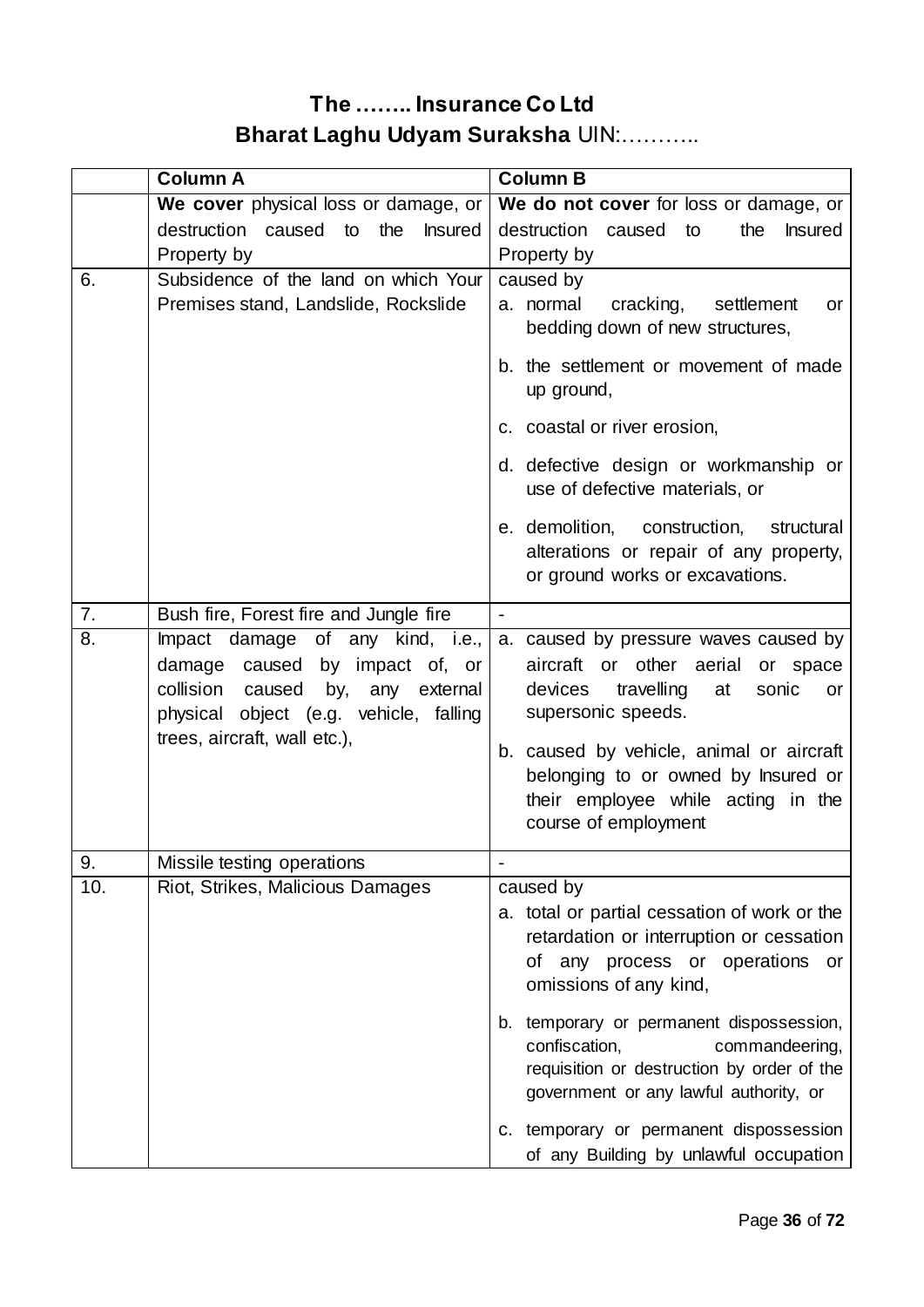|     | <b>Column A</b>                                                                                                     | <b>Column B</b>                                                                                                                                                                                                            |
|-----|---------------------------------------------------------------------------------------------------------------------|----------------------------------------------------------------------------------------------------------------------------------------------------------------------------------------------------------------------------|
|     | We cover physical loss or damage, or                                                                                | We do not cover for loss or damage, or                                                                                                                                                                                     |
|     | destruction caused to the<br><b>Insured</b>                                                                         | destruction caused to<br>the<br><b>Insured</b>                                                                                                                                                                             |
|     | Property by                                                                                                         | Property by                                                                                                                                                                                                                |
|     |                                                                                                                     | by any person.                                                                                                                                                                                                             |
| 11. | Acts of terrorism<br>(Coverage as per Terrorism Clause<br>attached.)                                                | Exclusions as<br>per Terrorism<br>Clause<br>attached.                                                                                                                                                                      |
| 12. | Bursting or overflowing of water tanks,<br>apparatus and pipes,                                                     | $\overline{\phantom{a}}$                                                                                                                                                                                                   |
| 13. | from automatic<br>sprinkler<br>Leakage<br>installations.                                                            | a. repairs or alterations in the Building in<br>which Your Business is located,<br>b. repairs, removal or extension of any<br>sprinkler installation, or<br>c. defects in the construction known to<br>You.                |
| 14. | Theft<br>within 7 days<br>from<br>the<br>occurrence of and proximately caused<br>by any of the above Insured Events | if it is<br>a. of any article or thing outside Your<br>Premises, or<br>b. of any article or thing attached from<br>the outside of the outer walls or the<br>Your<br>Premises,<br>unless<br>roof<br>0f<br>securely mounted. |

### **Clause C. The Standard Cover**

#### **1. What We cover**

We cover physical loss or damage, or destruction of any Insured Property because of any Insured Event stated in **Clause B** of this Policy and subject to the exclusions stated in **Clause D of this Policy** subject to all terms and conditions of this Policy. We also give **In-built** Covers without charging additional premium which are stated in **Clause C (4**) of this Policy.

#### **2. Basis of Sum Insured**

i. for Building, Plant and Machinery, Furniture, Fixture and Fittings and any other contents: Reinstatement Value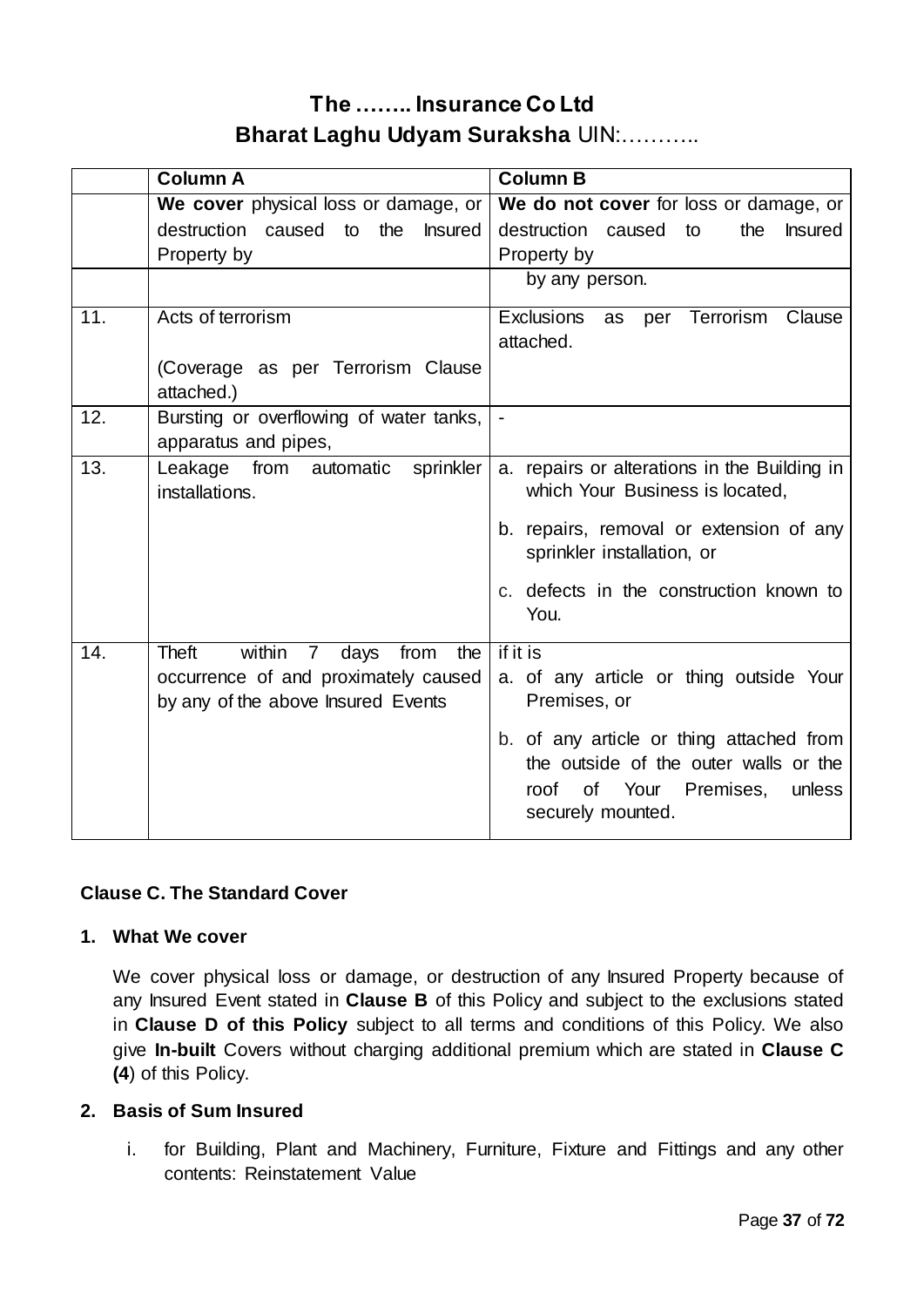- ii. For Stocks:
	- a. For raw material: landed cost at Your Premises.
	- b. For stock in process: input cost of the stock at the time of loss.
	- c. For finished stock: the manufacturing cost of the Finished Stock or the **Contract Price** of goods sold but not delivered and more precisely defined below.

**Contract Price** is in respect only of goods sold but not delivered, for which You are responsible and with regard to which under the conditions of the sale, the sale contract is cancelled by reason of any Damage insured under this Policy either wholly or to the extent of the Damage. The Company's liability shall be based on the Contract Price.

iii. Bullion or unset precious stones, any curios or works of art or obsolete machinery and the like are to be covered on Agreed Value basis subject to a valuation certificate being submitted and found acceptable by Us.

#### **3. Restoration of Sum Insured**

Except as stated in **Clause G (III) (3) (e)** of this Policy, the insurance cover will at all times be maintained during the Policy Period to the full extent of the respective Sums Insured. This means that after We have paid for any loss, the policy shall be restored to the full original amount of Sum Insured. You must pay to Us proportionate premium for the unexpired Policy Period from the date of loss. We can also deduct this premium from the net claim that We must pay You.

Notwithstanding the above, the Sum Insured shall stand reduced by the amount of loss in case You, immediately on occurrence of the loss, exercise Your option not to restore the Sum Insured.

#### **4. In-built Covers**

If We agree to pay Your claim for loss or damage to Insured Property, We will also pay for the following loss or damage and expenses.

#### **4.1 Additions, alterations or extensions:**

We cover Buildings, Plant, Machinery, and Furniture and Fittings, or other Contents which You will erect, or acquire, or for which You will become responsible, after the Commencement Date, in the Insured Premises. We will pay, for that item as follows:

i. You inform Us of the item so erected or acquired within 7 (seven) days of it becoming known to You,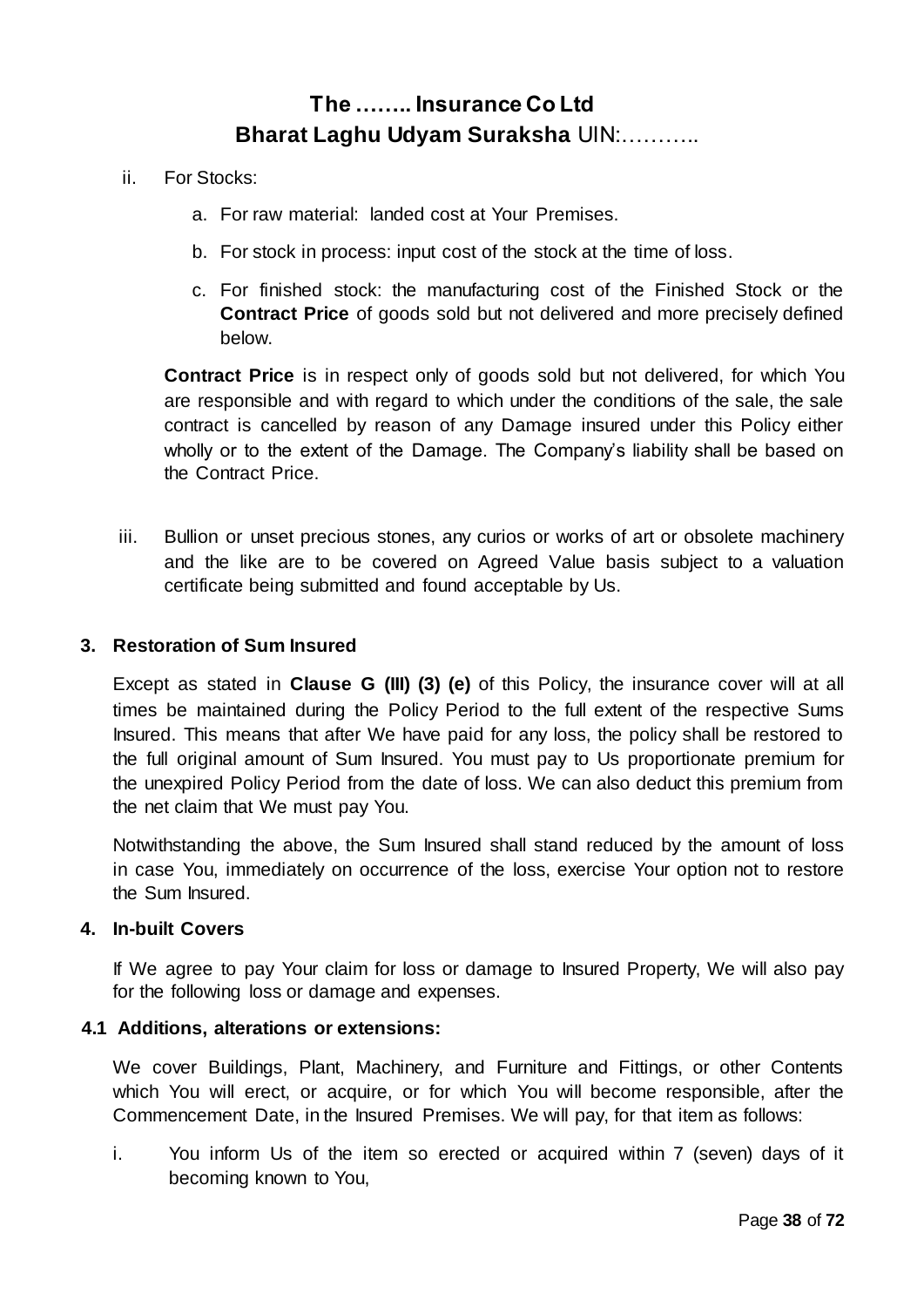- ii. such item of Property is not otherwise insured,
- iii. maximum limit under this cover is 15% (excluding stocks),
- iv. subject to Underinsurance provision of **Clause F** of this Policy.

#### **4.2 Temporary removal of stocks:**

We cover stocks temporarily removed to any other premises for the purposes of fabrication, processing or finishing, or other similar purposes as follows:

- i. maximum cover will be 10% of the Sum Insured of Stock,
- ii. such stock is not otherwise insured.

#### **4.3 Cover for Specific Contents:** We cover the following, as applicable:

- i. Money for an amount not exceeding ₹50,000 (Rupees Fifty Thousand) during the policy period.
- ii. Deeds, manuscripts and business books, plans, drawings, securities, obligations or documents of any kind, but only for the cost of the materials and clerical labour expended in reproducing such records for an amount not exceeding ₹50,000 (Rupees Fifty Thousand) during the policy period.
- iii. Computer programmes, information and data but only for the cost of the materials and clerical labour expended in reproducing such records for an amount not exceeding ₹ 5 Lakh (Rupees Five Lakh) during the policy period.
- iv. Employees', Directors', visitors' personal effects of every description (other than motor vehicles) for an amount not exceeding ₹15,000 (Rupees Fifteen Thousand) per person for a maximum of 20 (twenty) persons during the policy period.

#### **4.4 Start-Up Expenses:**

We cover start-up costs necessarily and reasonably incurred by the insured in respect of the insured risk consequent upon a loss or damage covered by this policy for an amount not exceeding ₹ 5 Lakh ( Rupees Five Lakh )during the policy period.

#### **4.5 Professional fees:**

We will pay the expenses that You incur towards reasonable fees of Architects, Surveyors and Consulting Engineers as follows:

- i. The fees are paid for preparing plans, specification tenders and quantities, and services in connection with the superintendence of the reinstatement of the Insured Building, Machinery, Accessories or Equipment;
- ii. The maximum We pay is 5 % of the claim amount;
- iii. We do not cover fees or costs for preparing any claim or estimate of loss or damage by the Insured Perils.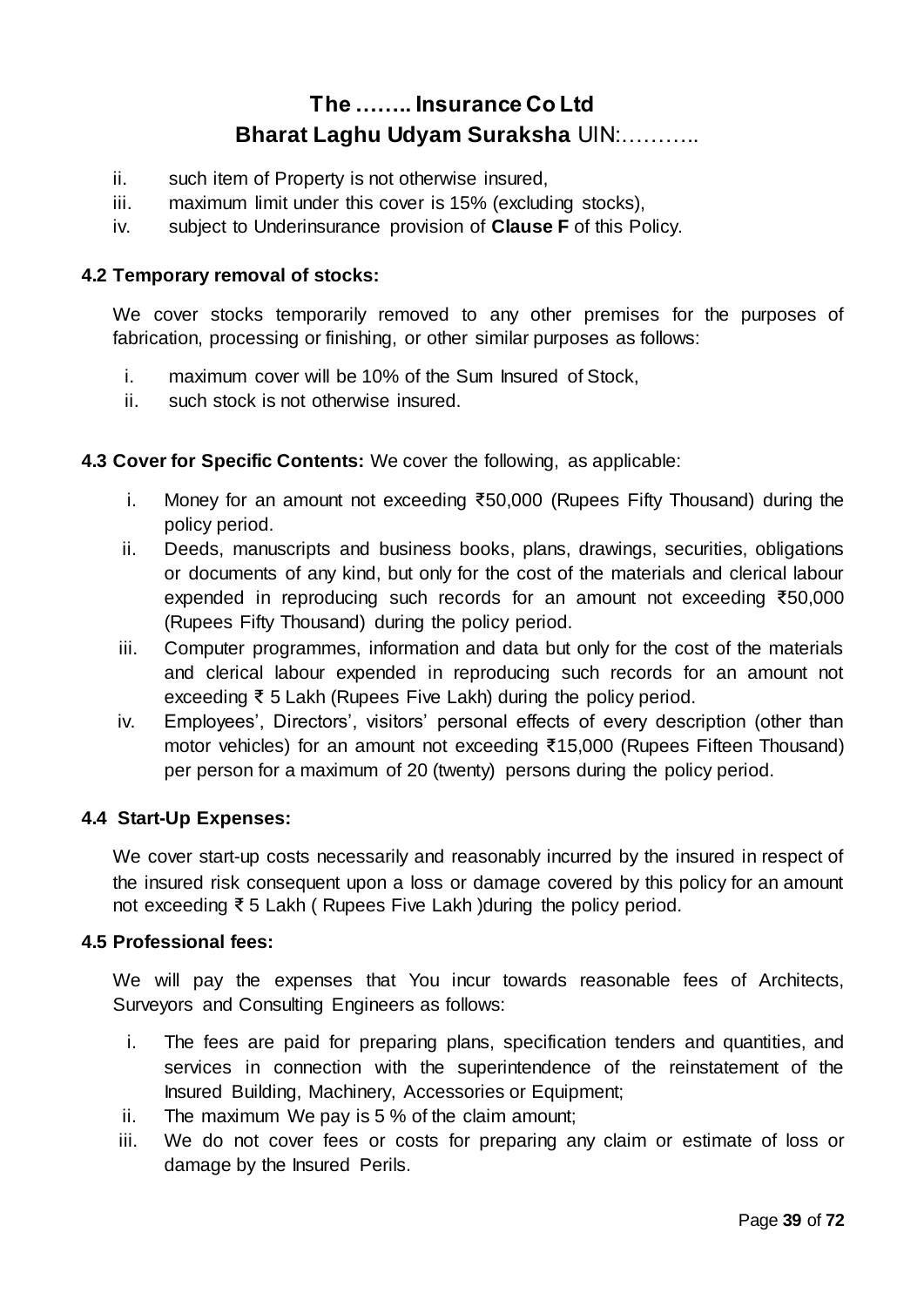#### **4.6 Costs for removal of debris:**

We will pay reasonable expenses You incur towards removal of debris of any Insured Property from Your Premises, and dismantling, demolishing, shoring up or propping up of Insured Building or Machinery. The maximum We pay is 2 % of the claim amount.

#### **4.7 Costs compelled by Municipal Regulations:**

We pay such additional cost of reconstruction or reinstatement of the Insured Property that is incurred solely because You must comply with any regulations or bye-laws of any municipal or local authority, or any provision of any State or Central Act, Rules or regulations. We cover these costs on the following conditions:

- i. You must commence the repairs, or reconstruction or reinstatement of the Insured Property, within a reasonable time after the date of damage or destruction. You must complete the repairs, reconstruction or reinstatement within reasonable time, in any case not beyond 12 months from the date of damage of destruction, or within such time as We may allow in writing.
- ii. If Our Liability is reduced under any term or condition of this Policy, Our liability under this extension will also be proportionately reduced.
- iii. All other terms and conditions of this Policy will apply to this extension.
- iv. These costs will not include
	- a. the costs incurred for complying with such regulations,
		- for destruction or damage occurring before Commencement Date,
		- for destruction or damage not insured under this Policy
		- under which You have received notice before the destruction or damage occurred.
	- b. any additional cost required to repair or reconstruct the Insured Property to a condition equal to its condition when new, had the need to comply with the regulation not arisen.
	- c. the amount of any rate, tax, duty, development or other charge or assessment arising out of capital appreciation which may be payable in respect of the Insured Property or by the owner thereof by reason of compliance with any of the aforesaid regulations or bye-laws.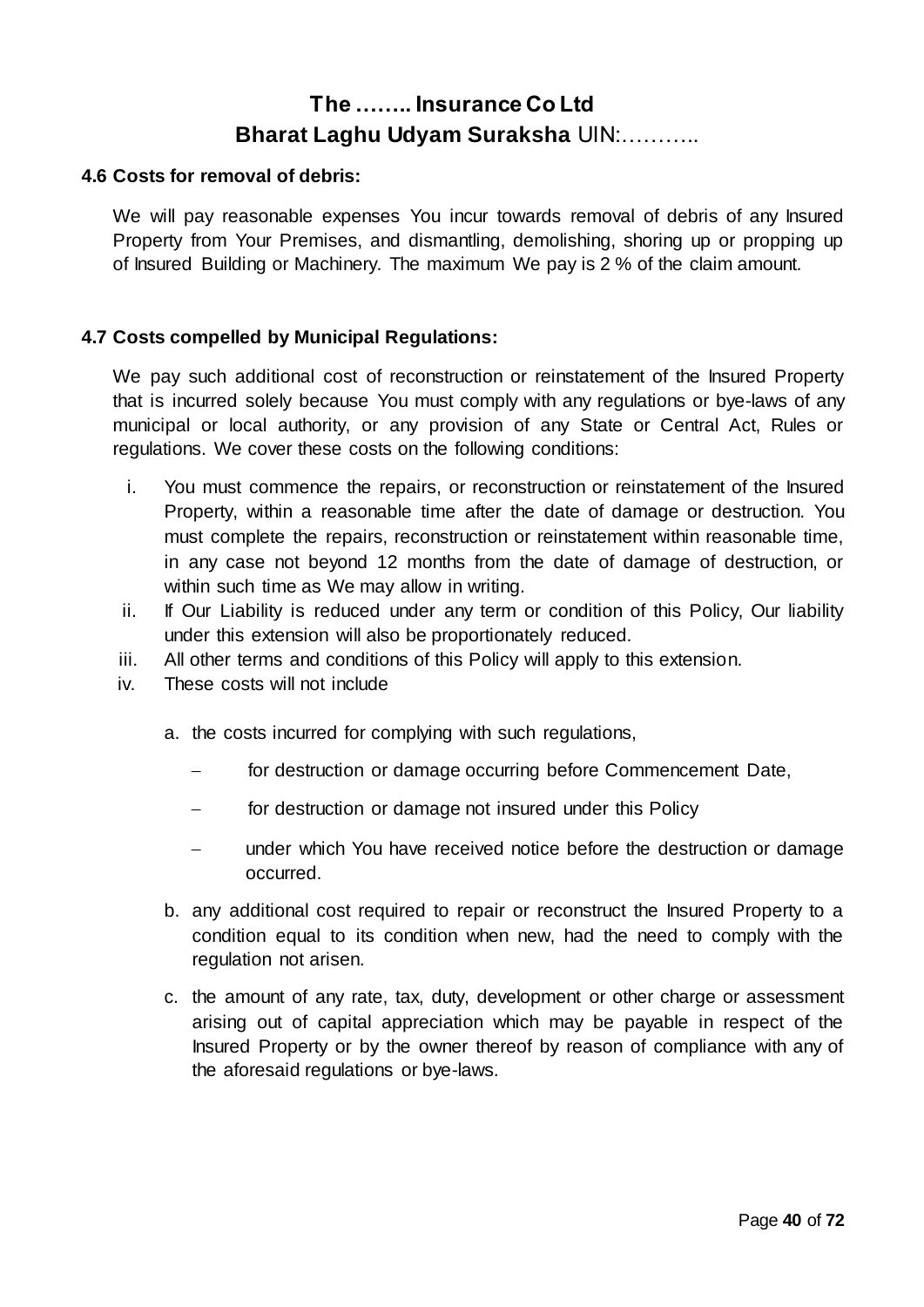#### **Clause D. Exclusions, that is, what We do not cover**

We do not cover losses or expenses, or any loss, damage to, or destruction of the Insured Property, directly or indirectly as a result of or if caused by or arising from events, stated below:

1. i. Excess of 5 % of each claim, subject to a minimum of ₹ 10,000 ( Rupees Ten Thousand). This means that We will deduct 5 % of each claim, subject to a minimum of ₹ 10,000 (Rupees Ten Thousand) for each and every loss suffered by You under the terms of this policy.

ii. For terrorism risk the excess shall be as per the clause attached to this policy.

- 2. Your deliberate, wilful or intentional act or omission, or of anyone on Your behalf, or with Your connivance.
- 3. Loss, damage or destruction to any electrical/electronic machine, apparatus, fixture, or fitting by over-running, excessive pressure, short circuiting, arcing, self-heating or leakage of electricity from whatever cause (lightning included). This exclusion applies only to the particular machine so lost, damaged or destroyed. However, any ensuing loss or damage to other insured property due to operation of an insured peril is covered.
- 4. Loss, destruction or damage to the stocks in cold storage premises caused by change of temperature.
- 5. Loss, or damage by spoilage resulting from the retardation or interruption or cessation of any process or operation caused by operation of any of the Insured Events.
- 6. Your Premises or any Insured Building remaining continuously unoccupied for a period of more than 30 days, unless You have obtained prior written approval from Us and such approval is recorded as an endorsement on the Policy.
- 7. War, invasion, act of foreign enemy hostilities or war-like operations (whether war is declared or not), civil war, mutiny, civil commotion amounting to a popular rising, military rising, rebellion, revolution, insurrection or military or usurped power.
- 8. Ionising radiation or contamination by radioactivity from any nuclear fuel or from any nuclear waste from combustion of nuclear fuel, or the radioactive, toxic, explosive or other hazardous properties of any explosive nuclear assembly or nuclear component that is part of it.
- 9. Pollution or contamination, unless
	- i. the pollution or contamination itself has resulted from an Insured Event, in which case only physical damage to the Insured Property is covered, or
	- ii. an Insured Event itself results from pollution or contamination.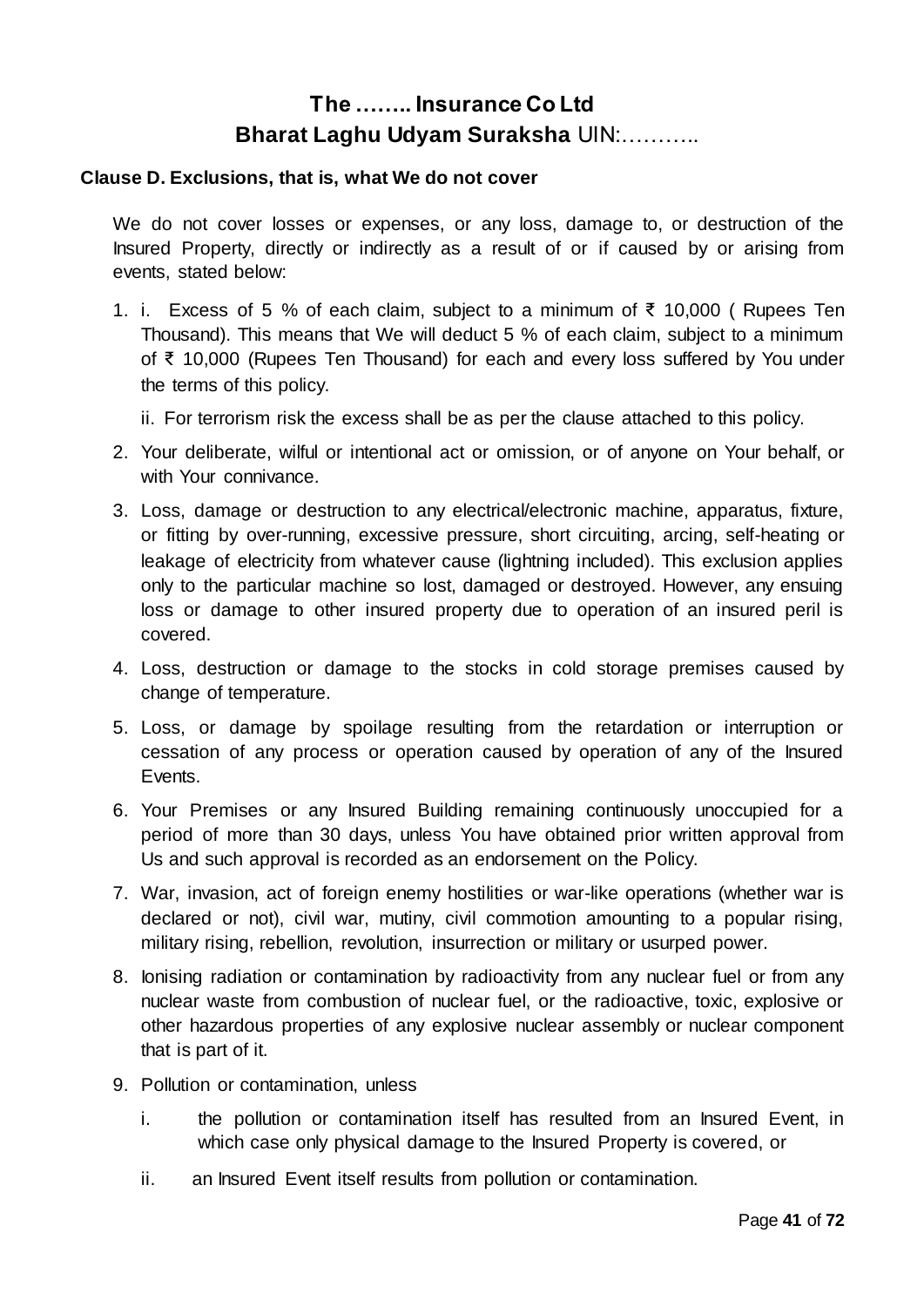- 10.Loss, destruction or damage to bullion or unset precious stones, any curios or works of art unless such amount is declared separately and recorded in the Policy Schedule.
- 11.Loss of any Insured Property which is missing or has been mislaid, or its disappearance cannot be linked to any single identifiable Insured Event.
- 12.Loss or damage to any Insured Property removed from Your Premises to any other place, except
	- i. machinery and equipment temporarily removed for repairs, cleaning, renovation or other similar purposes for a period not exceeding 60 days,
	- ii. Stock covered under **Clause (C) (4.2**) of this Policy.
- 13.Any reduction in market value of any Insured Property after its repair or reinstatement.
- 14.Loss or damage to any Insured Property or any claim which is covered by a marine policy in force at the time of loss or damage, except in excess of the limits of that policy.
- 15.Any consequential or indirect loss or damage of any description, i.e. losses or extra costs (financial or non-financial) that follow or are a consequence of an Insured Event, like, loss by delay, loss of income or wages or earnings, or of market, or of time, medical expenses, or any costs not covered by this Policy.
- 16.Costs, fees or expenses for preparing any claim.

#### **Clause E. What We Pay**

#### **If any Insured Property is physically damaged, lost or destroyed, We will pay You as follows:**

- 1. **Partial Loss:**
	- i. If any Insured Property is a Partial Loss, We will reimburse to You the cost of repairs to the extent required to bring that Property to a condition substantially the same as, but not superior, better or more extensive than its condition if it were new on the date it was damaged.
	- ii. If any Insured Stock is a Partial Loss We will pay You to the extent of the loss of such Partial Loss.
- 2. If Building or **Plant** and Machinery or Furniture, Fixture, Fittings is a **Total Loss**, We will pay You for
	- i. The Reinstatement/Replacement Value of the Building or Plant and Machinery or Furniture, Fixture, Fittings**.**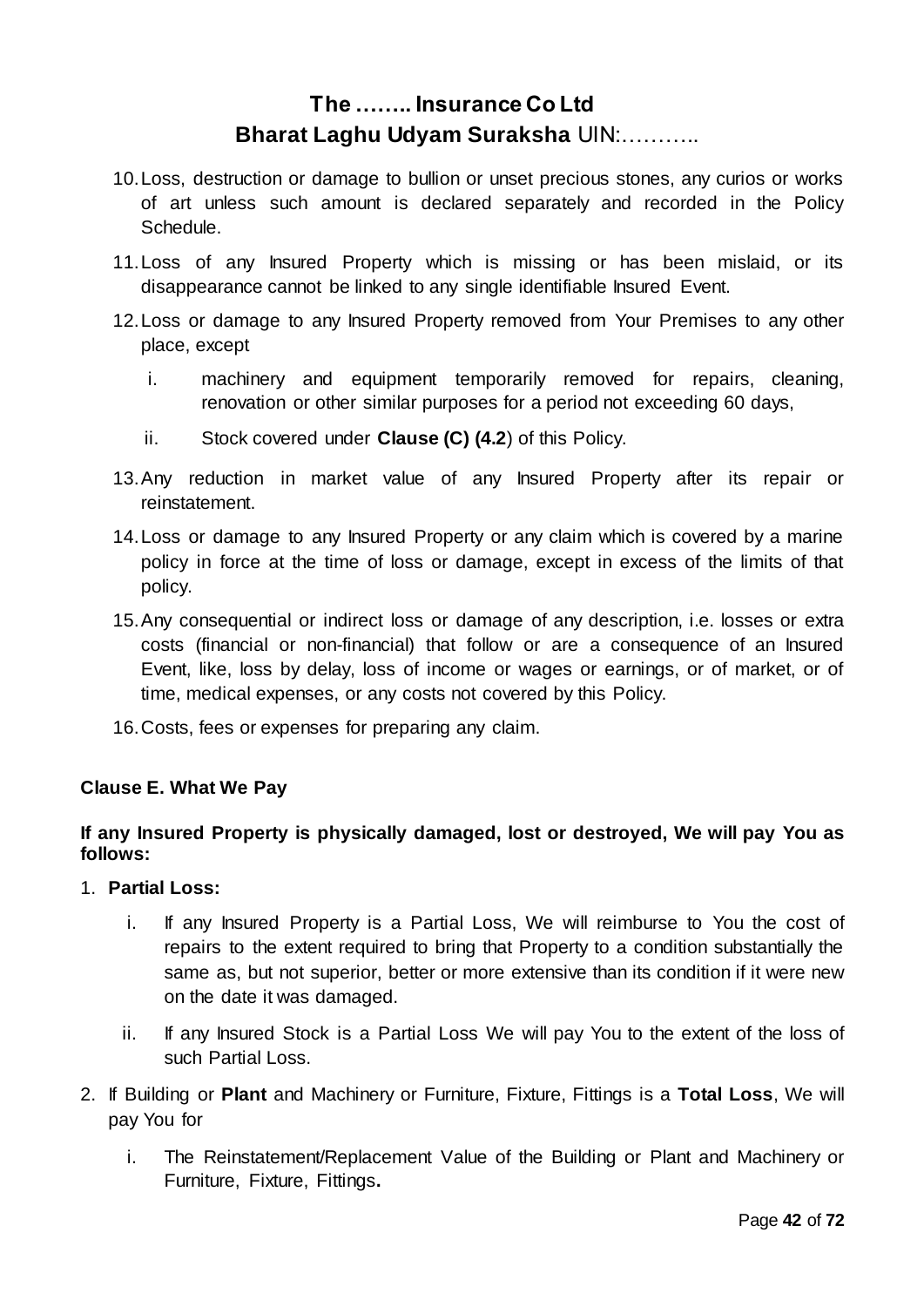- ii. Reconstruction of the new building on the same site, or another site. If You reconstruct the new Building or Reinstate the Plant and Machinery or Furniture, Fixture, Fittings on another site We will not pay You more than what We would pay to reconstruct or replace on the same site.
- iii. Reinstatement using standard material readily available and in common use for similar type of Building.
- 3. If the Stock is a **Total Loss**, We will pay You as follows:
	- i. landed cost at Your Premises for Stock of raw materials,
	- ii. total manufacturing cost for Stock of finished goods,
	- iii. the input value of Stock in process at the time loss,
	- iv. The **Contract Price** in case of goods sold but not dispatched, and lying within Your premises for which You are responsible under the terms of a contract of sale. We will pay Your claim on the basis of the **Contract Price**, if the sale is cancelled wholly or to the extent of loss or damage caused by an Insured Event covered by this Policy. For the purposes of this para, the value of all goods to which this basis of settlement could apply in the event of loss or damage will also be ascertained on the same basis.
- 4. You must commence the repairs or Reinstatement within a reasonable time after the date of the damage or destruction. You must complete the repairs or Reinstatement within reasonable time, in any case not beyond 12 months from the date of damage or destruction, or within such time as We may allow in writing.
- 5. If You fail to start the work of the repairs or Reinstatement within reasonable time, or to complete the repairs or Reinstatement within time We will pay Your claim based on the Market Value of the Building, Plant and Machinery, Furniture, Fixture, Fittings as the case maybe.
- 6. We will pay the Market Value of the Building, Plant and Machinery, Furniture, Fixture and Fittings at the time it is a Total Loss, but not more than the relevant Sum Insured,
	- i. if the Building cannot be Reinstated or rebuilt due to Municipal, State or Central law, rules, regulations or bye-laws,
	- ii. if You do not wish to Reinstate the Building ,Plant and Machinery, Furniture, Fixture, Fittings.
- 7. We will also pay other amounts mentioned in **Clause C (4)** of this Policy.

**NOTE : In any claim, We will not pay more than the relevant Sum Insured , subject to Underinsurance as stated in Clause F of this Policy:**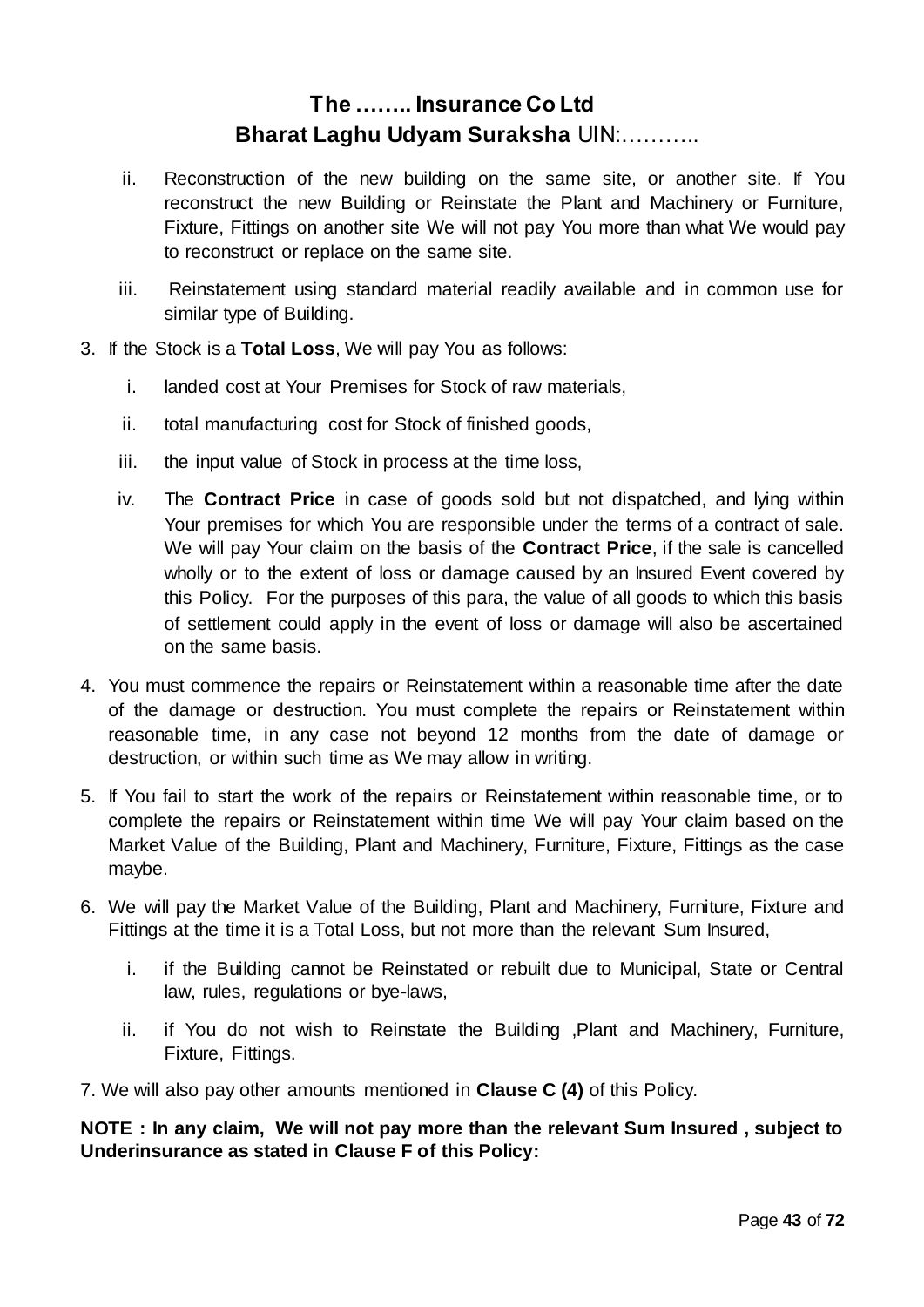#### **Clause F. Underinsurance:**

- 1. The Sum Insured for each item of Insured Property must be sufficient to pay for Reinstatement/Replacement of that Property on the date of loss. If the Reinstatement/Replacement Value of the Insured Property, in totality, including additions, alterations, erections and new acquisitions, is more than the Sum Insured, except to the extent waived in **Clause F (3)** of this Policy, it amounts to underinsurance, and will reduce proportionate to the difference from the amount that We will pay for Your claim.
- 2. Every item of Insured Property is subject to this condition separately.
- 3. Under this Bharat Laghu Udyam Suraksha Policy, We will waive underinsurance upto 15%.
- 4. If at the time of damage the Sum Insured applicable to the relevant Buildings, Plant and Machinery, Furniture, Fixture, Fittings, Stocks and other contents is less than 85% of the value of Insurable Assets, You will be responsible for the difference and You will bear a proportionate share of the loss.
- 5. Underinsurance will not apply to Cover for Specific Contents.

#### **NOTE: The cost for Reinstatement of additions made to Insured Property during the Policy Period will be reckoned from the date of addition.**

#### **Clause G. Conditions**

#### **I) Your Obligations**

#### **1. Make true and full disclosure in the proposal and related documents**

- i. You have a duty of disclosure to tell Us everything You know, or could reasonably be expected to know, that is relevant to Us for deciding whether to give You insurance cover and on what terms. You owe this duty to disclose such relevant material information even if We have not specifically asked for it. This duty extends to any information or declarations given by anyone else on Your behalf.
- **ii.** We have agreed to give You insurance cover entirely on the basis of the information You, or anyone on Your behalf, have given Us in the proposal, statements and other declarations and documents (in writing or electronic) about Yourself, the Building, Plant and Machinery, Furniture, Fixture, Fittings, Stocks and other Contents. The correct and complete information You give is the basis of Our contract with You. Our promise to pay is conditional upon the truth of these statements and on the assumption that You, or anyone on Your behalf, has not withheld any material information about Yourself, the Building, Plant and Machinery, Furniture, Fixture, Fittings, Stocks and other Contents.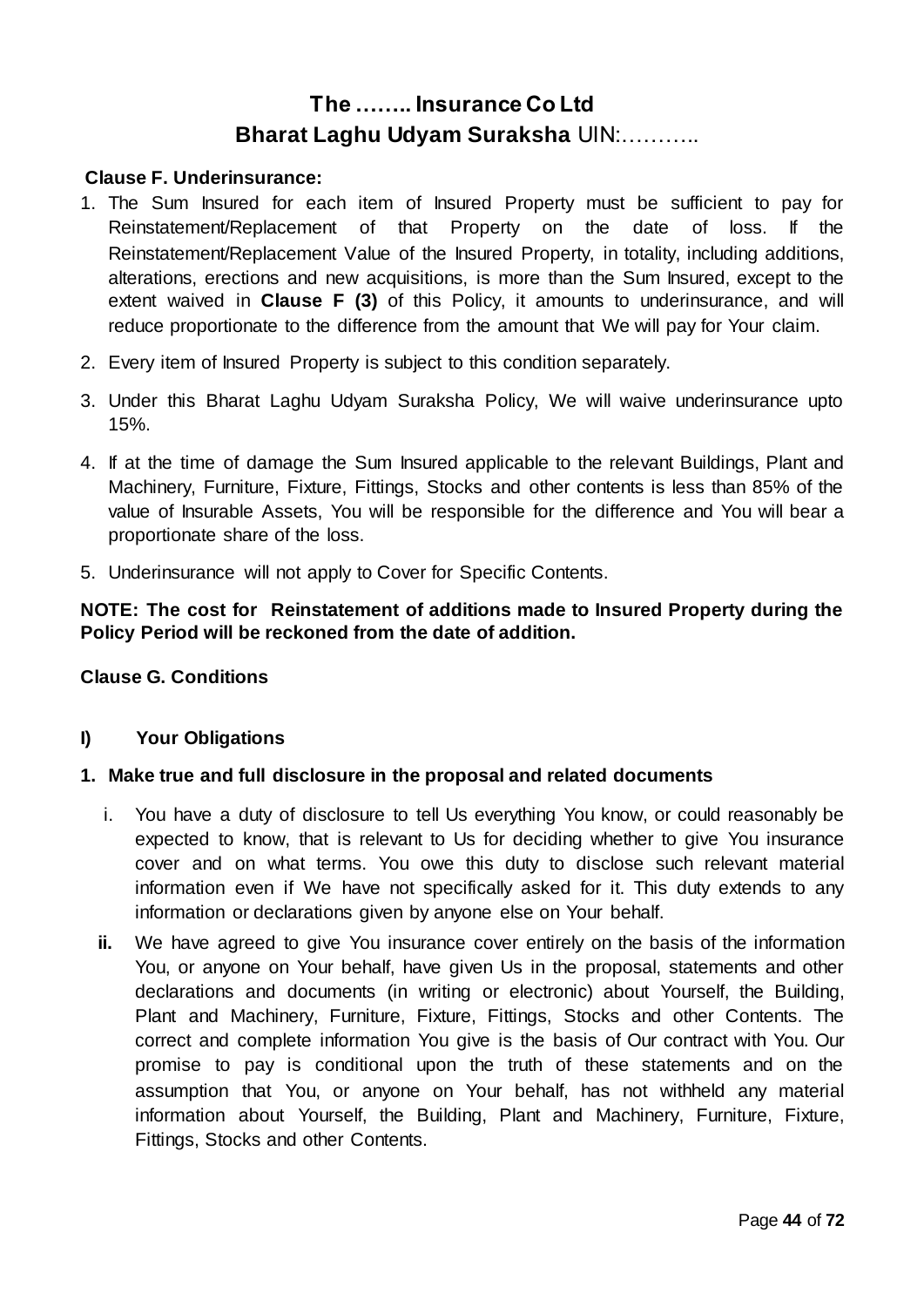#### **2. Make true statements and full disclosure in the claim and related documents**

You must also give true and full information in Your claim and submit true documents. If You give any false information or document in the claim, or if You withhold any information or document (written or electronic), We have a right to refuse payment of Your claim. We may also cancel Your policy.

#### 3. **Obligation to take care:** You must:

- i. ensure that unauthorised persons do not occupy Your Premises.
- ii. whenever Your Premises or any Building in Your Premises is unoccupied, You must ensure that all security procedures on Your Premises are in force.

#### **4. Inform change in circumstances:**

You must inform Us immediately if:

- i. You change the nature of Your Business or any processes,
- ii. You let out Your Premises or any part, or Your Premises will no longer be solely occupied by You
- iii.You change the use of Your Premises or any Building,
- iv. Your Premises or any Building remains unoccupied for more than 30 days.

#### **5. Allow inspection and investigation of claim**

You must allow and give full cooperation for the survey/investigation of Your claim by Us. You must allow Us, and any surveyor, officer or other representative that We authorise, to enter Your Premises, inspect it, take photographs and where required, permit the scientific testing and investigation of any insured article affected by the insured peril, You must answer all questions asked regarding Your claim truthfully and completely, and submit all documents that We will require.

#### **6. Follow claim procedure**

When You suffer any loss or damage to any Insured Property, and wish to make a claim, You must follow all steps stated in this Policy about immediate reporting to Us and to the appropriate Legal Authorities as per **Clause G (IV)** of this Policy.

#### **II) Renewal of Policy**

- 1. **End of Policy:** This Policy will expire at the end of the Policy Period.
- 2. **Application for renewal:** If You wish to renew the Policy, You must apply for renewal before the end of the Policy Period and pay the required premium amount.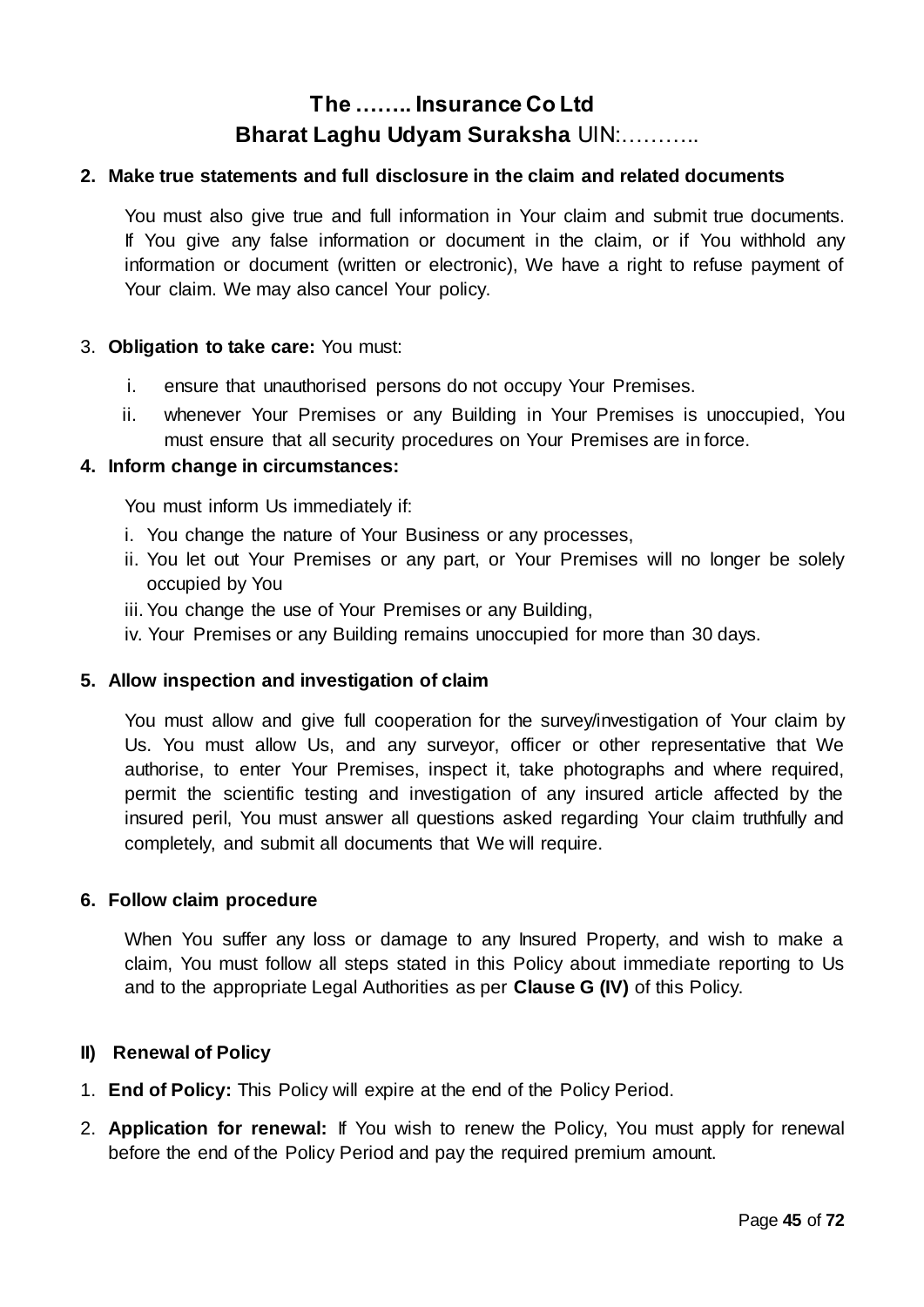3. **Renewal is not automatic**: We may seek relevant information from **You** for the purpose of renewal. We can reject Your renewal only on grounds of mis-representation, nondisclosure of material facts, fraud or non-co-operation on Your part.

#### **III) Cancellation and Termination of Policy**

#### **1. Cancellation by You at any time**

- a. You can cancel this Policy at any time by giving Us notice in writing. The Policy will terminate when We receive Your notice.
- b. If You cancel the Policy, We will refund premium as follows:

| Time for which Policy in force Refund of premium |  |
|--------------------------------------------------|--|
|                                                  |  |
|                                                  |  |
|                                                  |  |

#### **2. Cancellation by Us**

We will not cancel the Policy during the policy period except on the grounds of misrepresentation, non-disclosure of material facts, fraud or non-co-operation of the insured.

#### **3. Automatic termination of the Policy:**

This Policy will automatically end in the following cases:

- a. **Destruction of any Insured Building:** This Policy will automatically end 7 (seven) days after any Insured Building collapses or is displaced or destroyed by reason other than any Insured Event. If a separable part of any Insured Building falls down or is destroyed by reason other than any Insured Event, the cover will end for such part or additional structure.
- b. You can apply within 7 (seven) days of such fall or destruction for continuing insurance cover. We may agree, but will not be bound, to continue the cover on revised rates, terms and conditions.
- c. **Change of use or ownership of Insured Property:** The Policy will end in regard to the Insured Property affected, unless You have obtained Our prior consent in writing as an Endorsement on the Policy,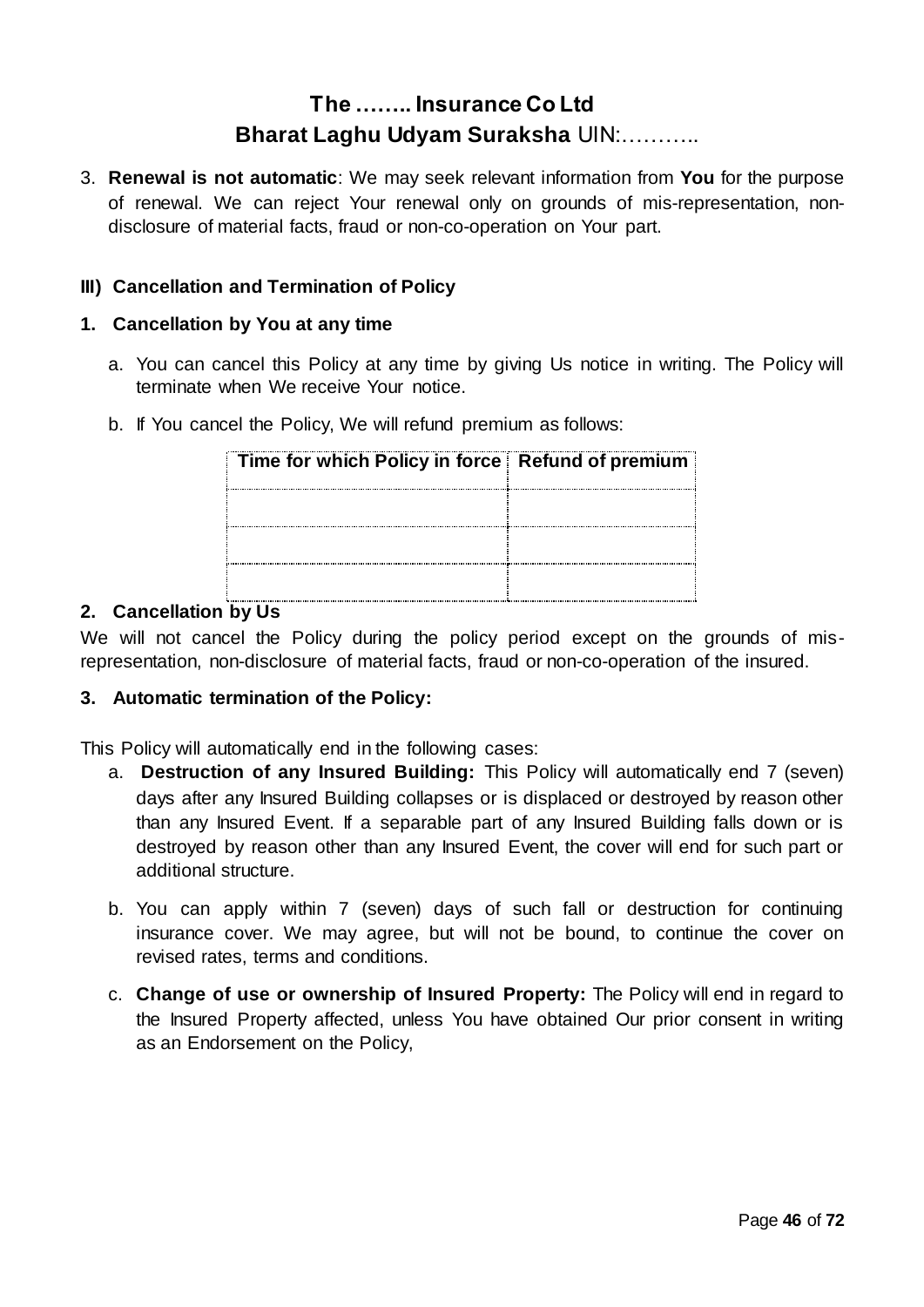- i. if You change the trade or manufacture, or the nature of Your occupation, or You change other circumstances relating to the Building or a building containing any Insured Property in such a way as to increase the risk of loss or damage by Insured Events;
- ii. if Your interest in any Insured Property passes to another except by will or operation of law.
- d. **Sale of Insured Property:** This Policy will end when You sell, surrender or release Your interest in any Insured Property or its part.
- e. **Exhaustion of Sum Insured:** If any Insured Property is lost, destroyed or stolen, or is a Total Loss, and We pay You the full Sum Insured for such item, the insurance cover for that item will automatically end. If We pay the total Sum Insured for any claim, this Policy will end.
- f. **Effect of death:** If You are an individual, in the event of Your unfortunate death the Insurance Covers that You have purchased will continue for the benefit of Your legal representative/s during the Policy Period subject to all the terms and conditions of this Policy.
- g. **Policy not invalidated:** The Policy is not invalidated:
	- i. by transfer of Your interest in the Policy by operation of law, if that occurs during the Policy Period. We can continue this policy on same or modified terms in favour of Your legal representatives if they apply for this purpose within 30 days of such transfer;
	- ii. by any act, omission, or alteration unknown to You, or beyond Your control, that increases the risk of loss or damage, if You give notice to Us immediately when You become aware of the act, omission or alteration, and pay additional premium if required; or
	- iii. if Your employees or workmen carry out repairs, maintenance work or minor alterations in the Insured Property.

#### **IV) Claims Procedure**

If You suffer a loss because of an Insured Event, You must make a claim for Your financial loss at Your cost.

The procedure for making a claim is given below. These include things that **You must do**, and that **You must not do**. It is important to comply with these to ensure that it does not prejudice Your claim in any manner.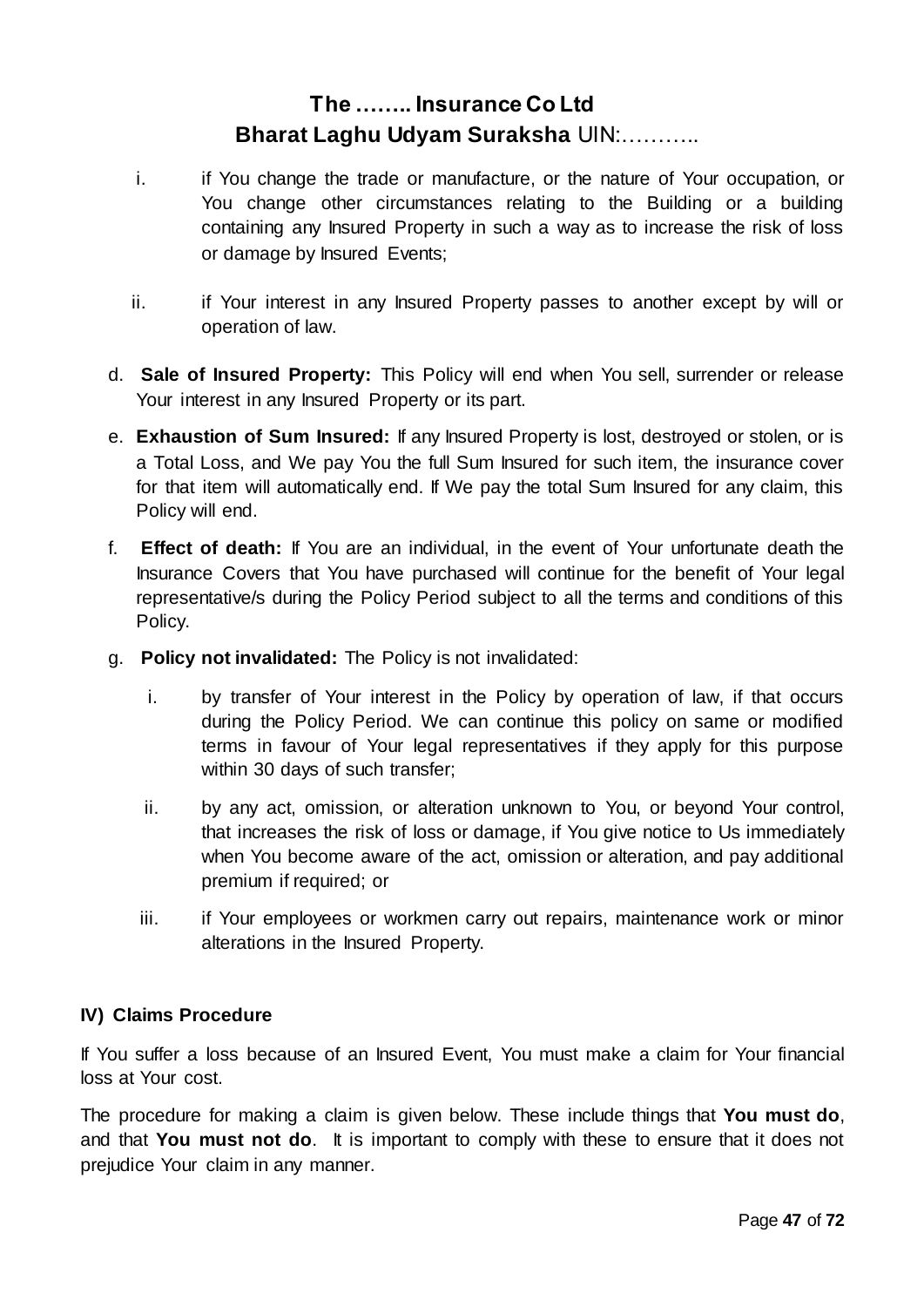#### **1. Immediate notice to Us**

- a. As soon as any loss or physical damage occurs to any Insured Property due to an Insured Event, You must immediately give notice to Us of the loss or damage. This is necessary so that We can survey/investigate the loss or damage.
- b. You can give notice to any of Our offices or call centers.
- c. You must state in this notice
	- i. the Policy Number,
	- ii. Your name,
	- iii. details of report to the police that You made,
	- iv. details of report to any Authority that You made,
	- v. details of the Insured Event,
	- vi. a brief statement of the loss,
	- vii. particulars of any other insurance of the Insured Property, Your Premises or any other Property on Your Premises,
	- viii.details of loss or damage under Add-ons, if any, and
	- ix. submit photographs of loss or physical damage, wherever possible.

#### **2. Steps to prevent loss and damage**

- a. You must take all reasonable steps to prevent further loss or damage to the Insured Property.
- b. Until We have inspected the Insured Property and Your Premises, and have given Our consent,
	- i. You must not sell, give away or dispose of any damaged items of any property,
	- ii. You must not wash or clean, or remove any damaged item or debris, except for any urgent necessity, and
	- iii. You must not carry out repairs unless such repairs are urgent and You cannot contact Us.

#### 3. **Immediate notice to authorities**

a. As soon as any loss or damage occurs to the Insured Property, You must give immediate report to appropriate legal authorities. For example, You must report to the fire brigade of the local authority and the police if there is damage by fire/ explosion / implosion or lightning. In case of subsidence /landslide/rockslide, You must inform the District Administration. In the event of impact damage of any kind or Riot Strikes, Malicious acts and acts of terrorism, You must inform the police. If there is a theft within 7 (seven) days following an Insured Event, You must inform the police.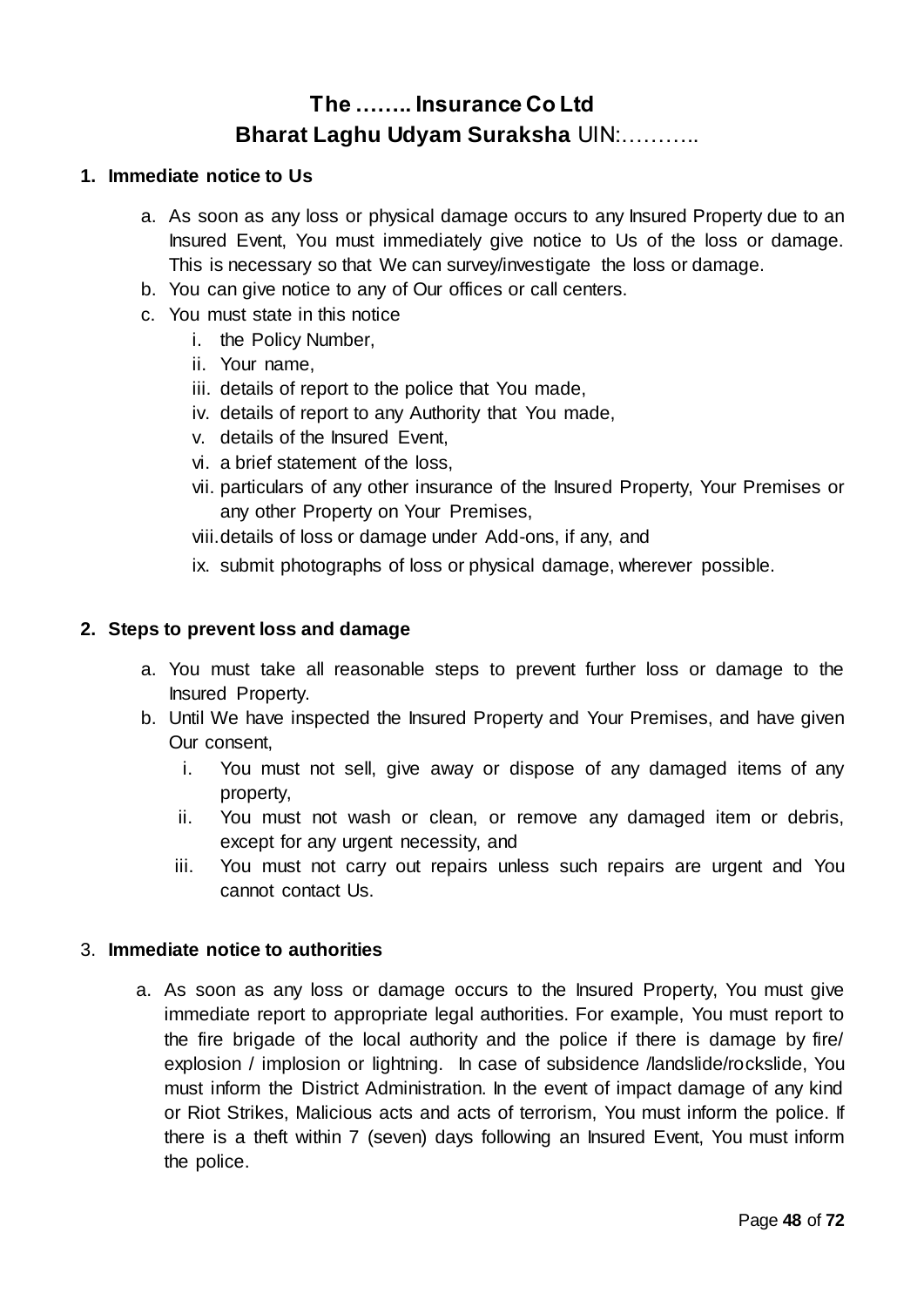b. We may but not necessarily, waive this condition if We are satisfied that by reason of extreme hardship it was not possible for You or any other person on Your behalf to give such report.

#### 4. **Submit claim**

- i.
- a. You must submit Your claim in Our claim form at the earliest opportunity, but within 30 days from the date You first notice the loss or damage. The claim form is available in any of Our branches, and on Our web-site.
- b. You must state in Your claim the details of any other insurance policy that covers the damage or loss for which You have filed Your claim, whether You have purchased such other insurance, or someone else has purchased it for You.
- ii. We shall not be liable for any loss or damage after the expiry of 12 months from the happening of the loss or damage unless the claim is the subject of pending action or arbitration. If We disclaim liability for a claim You have made and if the claim is not made a subject matter of a suit in a court of law within a period of 12 months from the date of disclaimer , the claim shall not be recoverable hereunder.

#### 5. **Establish loss**

You must prove that the Insured Event has occurred, and the extent of loss or physical damage You have suffered with full details,

- i. You must support Your claim for Insured Property with plans, specification books, vouchers, invoices pertaining to costs incurred by You for reconstruction/replacement/repairs.
- ii. You must allow Us, Our officers, surveyors or representatives to inspect the Insured Property, and to take measurements, samples, damaged items or parts, and photographs that are relevant.
- iii. You must give Us authority to see the relevant records and get information about the Event and Your loss from the police or any other authority.
- iv. You must give Us when We request any additional information that We require for verifying Your claim.

#### **6. Fraudulent claim**

If You, or anyone on Your behalf, make a false or fraudulent claim , or support a claim with any false or fraudulent statement or documents:

i. We will not pay the claim,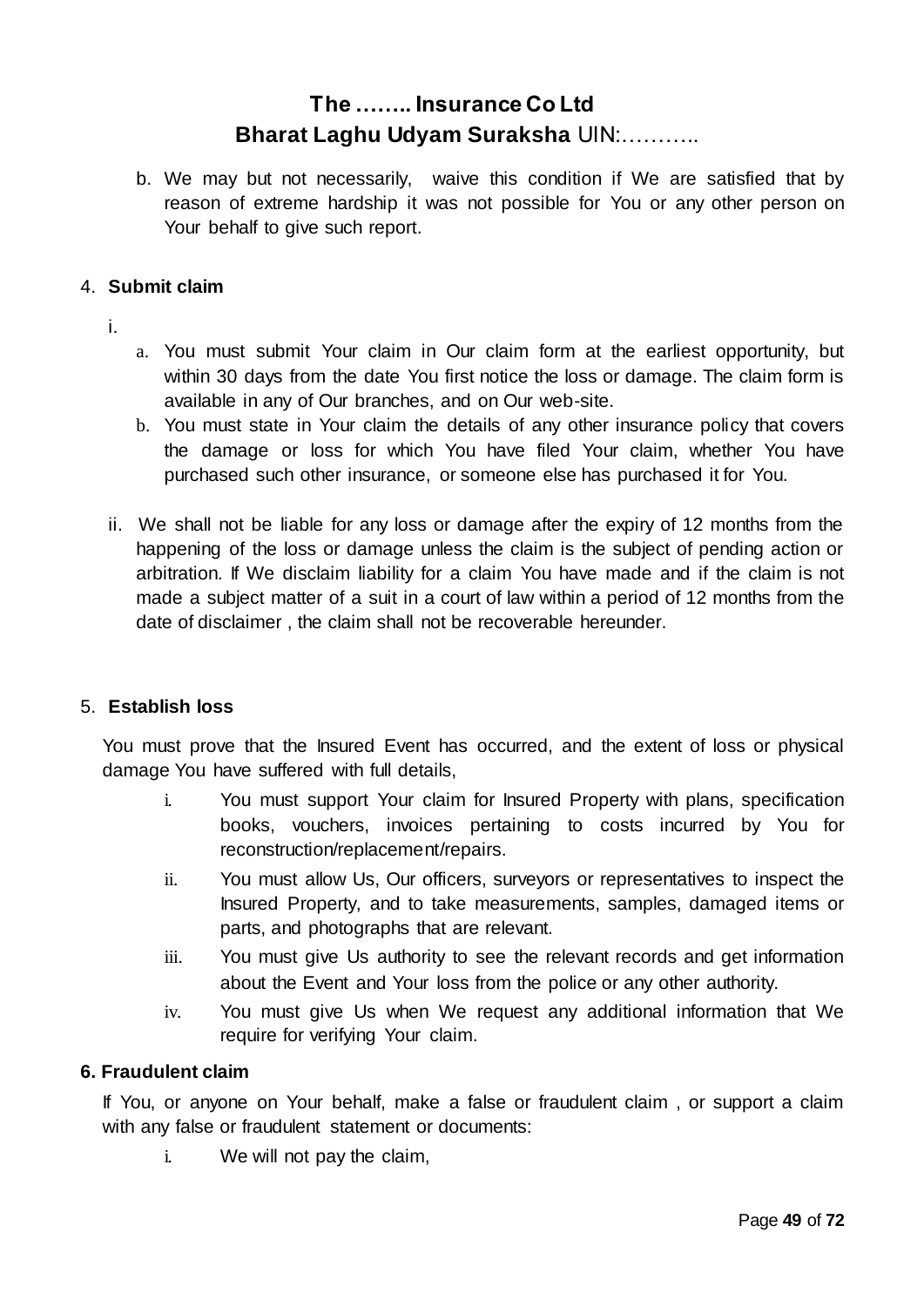- ii. We can cancel the Policy: in such a case, You will lose all benefits under this Policy and premium that You have paid, and
- iii. We can also inform the police, and start legal proceedings against You.

#### **7. Other insurance**

- i. If You have any other policy with Us or any other Insurance Company (taken by You or by anyone else for You) covering in whole or in part any claim that You have made under this Policy, You have a right to ask for settlement of Your claim under any of these policies.
- ii. If You choose to claim under this Policy from Us, We will settle Your claim within the limits and the terms and conditions of this Policy.
- iii. After We pay the amount under Your claim, We have the right to ask for contribution from the Insurers that have given You the other policies.
- iv. We will ensure that Our actions do not impose any liability on You.

### **8. Our rights relating to Insured Property**

- i. We must investigate/survey that Your claim is covered by this Policy. For this purpose, We will give You notice and request Your cooperation as follows:
	- a. We and Our representatives will visit Your premises, inspect the Insured **Property**
	- b. We will ask You to give to Us any items of the Contents of Your premises for the purposes examination, testing, or any other investigation,
	- c. We will dispose of or deal with or sell any item of the Contents of Your Premises for which loss We have paid completely.
- ii. We will ensure that Our actions will not impose any liability on You.

#### **9. Recovery action by Us**

i. When We accept and pay Your claim under the Policy, We can start legal proceedings to recover the amount or property from the third party who has caused the loss or damage to Your Insured Property. You must give authority to Us to take such action and exercise this right effectively, when We request You, whether before or after making payment of Your claim. You must give all information, cooperation, assistance and help for this purpose. You must not do anything which will prejudice Our right.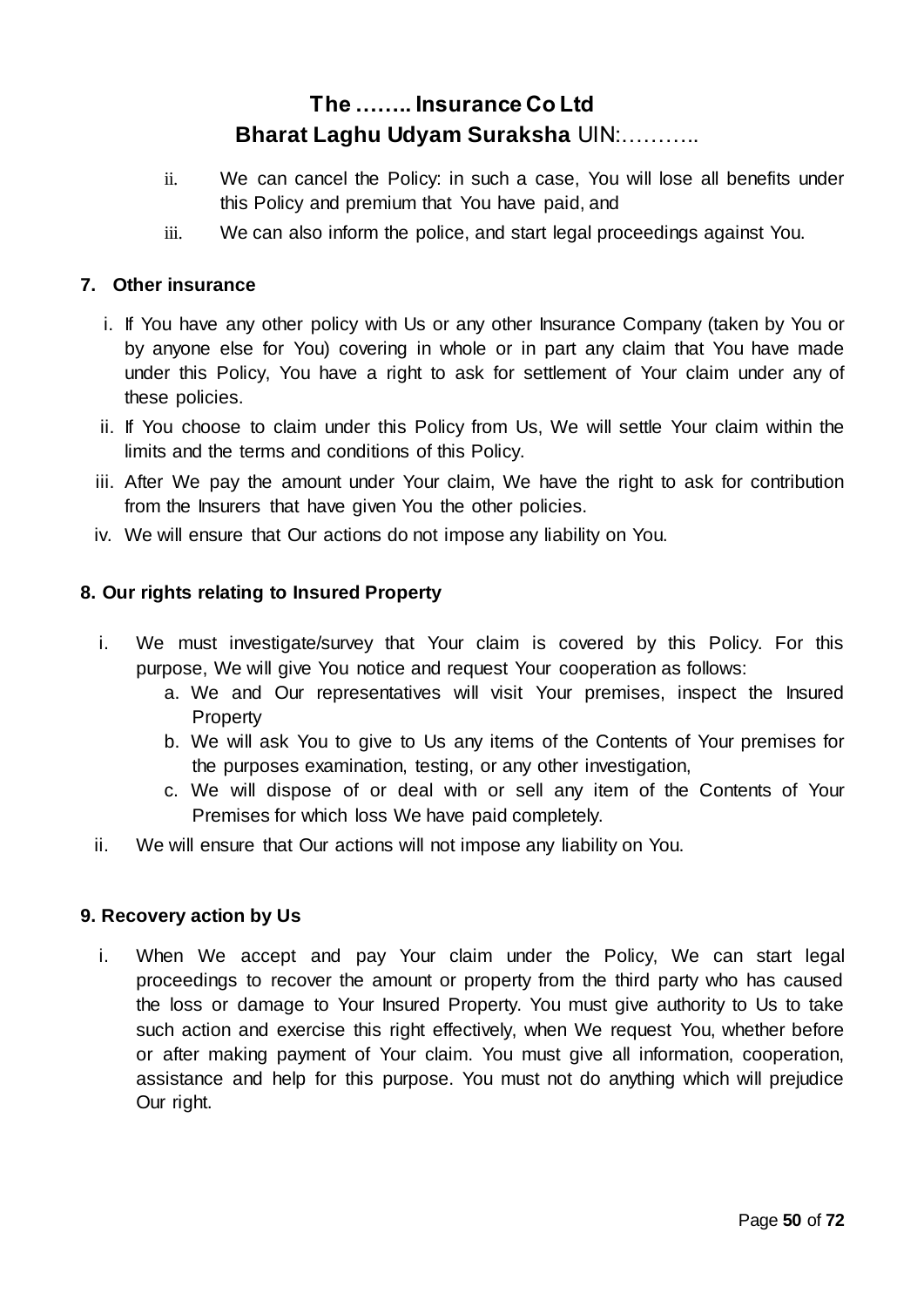- ii. Any amount We recover from such person will be applied first to the costs of the legal proceedings and recovery, then to the claim amount We have paid or must pay to You. We will pay You any balance.
- iii. You can start legal proceedings against any person who has caused the loss or damage only with Our prior consent, and on conditions that We will impose. You must not compromise or settle any claim against such person without Our consent. If You recover any amount from such person, You must return to Us the amount We have paid for Your claim. We can take over the conduct of legal proceedings that You have started and continue the proceedings in Your name.

#### **Clause H. Changes to covers**

- 1. You can choose to make changes to the covers of this Policy, for example, take additional cover, or increase or reduce any Sum Insured. You must make a proposal or request for any change. It will be effective only after We have accepted Your proposal, and You have paid the additional premium where applicable.
- 2. This Policy (including the Policy Schedule, the proposal, declarations and the Endorsements) consists of the entire contract between You and Us.

#### **Clause I. Other details**

#### **1. Designation of Insured Property**

For the purpose of determining under which item any Property is insured, We agree to accept the designation under which such Property appears in Your books of account.

#### **2. Notices**

- i. We will send any notice, letter or communication in writing to You at Your address mentioned in the Policy Schedule, and to Your email address that You have registered with Us.
- ii. You will send any notice, letter, intimation or communication in writing to Us at the branch office where You purchased the Policy. You can also send it at the address mentioned in the Policy Schedule. You shall not send any notice etc. to the insurance agent, broker or any other entity. They are not authorised to receive notices etc. on Our behalf.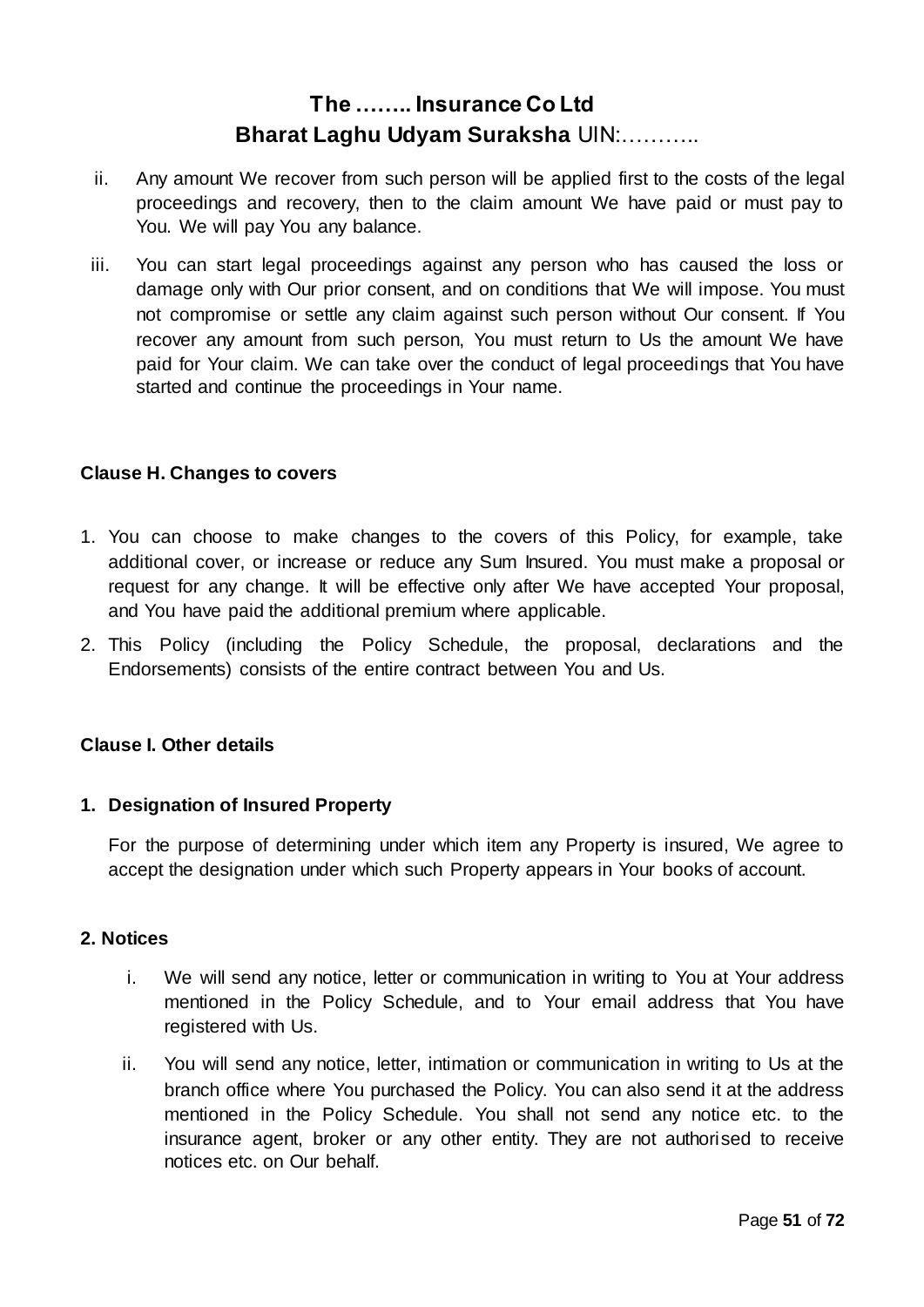#### **3. Applicable law and jurisdiction**

This Policy will be subject to the laws of India, and to the jurisdiction of courts in India.

#### **4. Arbitration**

If any dispute or difference arises between You and Us regarding the amount of claim to be paid under this policy (liability having been admitted by Us), such difference shall independently of all other questions, be referred to the decision of a sole arbitrator to be appointed in writing by You and Us or if You and We cannot agree upon a single arbitrator within 30 days of either of Us opting for arbitration, the same shall be referred to a panel of three arbitrators comprising of two arbitrators, one to be appointed by each of Us, to the dispute/difference and the third arbitrator to be appointed by such two arbitrators and arbitration shall be conducted under and in accordance with the provisions of the Arbitration and Conciliation Act, 1996.

#### **Clause J. Grievances**

If You have a grievance about any matter relating to the Policy, or Our decision on any matter, or the claim, You can address Your grievance as follows:

#### **1. Our Grievance Redressal Officer**

You can send Your grievance in writing by post or email to Our Grievance Redressal Officer at the following address:

Address including email……………………………

#### **2. Consumer Affairs Department of IRDAI**

- a. In case it is not resolved within 15 days or if You are unhappy with the resolution You can approach the Grievance Redressal Cell of the Consumer Affairs Department of IRDAI by calling Toll Free Number 155255 (or) 1800 4254 732 or sending an email to [complaints@irdai.gov.in.](mailto:complaints@irdai.gov.in) You can also make use of IRDAI's online portal - Integrated Grievance Management System (IGMS) by registering Your complaint at [igms.irda.gov.in.](http://igms.irda.gov.in/)
- b. You can send a letter to IRDAI with Your complaint on a Complaint Registration Form available [by clicking here.](http://www.policyholder.gov.in/uploads/CEDocuments/complaintform.pdf) You must fill and send the Complaint Registration Form along with any documents by post or courier to General Manager, Insurance Regulatory and Development Authority of India(IRDAI), Consumer Affairs Department- Grievance Redressal Cell, Sy.No.115/1, Financial District, Nanakramguda, Gachibowli, Hyderabad-500032**.**
- c. You can visit the portal [http://www.policyholder.gov.in](http://www.policyholder.gov.in/) for more details.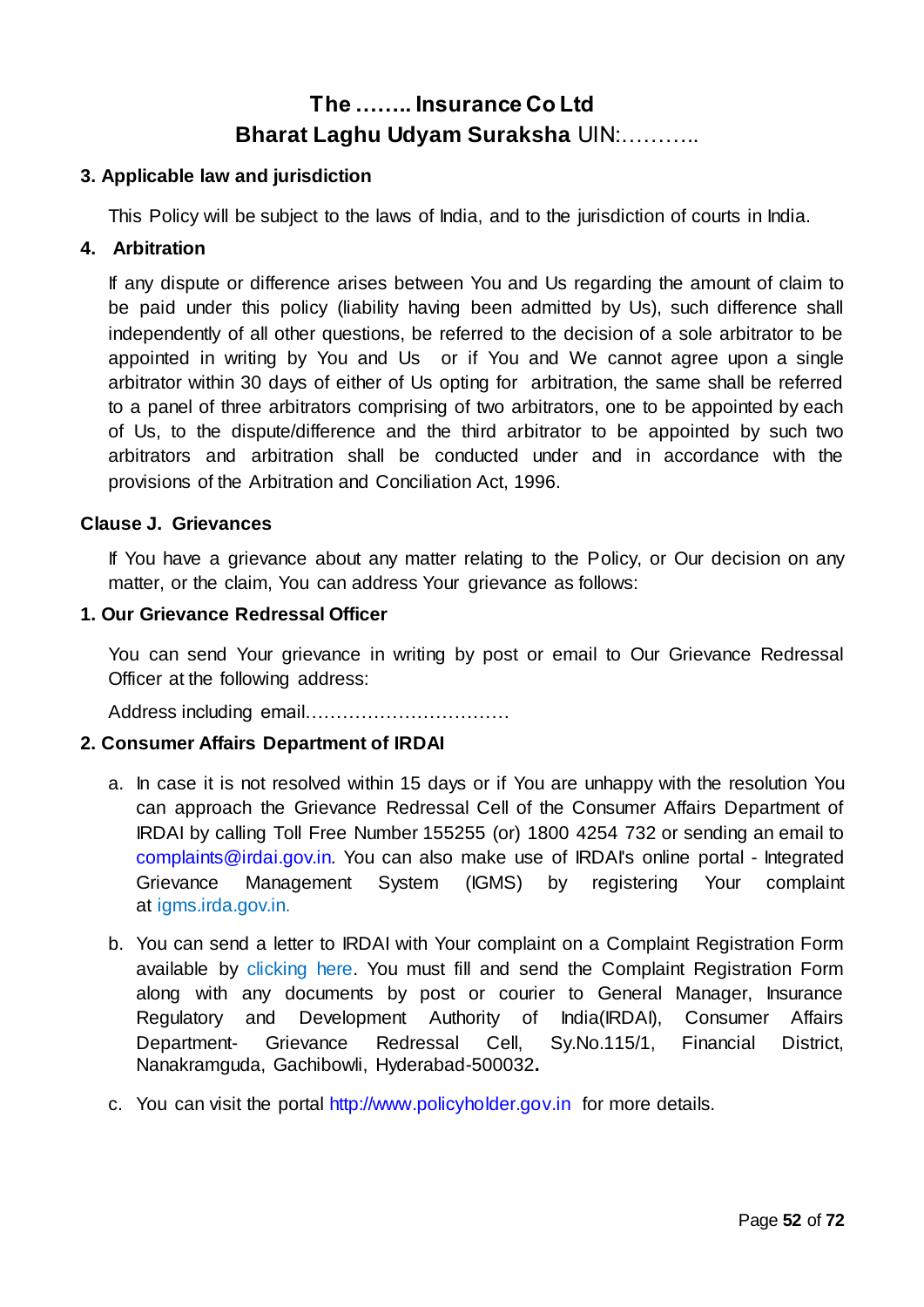#### **3. Insurance Ombudsman**

You can approach the Insurance Ombudsman, depending on the nature of Your grievance and the financial implications, if any. Information about Insurance Ombudsmen, their jurisdiction and powers is available on the website of the Insurance Regulatory and Development Authority of India (IRDAI) at [www.irdai.gov.in,](http://www.irdaindia.org/) or of the General Insurance Council at [www.generalinsurancecouncil.org.in,](http://www.generalinsurancecouncil.org.in/) the Consumer Education Website of the IRDAI a[t http://www.policyholder.gov.in,](http://www.policyholder.gov.in/) or from any of Our Offices.

**Note: Insurer to give details of Insurance Ombudsmen.**

#### **Clause K. Information about Us**

The … … … … … Insurance Company Limited

Address

Web:

E-mail

Customer Service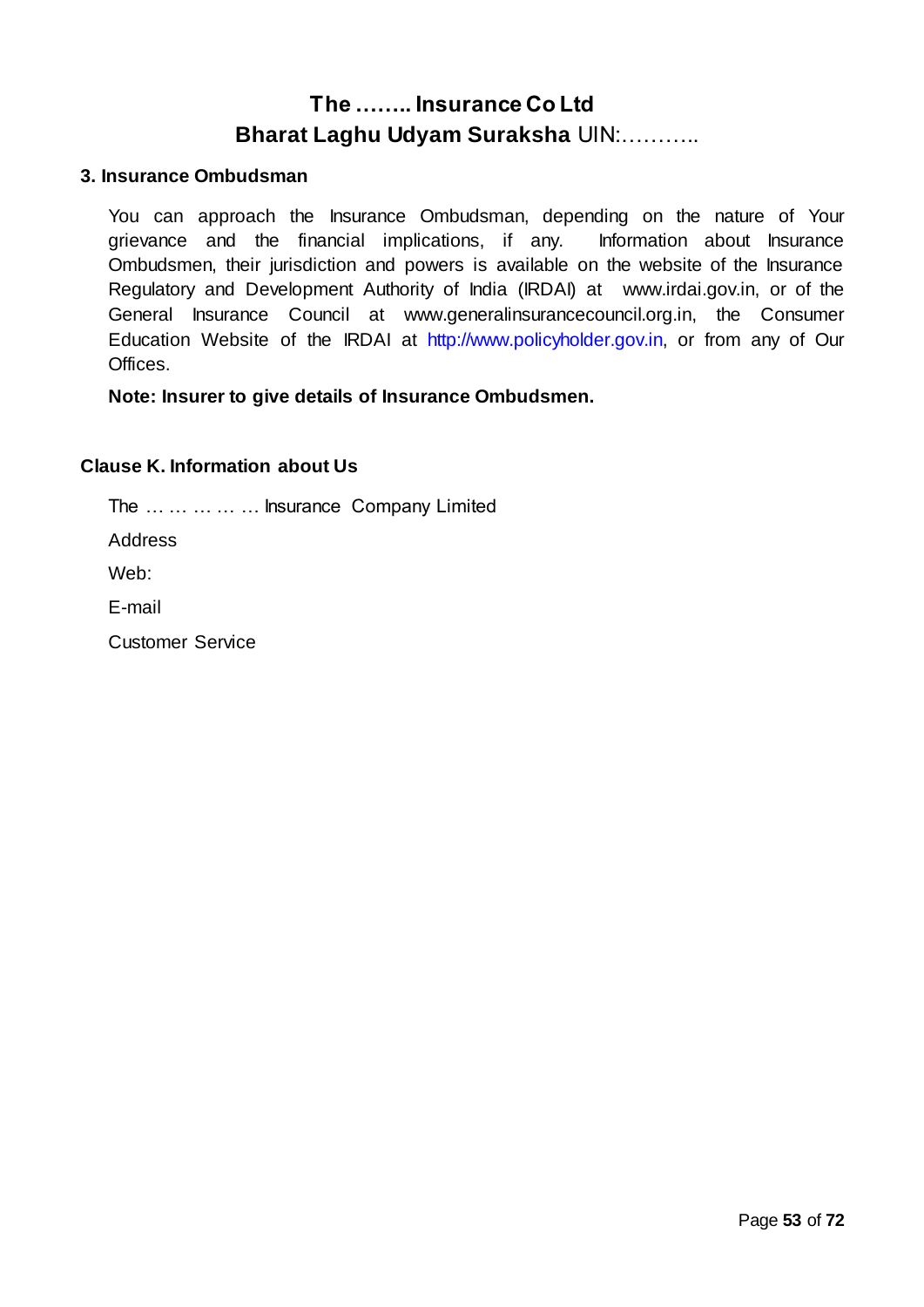**Standard Key Features Document (KFD)**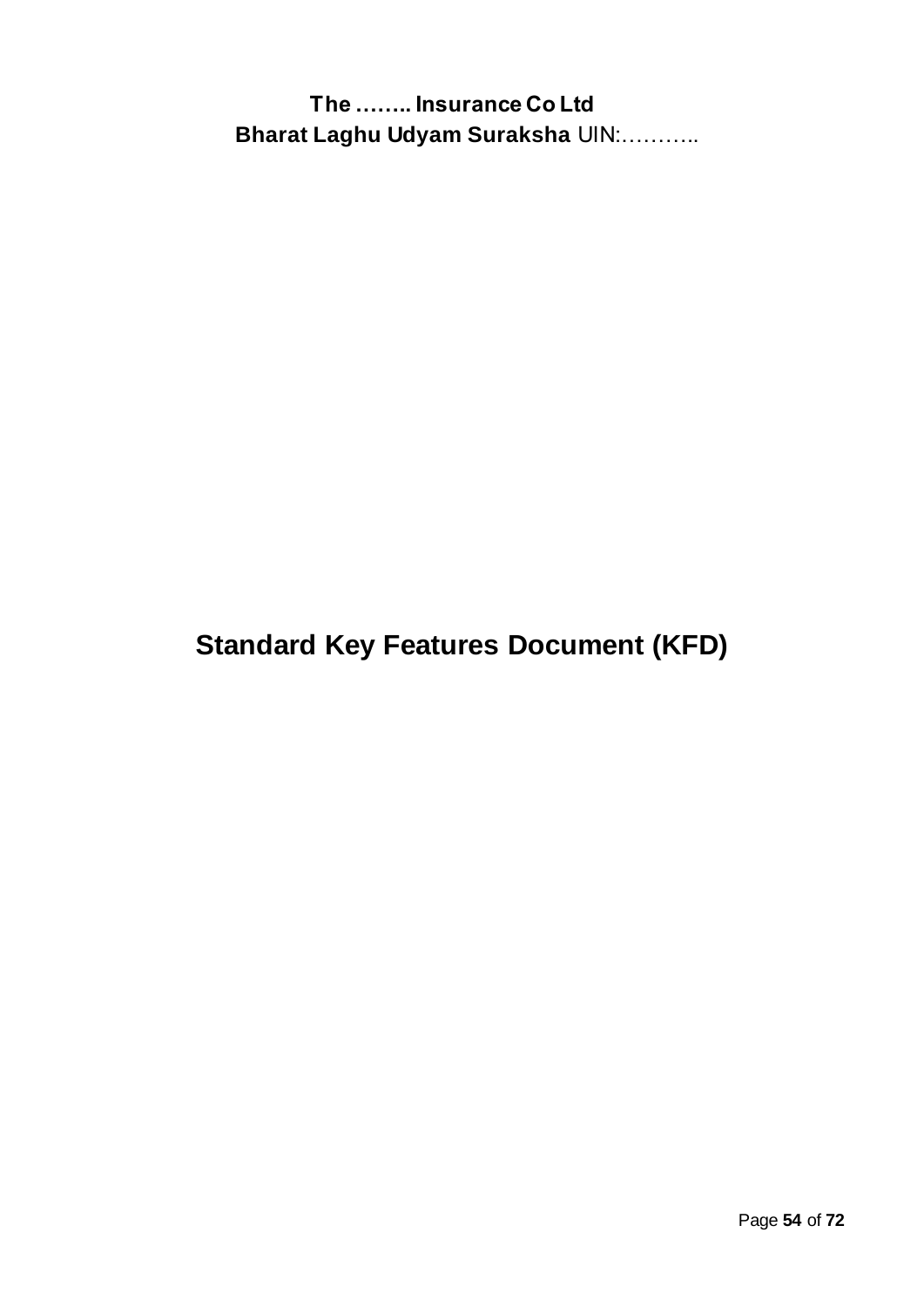## **Key Features Document (KFD)**

### *Introduction*

This document gives the important features of Our **Bharat Laghu Udyam Suraksha** policy. Here, We describe the policy and answer Your questions. Read it carefully before You buy this Insurance Cover, and keep it safe for future reference.

### *What is the Insurance Cover under this policy?*

The **Bharat Laghu Udyam Suraksha** policy gives insurance cover to Your property relating to Your business. Under this policy, We agree to pay You for the loss You suffer when unexpected events cause physical loss, damage or destruction of building and structures, plant and machinery, stock and other assets relating to Your business.

#### This **Policy gives three types of covers:**

**1. Standard Cover** for the building and structures, plant and machinery, stock and other assets relating to Your business.

**2. In-built Covers**: under the Standard Cover if We agree to pay Your claim for loss or damage to Insured Property, We will also pay for the following loss or damage and expenses.

- i. **Additions, alterations or extensions:** Property that You erect, acquire or add during the Policy Period is covered upto 15% of the sum insured for that item. (Excluding Stocks)
- ii. **Temporary removal of stocks:** Loss to stocks temporarily removed to other premises for fabrication, processing or finishing upto 10% of value.
- iii. **Cover for Specific Contents**: Cover for money upto ₹50,000 (Rupees Fifty Thousand) during the policy period, cover for documents such as deeds, manuscripts, business books, plans, drawings, securities etc. upto ₹50,000 (Rupees Fifty Thousand) during the policy period, cover for computer programmes, information and data upto ₹5 Lakh (Rupees Five Lakh) during the policy period and cover for personal effects of employees, Directors and visitors upto ₹15,000 ( Rupees Fifteen Thousand) per person for a maximum of 20 (twenty) persons during the policy period.
- iv. **Start-Up Expenses:** Start-up cost incurred by You, consequent upon a loss or damage due to insured events upto ₹ 5 Lakh (Rupees Five Lakh) during the policy period.
- v. **Professional fees:** Reasonable fees of architects, surveyors and consulting engineers upto 5 % of the claim amount.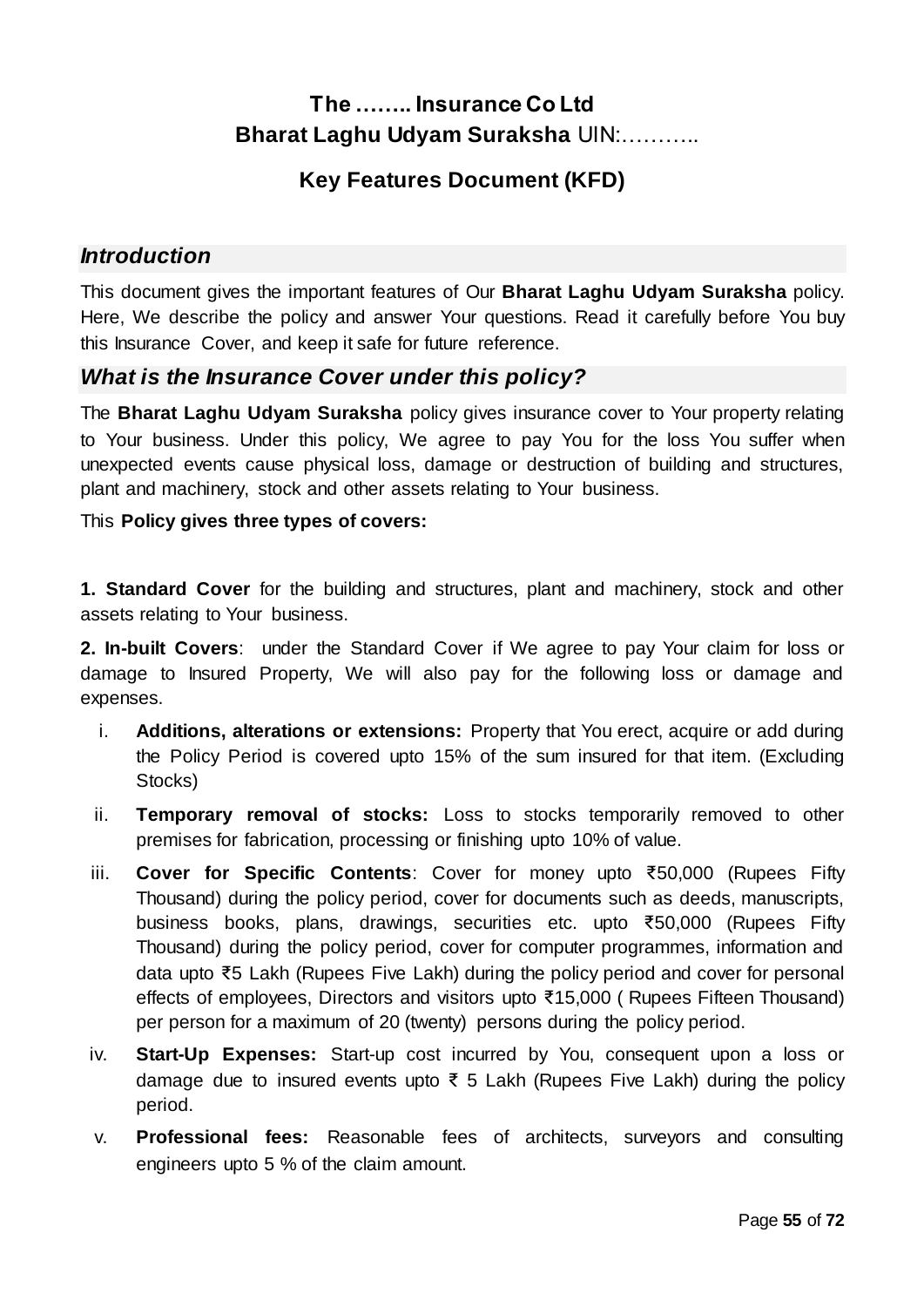- vi. **Costs for removal of debris:** Reasonable expenses for removal of debris upto 2% of the claim amount.
- vii. **Costs compelled by Municipal Regulations:** Additional cost of reconstruction of property incurred solely for complying with municipal regulations.

### *Standard Add-ons:*

You can purchase the following standard Add-on on payment of additional Premium.

- i) **Floater Cover:** Cover for stocks at multiple locations under one Sum Insured.
- ii) **Declaration Policy for Stocks:** Cover for frequent fluctuations in stock/stock values on declaration basis.

### *How does the Bharat Laghu Udyam Suraksha Policy help me?*

If building and structures, plant and machinery, stock and other assets relating to Your business are lost, damaged or destroyed because of unexpected events that occur during the period of this policy, We provide insurance cover as follows:

| <b>Your loss</b>                                                                                                            | <b>Condition</b>                                                          | We pay, but not more than the<br><b>Sum Insured</b> |
|-----------------------------------------------------------------------------------------------------------------------------|---------------------------------------------------------------------------|-----------------------------------------------------|
| Any Insured Property<br>is damaged.<br>(Partial Loss)                                                                       | You<br>repaired<br>such<br>have<br>property.                              | Cost of repairs                                     |
| If any Insured Stock<br>is damaged<br>(Partial Loss)                                                                        |                                                                           | Extent of the loss of such Partial<br>Loss          |
| Any Building or Plant<br>Machinery or<br>and<br>Furniture, Fixture,<br>Fittings is completely<br>destroyed.<br>(Total Loss) | You<br>the<br>rebuilt<br>have<br>building or reinstated such<br>property. | Reinstatement Value                                 |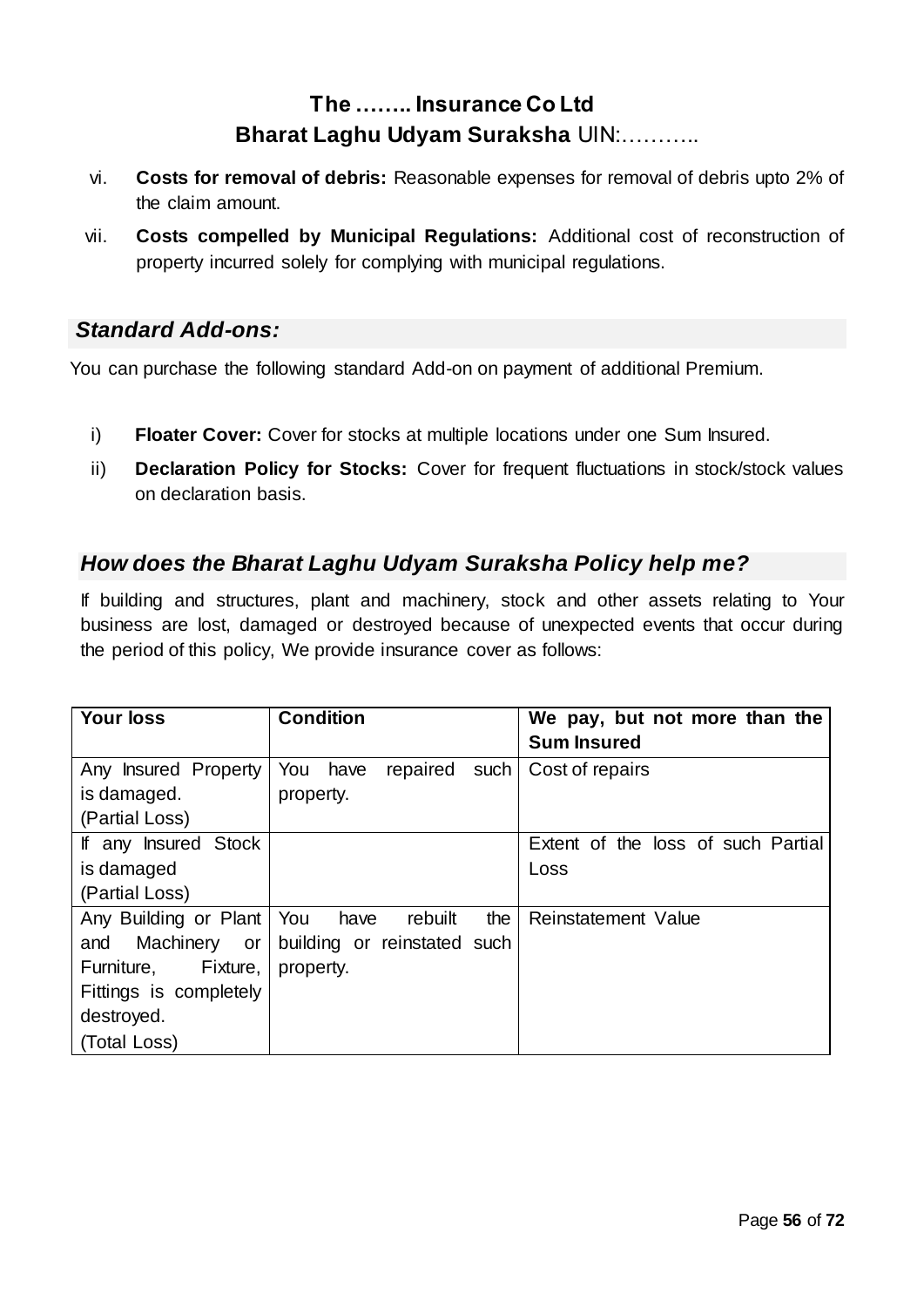| <b>Your loss</b>                                                                                                                 | <b>Condition</b>                                                         | We pay, but not more than the<br><b>Sum Insured</b>                                                                                                                              |
|----------------------------------------------------------------------------------------------------------------------------------|--------------------------------------------------------------------------|----------------------------------------------------------------------------------------------------------------------------------------------------------------------------------|
| Stock is completely<br>destroyed<br>(Total Loss)                                                                                 |                                                                          | For raw material:<br>Landed<br>a)<br>Cost at Your Premises.                                                                                                                      |
|                                                                                                                                  |                                                                          | b) For stock in process: Input<br>Cost of the stock at the time of<br>damage,                                                                                                    |
|                                                                                                                                  |                                                                          | For finished stock:<br>the<br>$\mathsf{C}$<br>Manufacturing Cost of<br>the<br><b>Stock</b><br>Finished<br>the<br>or<br><b>Contract Price of goods sold</b><br>but not delivered. |
| Plant<br>Building,<br>Any<br>Machinery,<br>and<br>Furniture, Fixture and<br>Fittings is completely<br>destroyed.<br>(Total Loss) | You have<br>not rebuilt the<br>building or reinstated other<br>property. | Market Value (Reinstatement Value<br>less Depreciation)                                                                                                                          |

### *Does the Bharat Laghu Udyam Suraksha cover the entire claim?*

We pay Your claim if it is admissible under the terms and conditions of the **Bharat Laghu Udyam Suraksha** Policy. A provision of 'Excess' applies to each claim, that means, You must bear for each claim the higher of ₹ 10,000 (Rupees Ten Thousand) or 5% of the claim amount, and We will pay the remaining amount of admissible claim. For terrorism risk Excess will be as per the clause attached with the policy.

### *Which unexpected events does it cover?*

We pay for physical loss or damage, or destruction caused to Insured Property by the following unforeseen events. The events covered are given in the Column A and those not covered in respect of these events are given in Column B.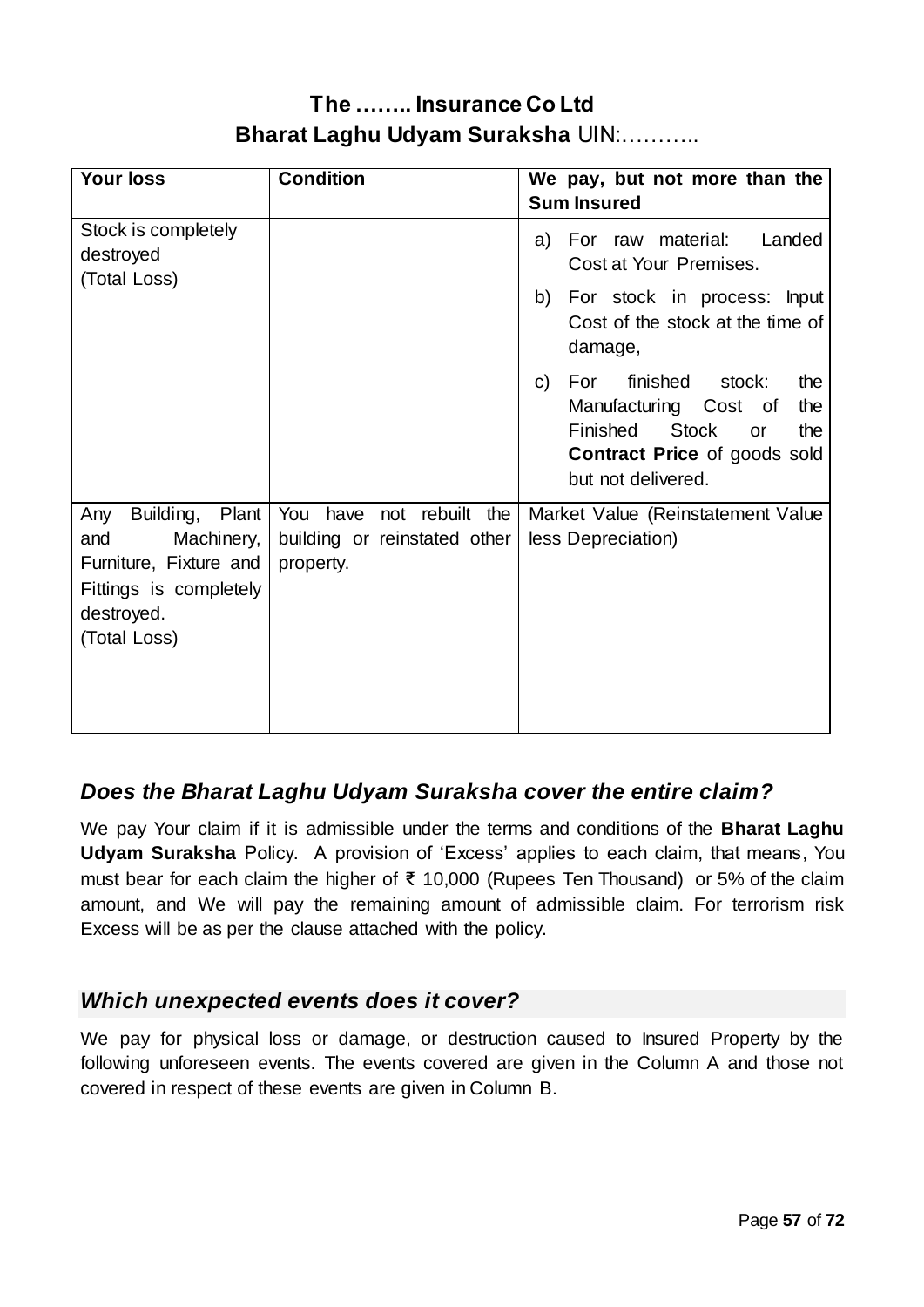|                | <b>Column A</b>                                                                                      | <b>Column B</b>                                                                                                                                                                                                                                                                                                                                                                   |
|----------------|------------------------------------------------------------------------------------------------------|-----------------------------------------------------------------------------------------------------------------------------------------------------------------------------------------------------------------------------------------------------------------------------------------------------------------------------------------------------------------------------------|
|                | We<br>physical<br>loss<br>cover<br>or<br>damage, or destruction caused to<br>the Insured Property by | We do not cover for loss or damage, or<br>destruction caused to the Insured Property by                                                                                                                                                                                                                                                                                           |
| 1 <sub>1</sub> | Fire, including due to its own<br>fermentation, or natural heating,<br>or spontaneous combustion.    | caused by<br>a. its undergoing any heating or drying process,<br>or<br>b. burning of Insured Property by order of any                                                                                                                                                                                                                                                             |
| 2.             | Explosion or Implosion                                                                               | Public Authority.<br>a. caused to boilers, economizers or other<br>vessels, machinery or apparatus in which<br>steam is generated,<br>or their<br>contents.<br>resulting from their<br>own<br>explosion<br>or<br>implosion, or<br>b. caused by centrifugal forces.                                                                                                                |
| 3.             | Lightning                                                                                            |                                                                                                                                                                                                                                                                                                                                                                                   |
| 4.             | Earthquake, volcanic eruption, or<br>other convulsions of nature                                     |                                                                                                                                                                                                                                                                                                                                                                                   |
| 5.             | Storm, Cyclone,<br>Typhoon,<br>Hurricane,<br>Tornado,<br>Tempest,<br>Tsunami, Flood and Inundation   |                                                                                                                                                                                                                                                                                                                                                                                   |
| 6.             | Subsidence of the land on which<br>Your Premises stand, Landslide,<br>Rockslide                      | caused by<br>a. normal cracking, settlement or bedding down<br>of new structures,<br>b. the settlement or movement of made up<br>ground,<br>c. coastal or river erosion,<br>d. defective design or workmanship or use of<br>defective materials, or<br>e. demolition,<br>construction,<br>structural<br>alterations or repair of any property, or<br>ground works or excavations. |
| 7.             | Bush fire, Forest fire, Jungle fire                                                                  |                                                                                                                                                                                                                                                                                                                                                                                   |
| 8.             | Impact damage of any kind, i.e.,                                                                     | a. caused by pressure waves caused by aircraft                                                                                                                                                                                                                                                                                                                                    |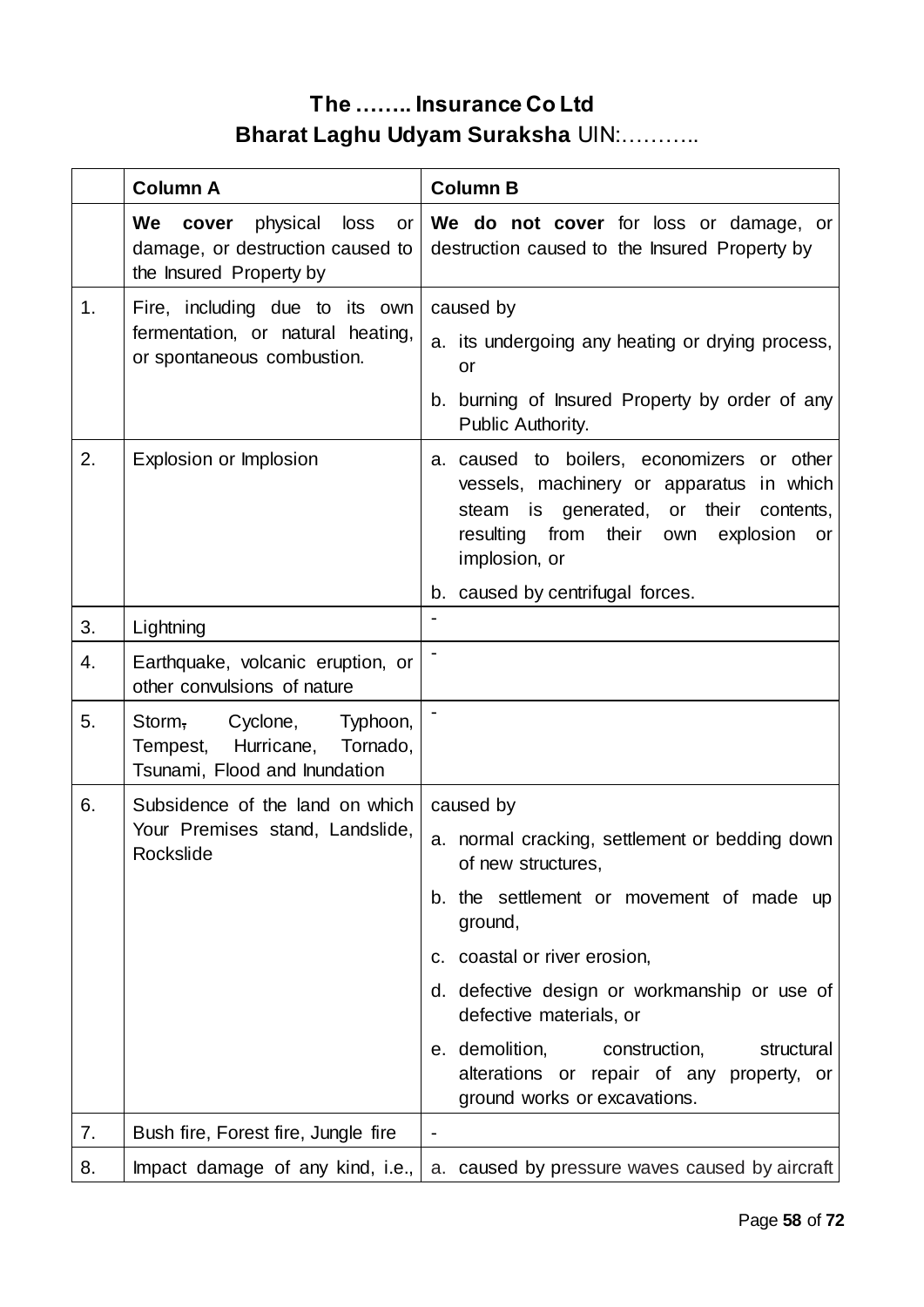|     | <b>Column A</b>                                                                                                                               | <b>Column B</b>                                                                                                                                                  |
|-----|-----------------------------------------------------------------------------------------------------------------------------------------------|------------------------------------------------------------------------------------------------------------------------------------------------------------------|
|     | physical<br>We<br>loss<br>cover<br>or<br>damage, or destruction caused to<br>the Insured Property by                                          | We do not cover for loss or damage, or<br>destruction caused to the Insured Property by                                                                          |
|     | damage caused by impact of, or<br>collision caused by, any external<br>physical object (e.g. vehicle,<br>falling trees, aircraft, wall etc.), | or other aerial or space devices travelling at<br>sonic or supersonic speeds.<br>b. caused by vehicle, animal or aircraft                                        |
|     |                                                                                                                                               | belonging to or owned by Insured or their<br>employee while<br>acting<br>in<br>course<br>0f<br>employment                                                        |
| 9.  | Missile testing operations                                                                                                                    |                                                                                                                                                                  |
| 10. | Riot, Strikes, Malicious damages                                                                                                              | caused by                                                                                                                                                        |
|     |                                                                                                                                               | a. total or partial cessation of work or the<br>retardation or interruption or cessation of any<br>process or operations or omissions of any<br>kind,            |
|     |                                                                                                                                               | b. temporary or permanent dispossession,<br>confiscation, commandeering, requisition or<br>destruction by order of the government or<br>any lawful authority, or |
|     |                                                                                                                                               | c. temporary or permanent dispossession of<br>any Building by unlawful occupation by any<br>person.                                                              |
| 11. | Acts of terrorism                                                                                                                             | Exclusions as per Terrorism Clause attached.                                                                                                                     |
|     | (Coverage<br>as<br>per<br>Terrorism<br>Clause attached.)                                                                                      |                                                                                                                                                                  |
| 12. | Bursting or overflowing of water<br>tanks, apparatus and pipes,                                                                               |                                                                                                                                                                  |
| 13. | Leakage from automatic sprinkler<br>installations.                                                                                            | repairs or alterations in the Building in which<br>а.<br>Your Business is located,                                                                               |
|     |                                                                                                                                               | b. repairs, removal or extension of any sprinkler<br>installation, or                                                                                            |
|     |                                                                                                                                               | defects in the construction known to You.<br>C.                                                                                                                  |
| 14. | Theft<br>within 7 days from the                                                                                                               | if it is                                                                                                                                                         |
|     | occurrence of, and proximately                                                                                                                | a. of any article or thing outside Your Premises,                                                                                                                |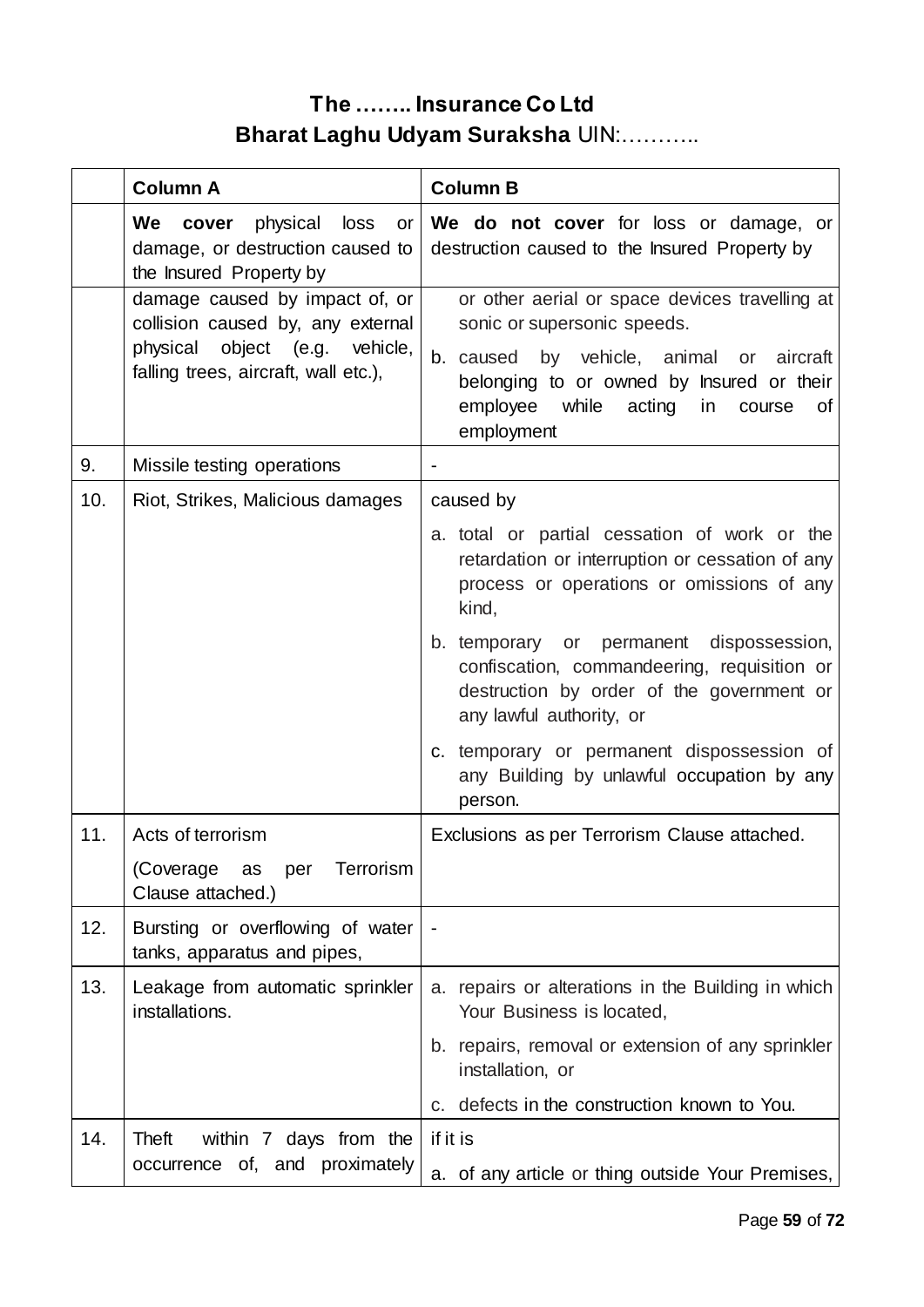| <b>Column A</b>                                      | <b>Column B</b>                                                                                                                                            |
|------------------------------------------------------|------------------------------------------------------------------------------------------------------------------------------------------------------------|
| the Insured Property by                              | We cover physical loss or We do not cover for loss or damage, or<br>damage, or destruction caused to $\vert$ destruction caused to the Insured Property by |
| caused by, any of the above<br><b>Insured Events</b> | or<br>b. of any article or thing attached from the<br>outside of the outer walls or the roof of Your<br>Premises, unless securely mounted.                 |

### *What is the basis of Sum Insured in this policy?*

- i) For Building, Plant and Machinery, Furniture, Fixture and Fittings and any other contents: Reinstatement Value
- ii) For Stocks:
	- a) For raw material: landed cost at Your Premises.
	- b) For stock in process: input cost of the stock at the time of damage,
	- c) For finished stock: the manufacturing cost of the Finished Stock or the **Contract Price** of goods sold but not delivered**.**

**Contract Price** is in respect only of goods sold but not delivered, for which You are responsible and with regard to which under the conditions of the sale, the sale contract is cancelled by reason of any Damage insured under this Policy either wholly or to the extent of the Damage. The Company's liability shall be based on the Contract Price.

iii) Bullion or unset precious stones, any curios or works of art or obsolete machinery and the like are to be covered on Agreed Value basis subject to the valuation certificate being submitted and found acceptable by Us**.**

### *What is Reinstatement Value?*

This is the amount at which the Insured Property can be reinstated or replaced by a similar property, without deducting depreciation, and to the extent required to bring that Property to a condition substantially the same as, but not superior, better or more extensive than its condition if it were new on the date it is damaged or destroyed.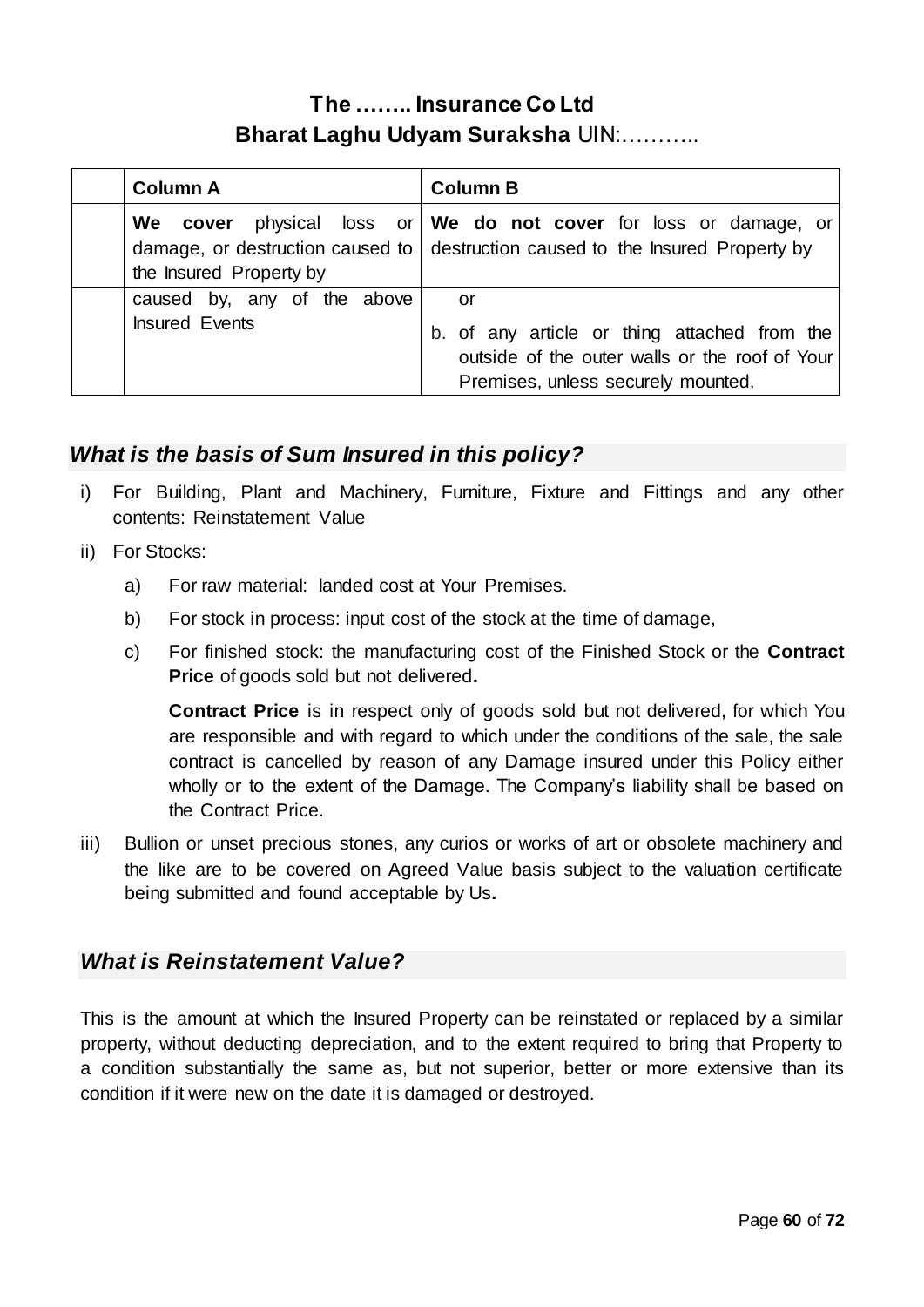### *Does this policy cover all losses caused by the Insured events?*

Some events and losses are not covered. Some of these are:

- Your deliberate, wilful or intentional act,
- Loss, destruction or damage to stocks in cold storage due to change in temparature,
- War, invasion, war-like operations,
- $-$  lonising radiation,
- Pollution or contamination,
- $-$  Property is missing or has been mislaid,
- Consequential or indirect loss or damage,
- Costs, fees or expenses for preparing any claim,
- Insured premised or building remains unoccupied for more than 30 days,
- Bullion or unset precious stones, any curious or works of art unless specifically declared,
- Loss, damage or destruction to any electrical/electronic machine, apparatus, fixture, or fitting by over-running, excessive pressure, short circuiting, arcing, self-heating or leakage of electricity from whatever cause (lightning included). This exclusion applies only to the particular machine so lost, damaged or destroyed.

### **(\*Please refer to policy document for complete list of exclusions)**

### *For which property can I take this policy?*

The policy covers

- Building with its basement (if any), fittings and fixtures, garage, towers, security sheds, internal roads, lifts, air condition systems, security systems, electric installations, fire sprinkler systems and other structures that are located in Your business premises,
- Plant and machinery, spares, accessories,
- Stock of goods or merchandise which may include finished goods, semi-finished goods, stock in process and raw material, packing material etc.,
- Other items like furniture, office and electronic equipment, canteen and kitchen equipment, computers etc.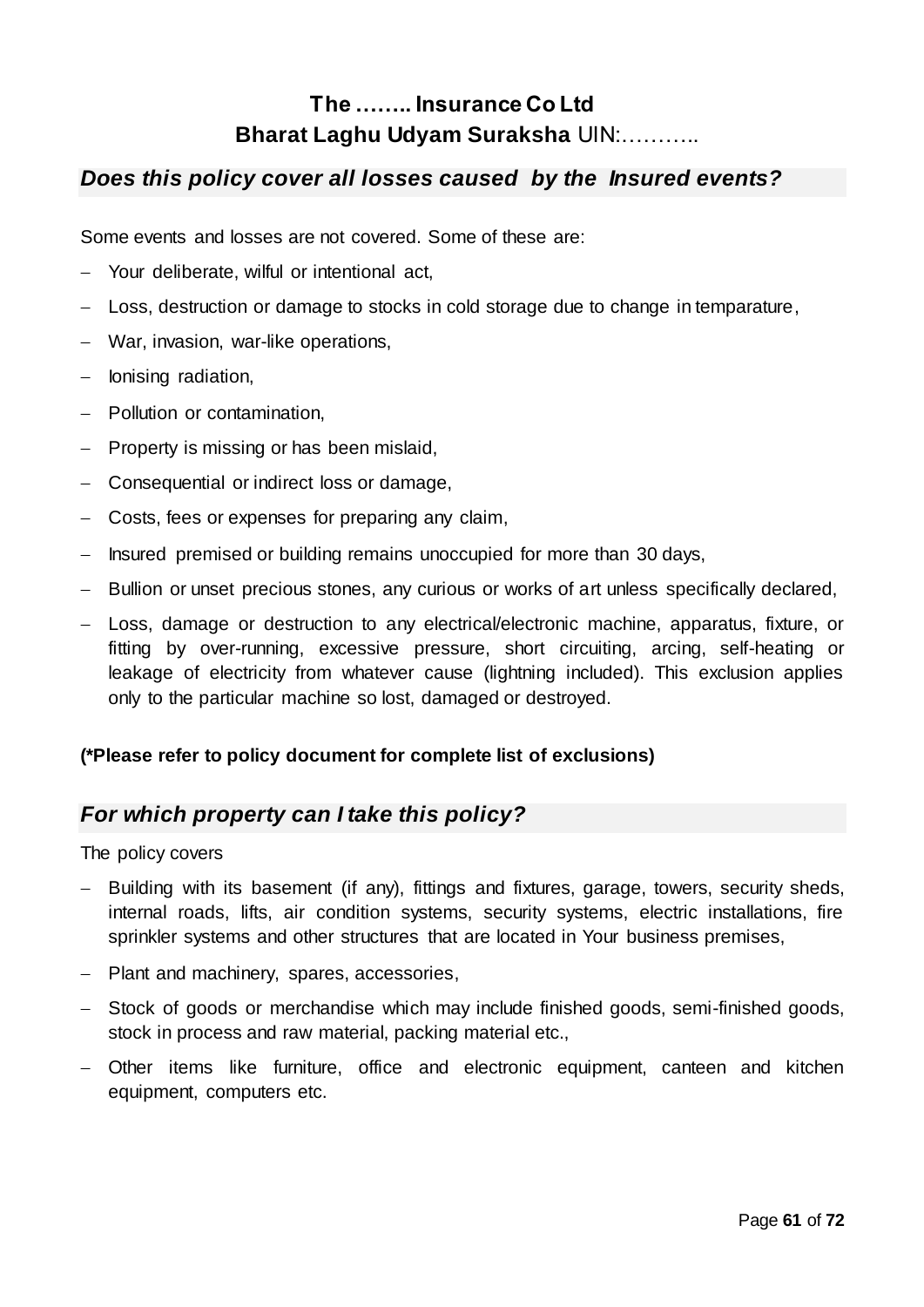### *Can I cover curious or works of art under this policy?*

 Bullion or unset precious stones, any curious or works of art are excluded from the Policy. However, these items can be covered if You specifically declare such amount and it is recorded in policy schedule.

## *Are machinery and equipment temporarily removed for repairs, cleaning or similar purposes covered under this Policy?*

These machinery and equipment are covered under this policy for period not exceeding 60 (sixty) days. If You wish to cover these items post 60 days please contact Us with details of machinery, new locations, Sum Insured etc.

### *Who is eligible to purchase this policy?*

You can buy this cover for any property pertaining to Your business if You are its owner, tenant, lessee, purchaser, or You hold it as trustee on commission or are responsible for it and liable for taking insurance. It could be for any commercial enterprise upto the limit of value of all Insurable Assets as given below.

You can buy this cover if value of all insurable assets (whether insured or not) at any one location is more than ₹ 5 Crore (Rupees Five Crore) but not more than ₹50 Crore ( Rupees Fifty Crore) at the policy Commencement Date. If the value of Your insurable assets is more than ₹50 Crore at the Policy Commencement Date, You can purchase the applicable policy meant for larger commercial enterprises and pay its premium. If the value of Insurable Assets either exceeds ₹ 50 Crore or reduces below ₹ 5 Crore during the Policy Period, **Bharat Laghu Udyam Suraksha** policy will be replaced by the applicable policy on expiry of this policy.

### *What kind of commercial enterprise is this policy meant for?*

This policy is applicable for Offices, Hotels, Shops, Industrial/Manufacturing risks, Utilities located outside the compound of Industrial/ Manufacturing risks, Storage risks outside the compound of Industrial/ Manufacturing risks and Tank farms/Gas holders outside the compounds of Industrial/ Manufacturing risks.

### *What amount am I entitled to receive if there is a covered loss?*

The building, plant and machinery, stock and other assets are covered for the amount that will be required to replace them and basis for the same is mentioned above. This is the sum insured for each item or group of items. If any Insured Property is damaged (Partial Loss),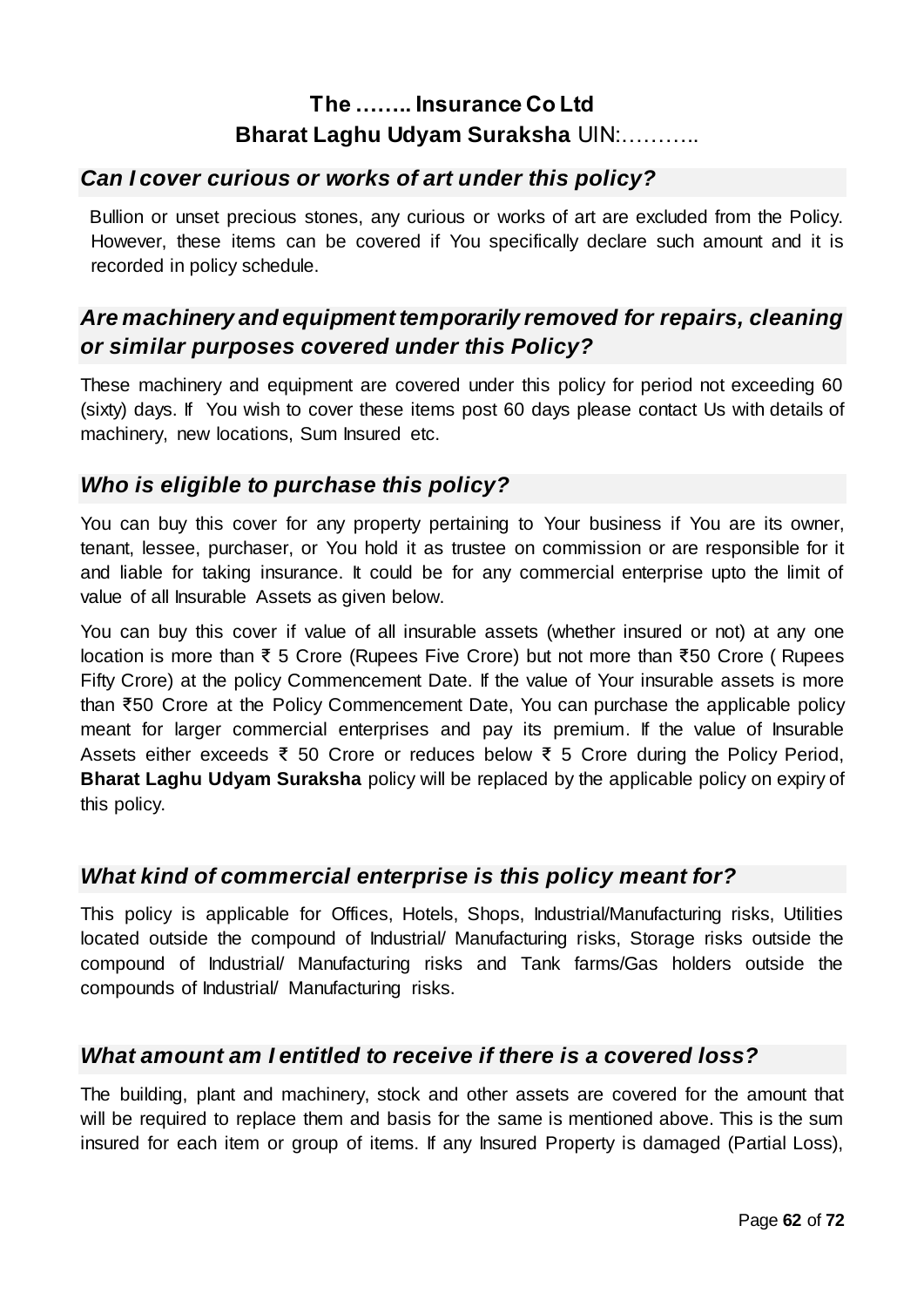We pay the amount You have spent on repairs. If any insured property is lost or destroyed completely (Total Loss), We pay the Sum Insured for that item.

The amount of Sum Insured for each cover and item of property is shown in a document called the Policy Schedule. This is maximum amount We will pay, in case the actual cost of repair, rebuilding or replacement is higher. This policy ends when We pay the whole Sum Insured of any cover or item insured.

You must commence the repairs, reinstatement or reconstruction within a reasonable time after the date of damage or destruction. You must complete the repairs or reinstatement within reasonable time, in any case not beyond 12 months from the date of damage or destruction or within such time as We may allow.

In all cases, We will not pay more than the relevant Sum Insured.

We will pay only to the extent required to bring the Property to a condition substantially the same as, but not superior, better or more extensive than its condition if it were new on the date it is damaged or destroyed.

You can reconstruct the new building on the same site, or another site. If You reconstruct the new building on another site, We will not pay You more that what We would pay to reconstruct on the same site.

**Special feature**: Underinsurance upto 15 % of Sum Insured is waived. Underinsurance occurs if the replacement or reinstatement value on date of loss of any insured property is more than the Sum Insured. It is usual in insurance covers that in such a case, the full claim is not paid. It is reduced in proportion to the difference. Under the **Bharat Laghu Udyam Suraksha** Policy, difference upto 15% is ignored, but beyond that underinsurance is applicable to the full extent.

The amount of Sum Insured is declared beforehand for each cover and items of property. It is shown in a document called the Policy Schedule. This is the maximum amount We will pay, in case the actual cost of repair, rebuilding or replacement is higher. This policy ends when We pay the whole Sum Insured of any cover or item insured.

### *Can I buy any other additional covers (add-ons) other than the standard add-ons?*

You can buy the following additional covers (add-ons) that will be added to Your Bharat Laghu Udyam Suraksha Policy

………………………………………………… **Note: Insurers to mention as applicable.**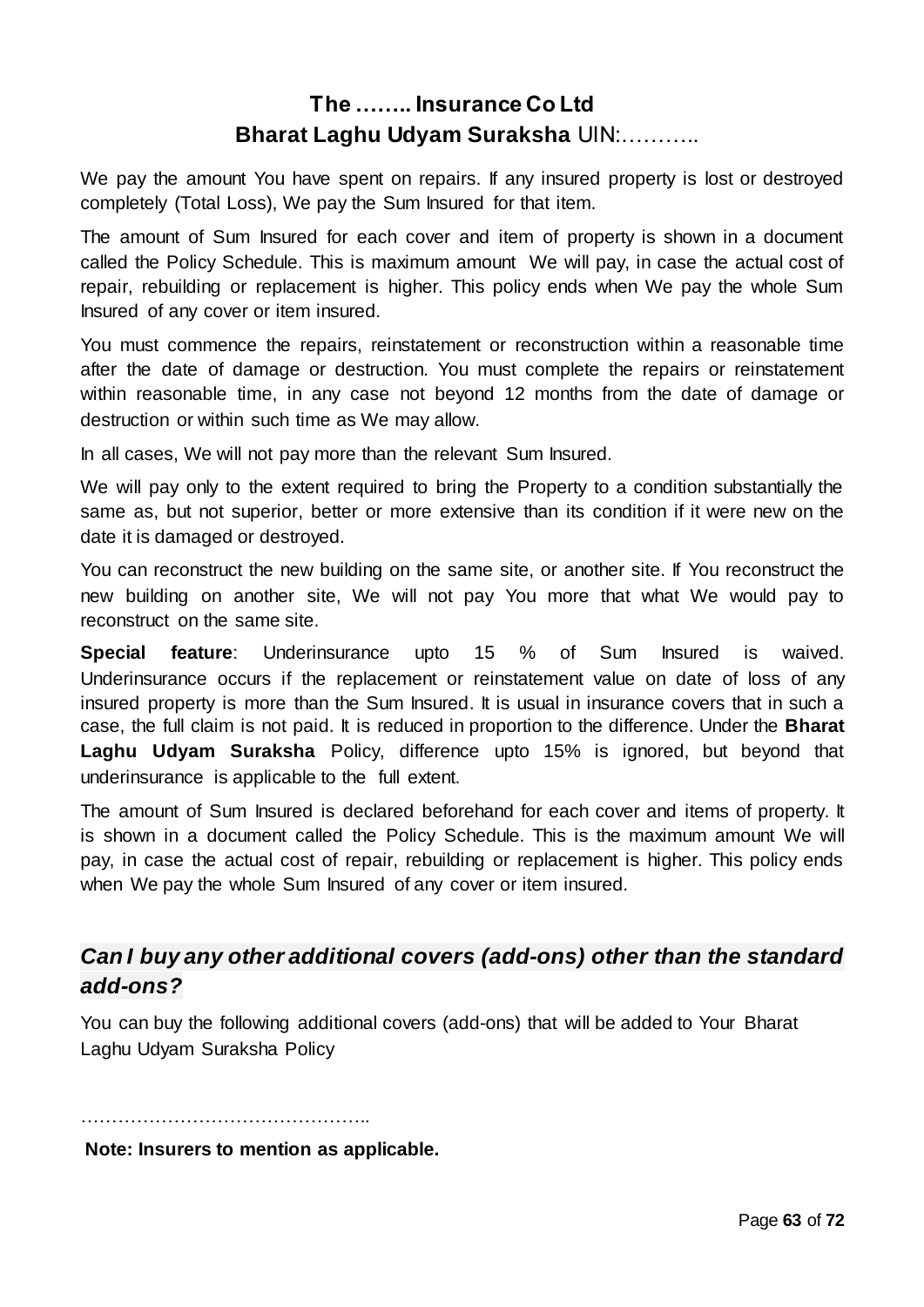### *How much do I pay for this cover?*

The Premium for the Insurance depends on

- (i) the nature of insured property, viz. building, plant, stock etc.
- (ii) the amount of Sum Insured,
- (iii) the nature of Your business.
- (iv) various factors that define the risk profile of Your enterprise… … … … … … … …

### *How long does this cover protect me?*

The cover protects You during the period of the policy which is not more than one year.

### *How and when do I pay the premium?*

You must pay premium in advance. The insurance cover begins only after We receive Your premium.

### *What are my obligations?*

You have some obligations to fulfil. You must:

- state all and true information about Yourself, Your property and Your business when You submit a proposal,
- make true and full disclosure in Your claim and documents supporting the claim,
- give Us full cooperation for investigating the claim that You will make,
- make a claim when You suffer loss, and follow the claim procedure,
- ensure that unauthorised persons do not occupy Your premises and whenever Your premises is unoccupied ensure that all security procedures are in force,
- inform to Us change in circumstances such change in nature of business or process, premises or any part of it no longer be solely occupied by You, premises remain unoccupied for 30 days or more, You change the use of premises or building.

### *How do I make a claim?*

If You suffer a loss that is covered by this policy, You must make a claim. We will verify the claim and accept it if it is according to the terms and conditions of this policy.

When You suffer loss to any Insured Property because of Insured Event, You must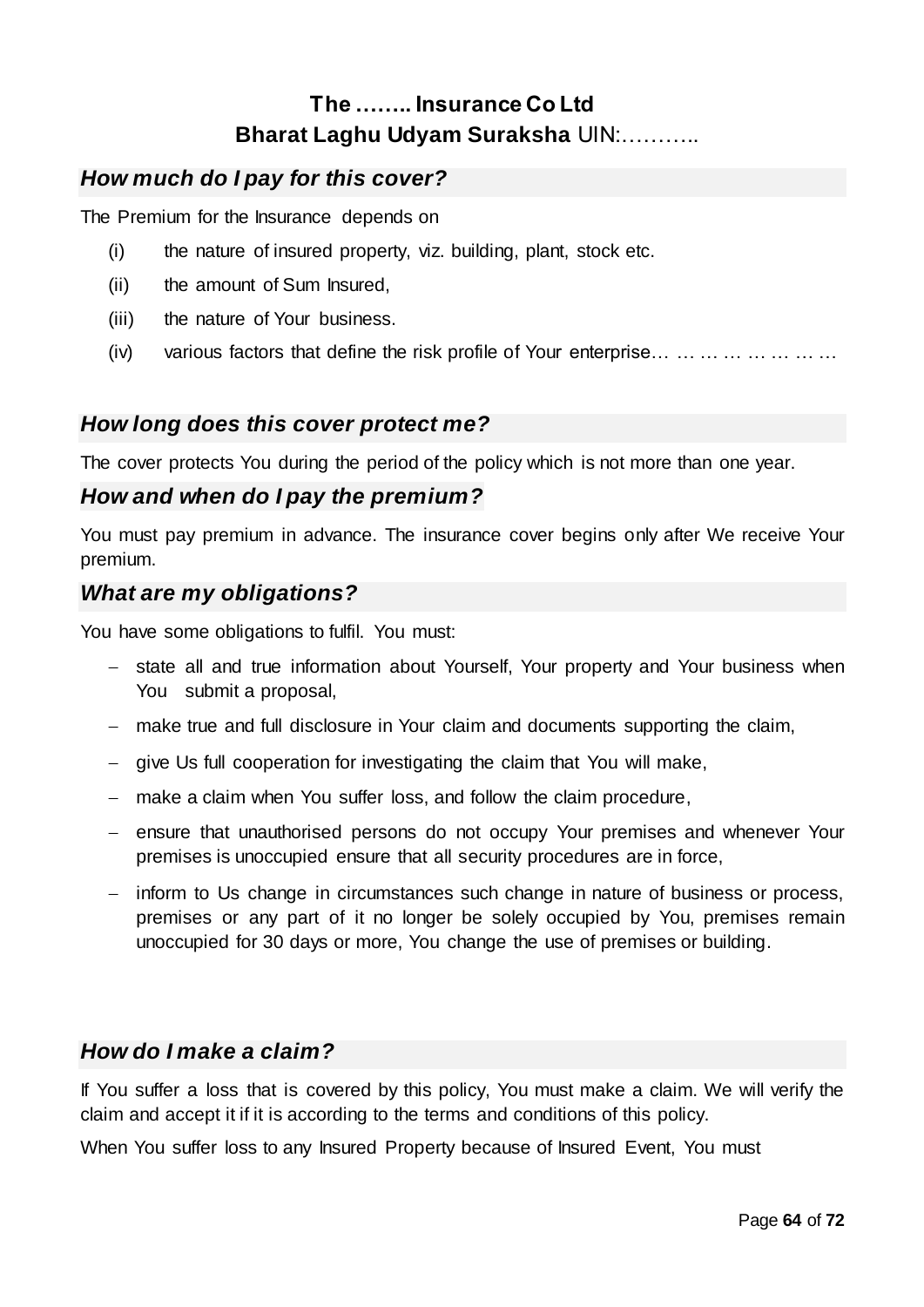- $-$  give notice to Us immediately,
- report to police, fire authorities and other appropriate legal Authorities,
- take all reasonable steps to prevent further damage to Insured Property,
- preserve and collect evidence, take and preserve photographs,
- assist Us and Our representatives in collecting evidence and details, give Us all information, books of accounts, and other documents etc,
- submit claim form at the earliest opportunity but within 30 days from date You first notice the loss or damage.

### *What is the effect of death of the insured on this policy?*

If You are an individual, the policy will continue for the benefit of Your legal representatives until the end of the policy period.

## *What will happen if the value at risk for all insurable assets either exceeds ₹ 50 Crore or reduces below ₹ 5 Crore during the policy period?*

If value of Insurable Assets either exceeds ₹ 50 Crore or reduces below ₹ 5 Crore during the Policy Period then **Bharat Laghu Udyam Suraksha** policy will continue till the expiry of the policy. However, on renewal, **Bharat Laghu Udyam Suraksha** policy has to be replaced with the applicable policy.

### *Can I make changes to this policy?*

You can choose to make changes to the covers of this Policy, for example, take additional cover, or increase or reduce any Sum Insured. You must make a proposal or request for any change. It will be effective only after We have accepted Your proposal, and You have paid the additional premium where applicable

### *Can this policy be cancelled?*

You can cancel this policy at any time during the policy period. We will return part of premium.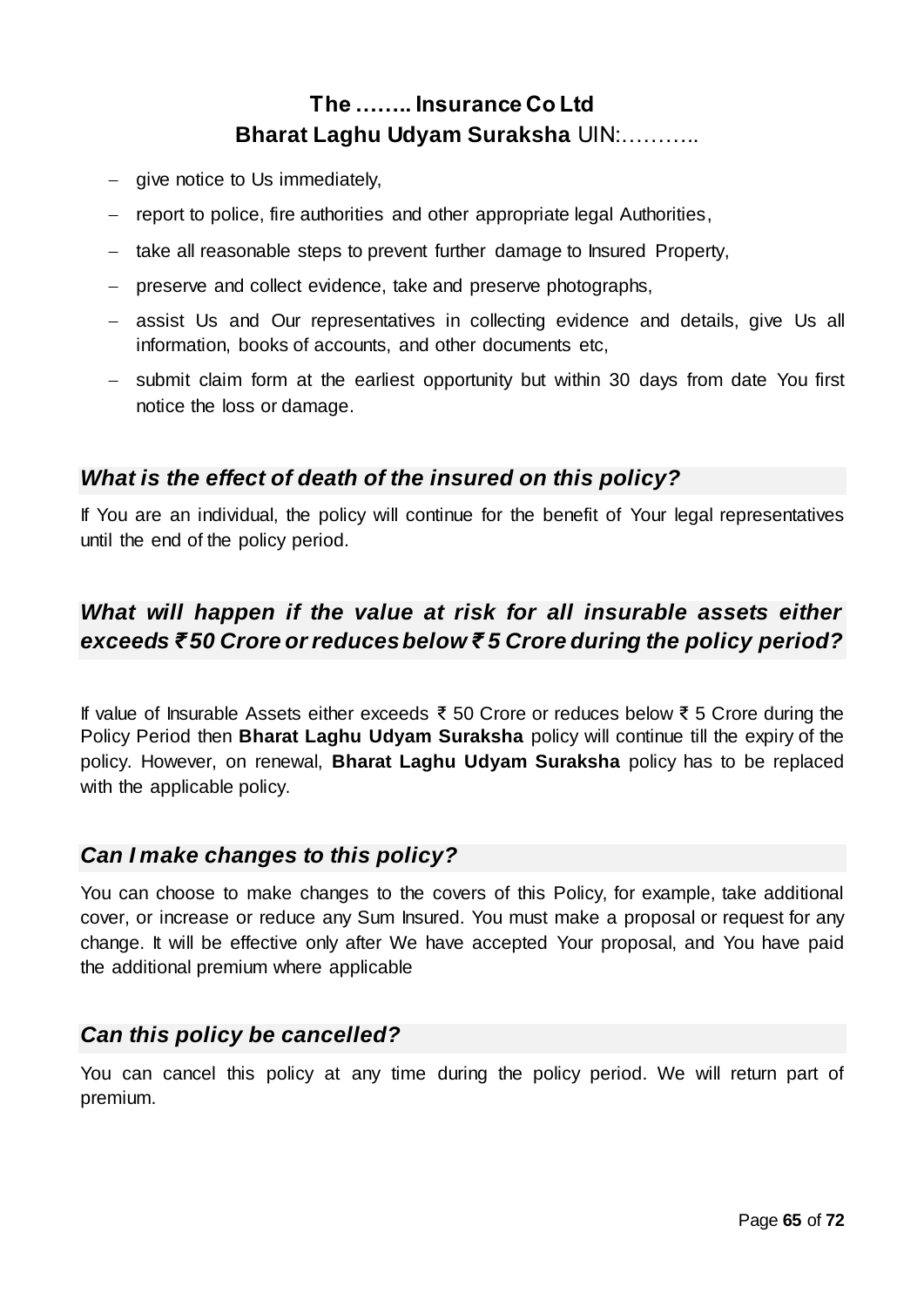We will not cancel this policy during the policy period except on the grounds of misrepresentation, non-disclosure of material facts, fraud or non -cooperation of the insured.

### *How can this policy be renewed?*

This policy will expire at the end of the Policy Period. If You wish to renew the Policy, You must apply for renewal before the end of the Policy Period and pay the required premium amount.

**Renewal of this policy is not automatic**, **We** may seek relevant information from **You** for the purpose of renewal. We can reject Your renewal only on grounds on mis-representation, non-disclosure of material facts, fraud or non-co-operation on Your part.

### *How do I obtain this Policy?*

You can contact any agent of the company or any intermediary or other approved distribution channel, visit Our website for information on this product including whether it is available online, call Our call centre or contact Our office near to You.

### *Where can I find the details of the Cover?*

We have given above the broad features of the **Bharat Laghu Udyam Suraksha** Policy. If You choose this policy, Your transaction with Us will have legal implications. Please also read the 'Prospectus'. Further, detailed terms and conditions of this cover will be stated in a legal document called the 'Policy'. It is therefore important to read the prospectus and the policy.

- You can read these two documents on Our website … … … .
- You can download them from Our web-site.
- You can send email to … … … … and ask for copies. We will email to You soft copies.
- You can get copies from any branch of Our Company.

### *Whom do I contact about this Cover or Policy?*

You can contact any agent of the company or other approved distribution channel, visit Our website for information on this product including whether it is available online, call Our call centre or contact Our office near to You.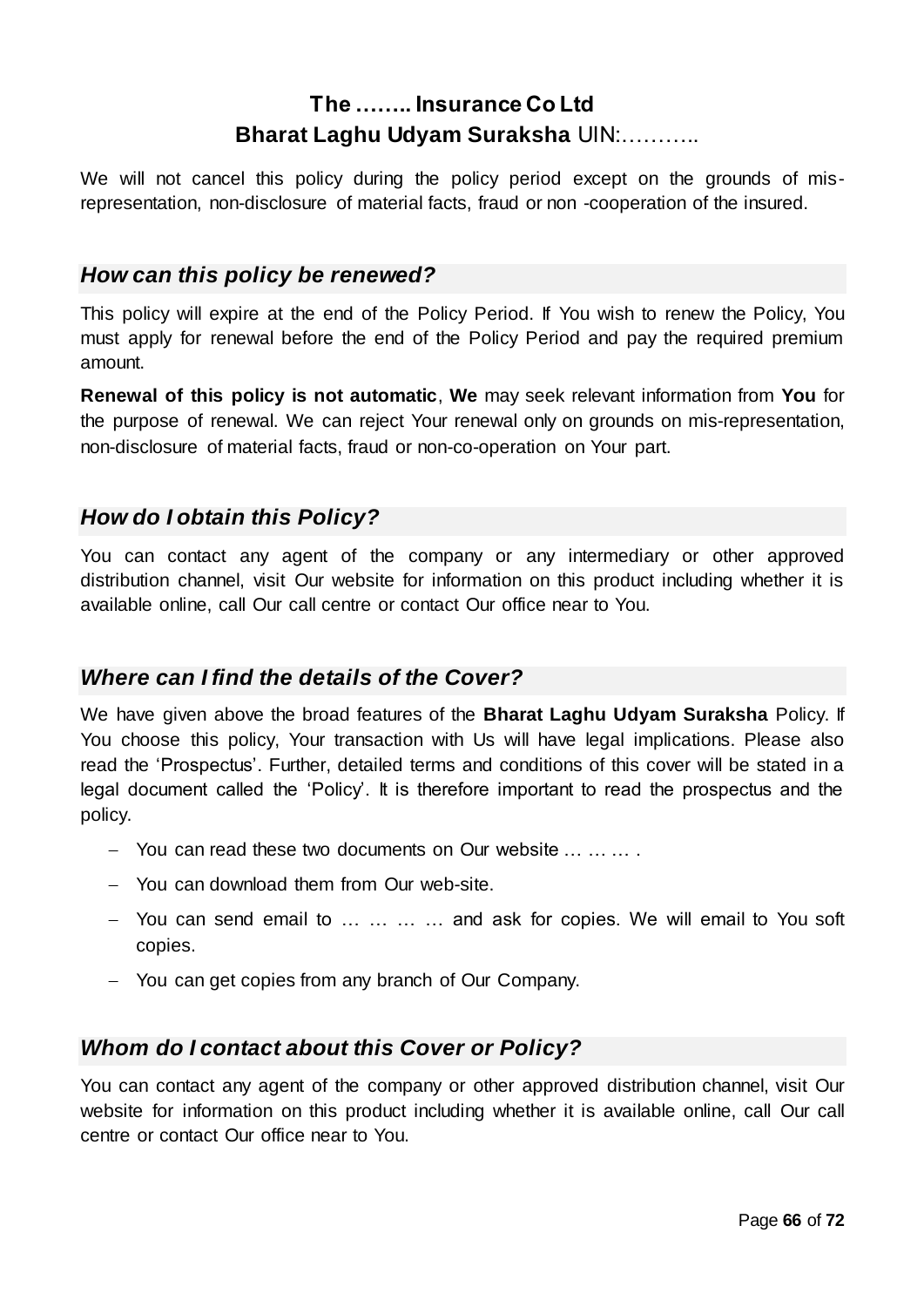### *What do I do if I have a grievance?*

You can approach Our Grievance Redressal Officer by sending an email at \_\_\_ \_ (email address) or a letter to  $\frac{1}{\sqrt{2}} \frac{1}{\sqrt{2}} \frac{1}{\sqrt{2}} \frac{1}{\sqrt{2}}$  (address). If this does not resolve Your, grievance You may approach the Insurance Ombudsman, depending on the nature of the grievance and the financial implications, if any. You can find more details about Insurance Ombudsmen at [www.gbic.co.in](http://www.gbic.co.in/) or [www.irda.gov.in.](http://www.irda.gov.in/) 

**Disclaimer: In the event of any question relating to interpretation of the insurance coverage, the policy document will prevail.**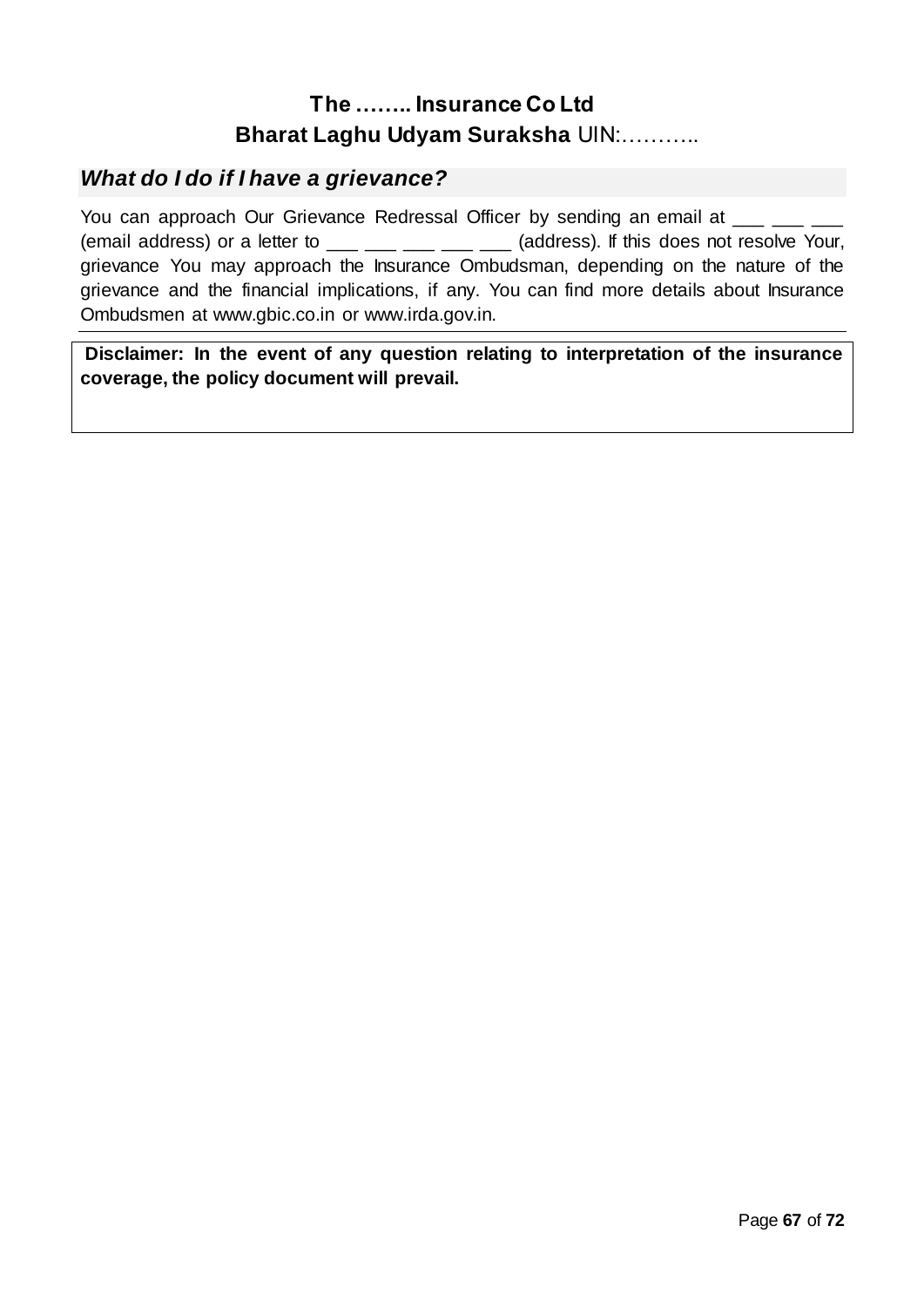**Standard Add-ons**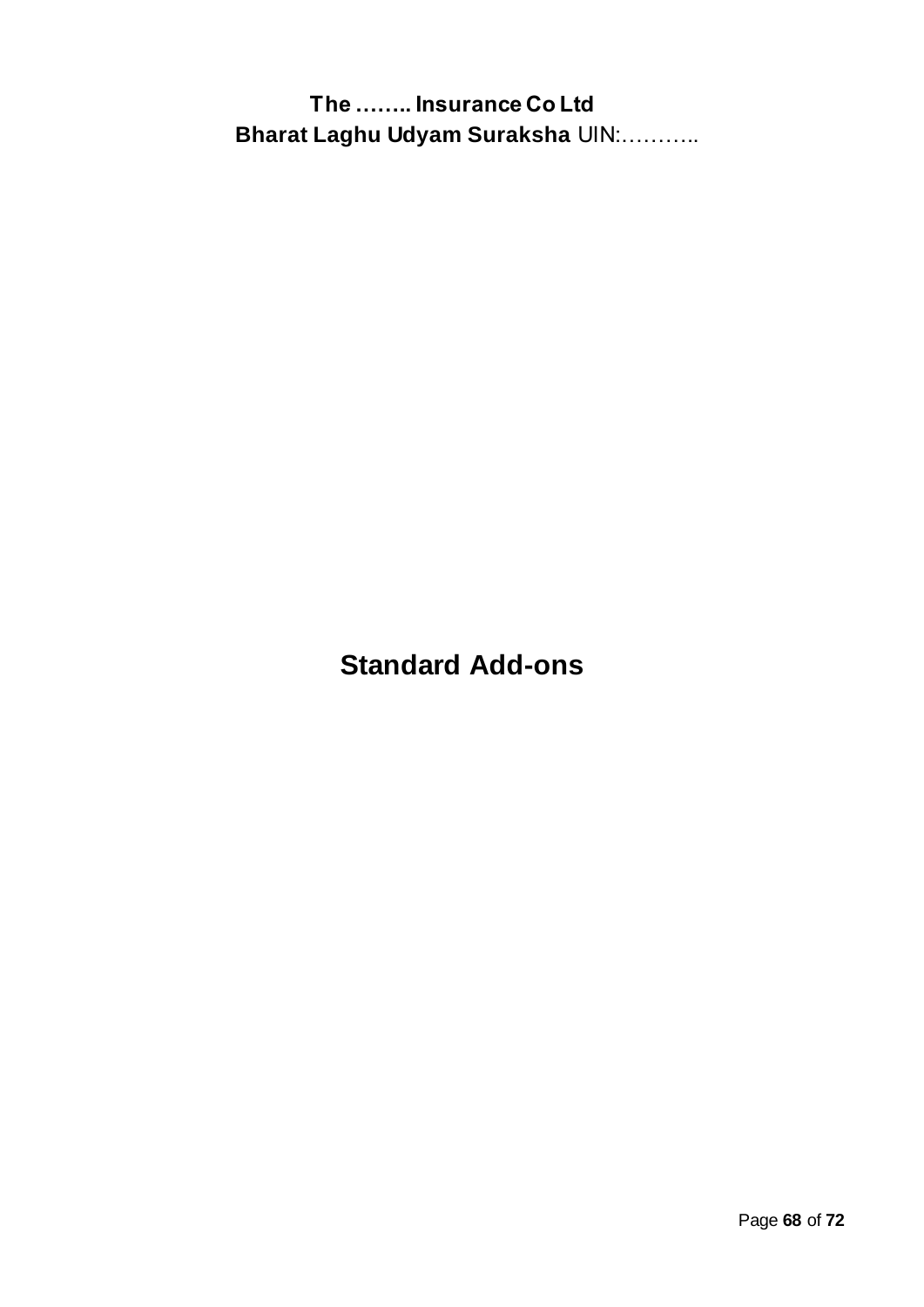This is an additional cover that extends the insurance cover that We give under the Bharat Laghu Udyam Suraksha. We give these additional covers if You have applied to and paid premium for the covers and We have accepted to give covers to You.

#### *1. Floater Cover*

We extend the cover under the Bharat Laghu Udyam Suraksha Policy to physical loss or damage to Stocks at more than one location as follows:

- i. You have declared all locations, and these are shown in the Policy Schedule.
- ii. The aggregate Sum Insured is available for cover of Stocks.
- iii. You have a good internal audit and accounting procedure under which the total amount at risk and the locations can be established at any particular time.
- iv. You must inform Us any change in the address of any location occurring after the Commencement Date.

#### *2. Declaration Policy for Stocks*

- 1. We agree to cover Your Stock on receipt of provisional premium based on Your declaration of the value of Stock, the premium being liable to be adjusted at expiry of the Policy Period, as follows:
- 2. You will declare to Us in writing signed by You or an authorised person, the value of Your Stock less any amount insured by Policies other than declaration policies. If any Stock is covered by declaration policies, You must apportion to each policy a share of the value of stocks insured by such declaration policies pro-rata to the respective amounts named in those policies.
- 3. Your declaration shall state
	- i. Average of the value at risk on each day of the month, or
	- ii. Highest value at risk during the month
- 4. You must give a separate declaration relating to each separate location.
- 5. You shall give such declaration before the last day of the succeeding month. If You do not make a declaration in time, We will consider the Sum Insured mentioned in the Policy Schedule as the value at risk.
- 6. At the end of the Policy Period, the actual premium will be calculated at the rate applied under the Policy on the average Sum Insured, i.e., The total of values declared or deemed to have been declared  $\div$  the number of declarations made or deemed to have been made.
- 7. If the premium calculated on adjustment is less than the provisional premium You have paid, We will repay the amount of the difference not exceeding 50% of the provisional premium.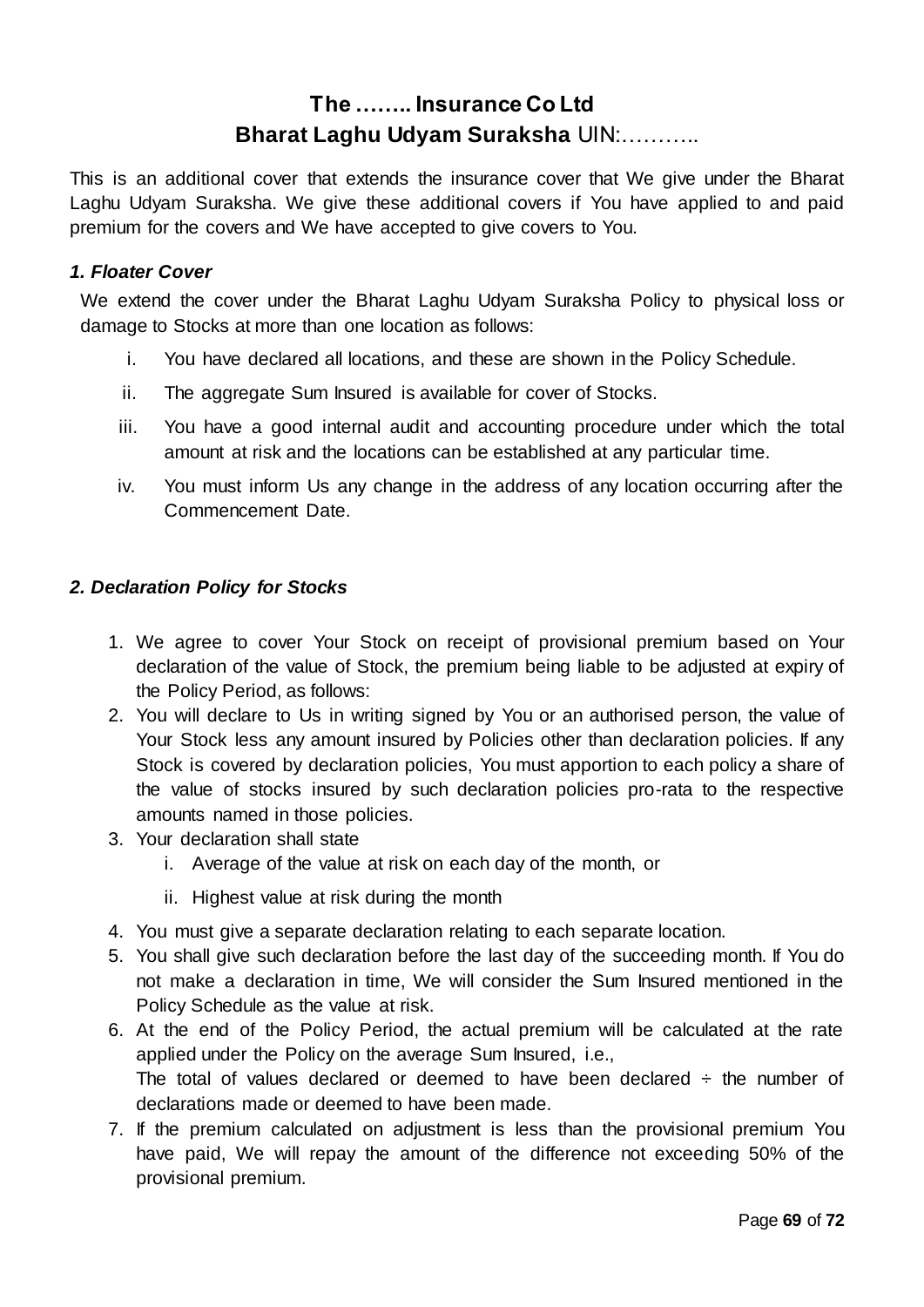- 8. If at the time of loss there is another subsisting insurance policy covering the insured Stock other than on declaration basis, whether You have taken such policy or someone else, We will only pay the amount of difference by which the value of the Stock at the time of loss exceeds the Sum Insured under the other policies, and We will not be liable to contribute more than that proportion which such difference bears to the total value of stocks. In all cases, the maximum We will pay is the relevant Sum Insured.
- 9. If after loss has occurred, it is found that the amount of last declaration before the loss is less that the amount which ought to be declared, We will pay only that proportion of loss which the amount in the last declaration bears to the amount that ought to have been declared.
- 10.If You cancel the policy (whether any stock exists or not), We will retain short period premium calculated on the average amount insured until the cancellation, or 50% of the provisional premium, whichever is higher. If You cancel the policy after loss has occurred, We will retain the premium of the higher of the two amounts:
	- i. The pro-rata proportion of the premium calculated on the average amount insured until cancellation plus the pro-rata proportion of the premium from the date of loss to the end of the Policy Period, and
	- ii. 50% of the provisional premium.
- 11.You cannot reduce the Sum Insured during the Policy Period.
- 12.We will not pay more than the Sum Insured, and You need not pay premium on value in excess of the Sum Insured. You and Us can increase the Sum Insured by agreement, and its effective date will be added by Endorsement on the Policy. You are liable to pay an additional provisional premium on the increased Sum Insured proportionate to the unexpired Policy Period. If the rate for the class of the relevant risk is revised during the Policy Period, You must pay an additional provisional premium on the revised rate for the unexpired period. In both these cases, the premium will be adjusted at the end of the Policy Period as stated in **Clause 7** above.
- 13.If the Insured Stocks are collectively of greater value than their Sum Insured at the time of loss, You will be Your own insurer for the difference, and must bear a rateable proportion of the loss. Every item of Stock shall be separately subject to this condition.
- 14.All other terms and conditions of the Policy shall apply to the Declaration Policy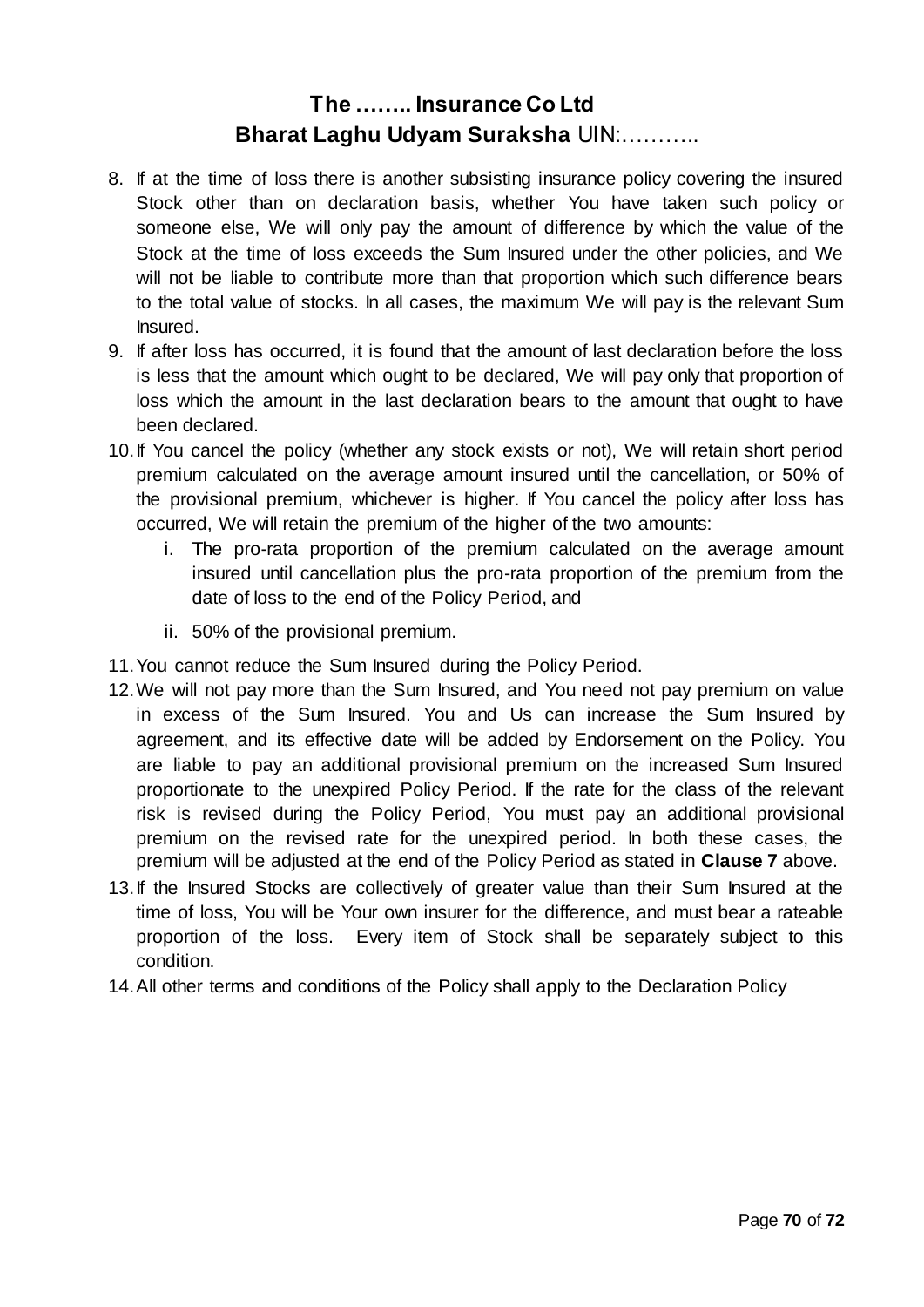**Standard Special Clause (Agreed Bank Clause)**